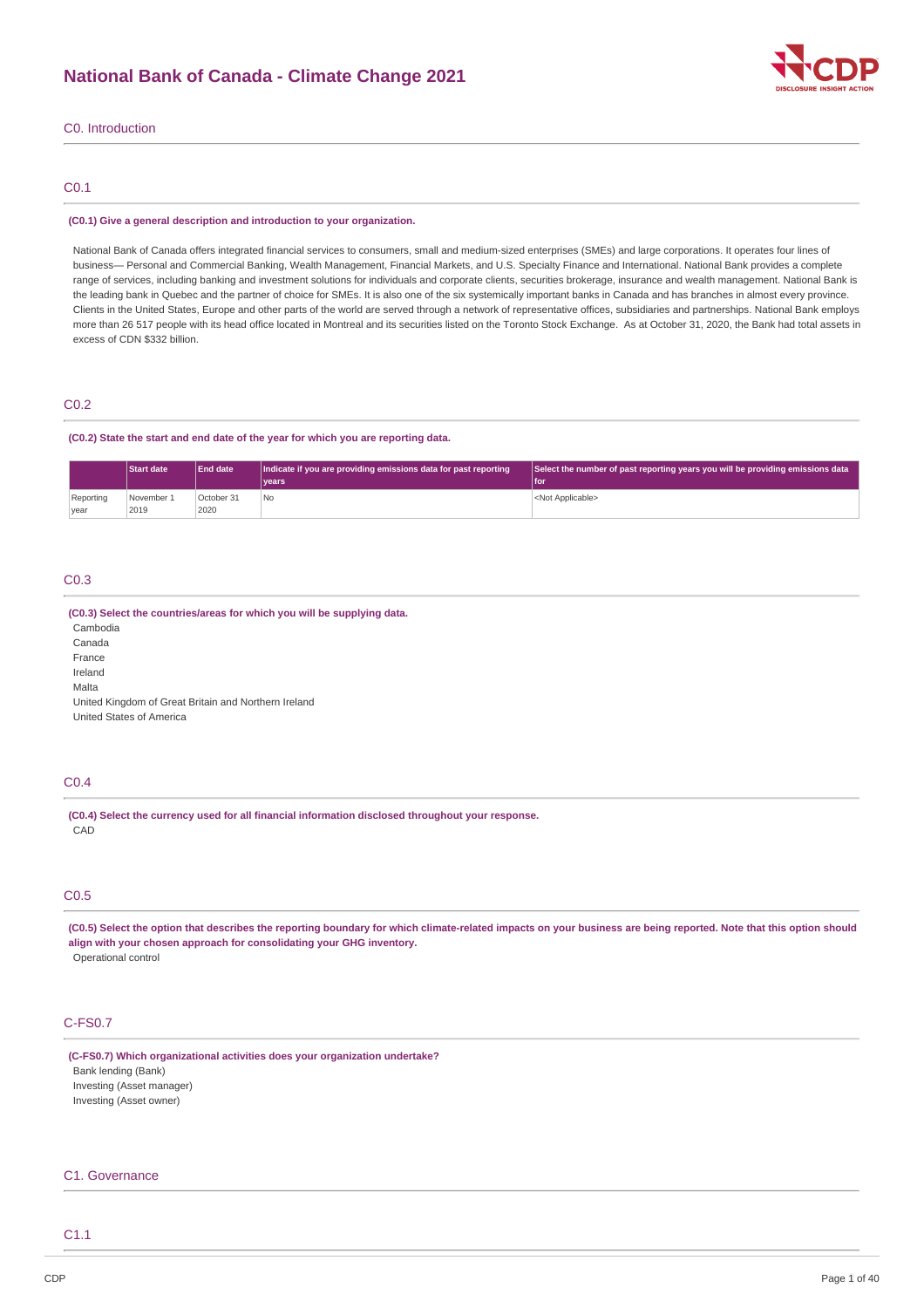# C1.1a

# (C1.1a) Identify the position(s) (do not include any names) of the individual(s) on the board with responsibility for climate-related issues.

| Position of<br>individual(s) | <b>Please explain</b>                                                                                                                                                                                  |
|------------------------------|--------------------------------------------------------------------------------------------------------------------------------------------------------------------------------------------------------|
| Board-level                  | The Board ensures environmental factors, such as climate-related risks and opportunities, are incorporated into its long-term strategic objectives, monitors the progress of environmental initiatives |
| committee                    | and the integration of ESG principles and exercises its own activities in accordance with the Bank's ESG practices and strategies. Its four committees—the Risk Management Committee, the Audit        |
|                              | Committee, the Conduct Review and Corporate Governance Committee and the Human Resources Committee—are responsible for periodically reviewing the Bank's activities to ensure they comply              |
|                              | with stringent corporate responsibility standards. The Conduct Review and Corporate Governance Committee is responsible for staying abreast of exemplary ESG practices and overseeing the              |
|                              | Bank's ESG strategy. It ensures that the Bank operates in accordance with these practices and its One Mission. The Committee is also responsible for regularly reviewing the ESG principles in effect  |
|                              | at the Bank and making recommendations to improve them. It ensures that the Bank's ESG practices are sound and aligned with legislation. It also reviews the decisions made by senior                  |
|                              | management and plays an advisory role, as needed. All strategic ESG publications must be examined by this Committee. The Committee must also ensure that directors, officers and employees act         |
|                              | in an ethical and responsible manner. An update on ESG advances is presented to the Committee twice a year. The Risk Management Committee's responsibilities include ensuring that the risk            |
|                              | management framework accounts for environmental, social and governance risks, allowing them to be appropriately identified, monitored and integrated into existing risk management processes.          |
|                              | Climate risk is an integral component of the Bank's risk management approach and is reviewed quarterly. The Audit Committee is responsible for monitoring trends relating to controls and integrating  |
|                              | environmental criteria into financial reporting. A report on advances related to the Task Force on Climate-related Financial Disclosures is presented at least twice a year to this committee.         |

# C1.1b

### **(C1.1b) Provide further details on the board's oversight of climate-related issues.**

| with which<br>climate-<br>related<br>issues are<br>l a<br>scheduled<br>agenda<br>item | <b>Frequency Governance</b><br>mechanisms<br>into which<br>climate-<br>related issues<br>are integrated                                                                                                                                                                                                                                                                                        | Scope of<br>board-level<br>oversight                                                                                                                                                                                                                                                                                                                                                                                                                               | Please explain                                                                                                                                                                                                                                                                                                                                                                                                                                                                                                                                                                                                                                                                                                                                                                                                                                                                                                                                                                                                                                           |
|---------------------------------------------------------------------------------------|------------------------------------------------------------------------------------------------------------------------------------------------------------------------------------------------------------------------------------------------------------------------------------------------------------------------------------------------------------------------------------------------|--------------------------------------------------------------------------------------------------------------------------------------------------------------------------------------------------------------------------------------------------------------------------------------------------------------------------------------------------------------------------------------------------------------------------------------------------------------------|----------------------------------------------------------------------------------------------------------------------------------------------------------------------------------------------------------------------------------------------------------------------------------------------------------------------------------------------------------------------------------------------------------------------------------------------------------------------------------------------------------------------------------------------------------------------------------------------------------------------------------------------------------------------------------------------------------------------------------------------------------------------------------------------------------------------------------------------------------------------------------------------------------------------------------------------------------------------------------------------------------------------------------------------------------|
| Scheduled<br>- some<br>meetings                                                       | Reviewing and<br>quiding<br>strategy<br>Reviewing and<br>guiding major<br>plans of action<br>Reviewing and<br>guiding risk<br>management<br>policies<br>Setting<br>performance<br>objectives<br>Monitoring<br>implementation<br>and<br>performance of<br>objectives<br>Monitoring and<br>overseeing<br>progress<br>against goals<br>and targets for<br>addressing<br>climate-related<br>issues | Climate-<br>related risks<br>and<br>opportunities<br>to our own<br>operations<br>Climate-<br>related risks<br>and<br>opportunities<br>to our bank<br>lending<br>activities<br>Climate-<br>related risks<br>and<br>opportunities<br>to our<br>investment<br>activities<br>Climate-<br>related risks<br>and<br>opportunities<br>to our other<br>products and<br>services we<br>provide to our<br>clients<br>The impact of<br>our own<br>operations on<br>the climate | Environmental, Social and Governance (ESG) oversight is a documented responsability of the Board of Directors, in addition to being an integral part of the board's<br>committees' charters. ESG topics related to the Board of Directors committees' core functions are discussed at relevant times and escalated to the Board when<br>necessary. For example, the Conduct Review and Corporate Governance Committee (CRCGC) oversees ESG trends and reviews the Bank's practices to stay abreast<br>with leading practices. The CRCGC may approve certain amendments, unless under the purview of the Board. Each year, the committees and the Board receive<br>training and watch presentations on various topics related to ESG best practices. Here are some examples: > Review of emerging and climate risks and ESG principles<br>$-$ Risk Management Committee › Global banking industry trends including ESG, sustainable finance and climate $-$ Board › Carbon impact and global warming $-$<br>Risk Management Committee and Audit Committee |

C1.2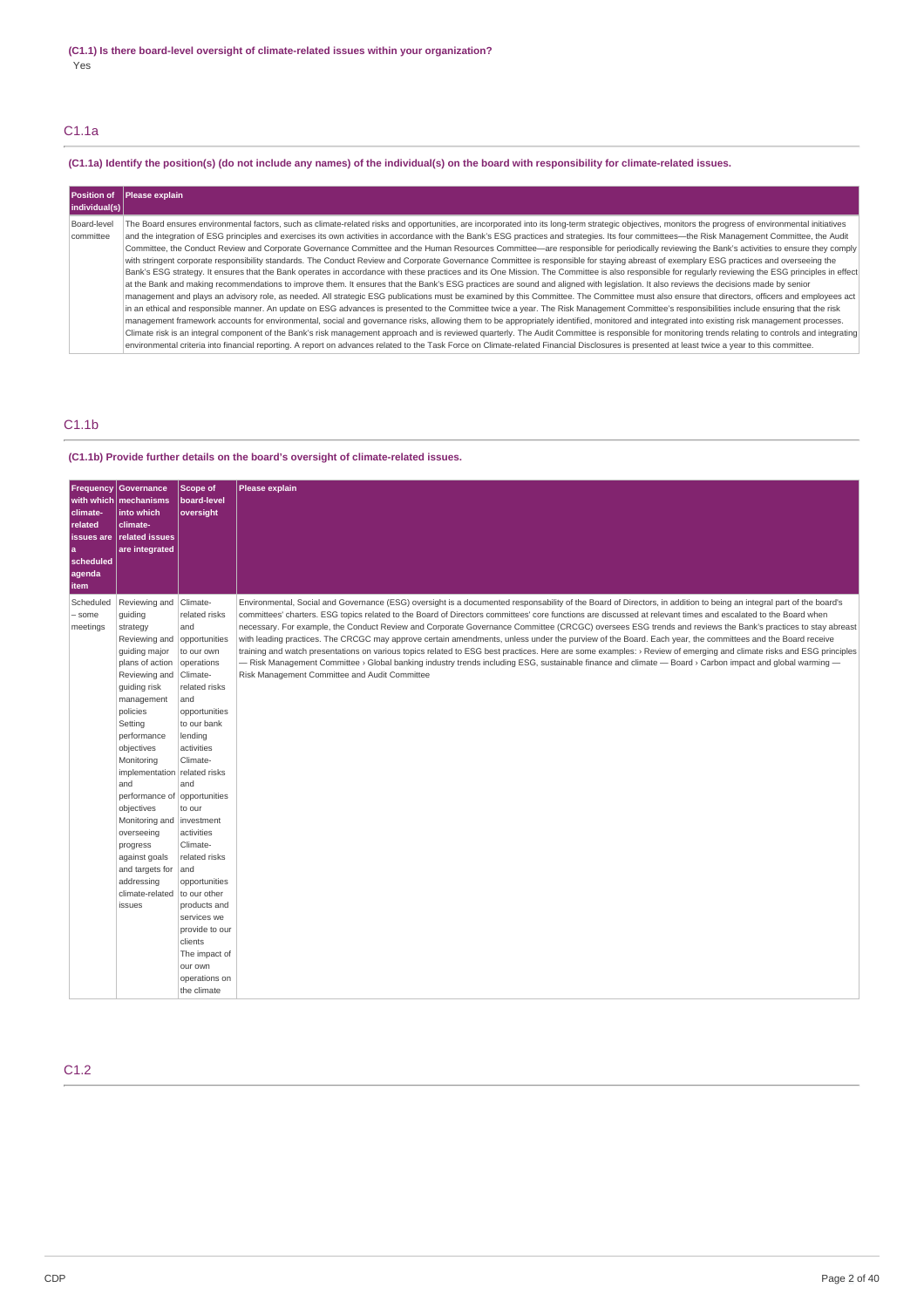#### **(C1.2) Provide the highest management-level position(s) or committee(s) with responsibility for climate-related issues.**

| Name of the position(s) and/or<br>committee(s) | <b>Reporting</b><br>line | <b>Responsibility</b>                                                  | <b>Coverage of responsibility</b>                                                                                                                                                                                                                                                      | <b>Frequency of reporting to the board on climate-</b><br>related issues |
|------------------------------------------------|--------------------------|------------------------------------------------------------------------|----------------------------------------------------------------------------------------------------------------------------------------------------------------------------------------------------------------------------------------------------------------------------------------|--------------------------------------------------------------------------|
| Chief Financial Officer (CFO)                  | CEO<br>reporting line    | Managing climate-related risks and opportunities                       | Risks and opportunities related to our bank lending   Half-yearly<br>activities<br>Risks and opportunities related to our investing<br>activities<br>Risks and opportunities related to our other<br>products and services<br>Risks and opportunities related to our own<br>operations |                                                                          |
| Chief Risks Officer (CRO)                      | CEO<br>reporting line    | Both assessing and managing climate-related risks<br>and opportunities | Risks and opportunities related to our bank lending   Half-yearly<br>activities<br>Risks and opportunities related to our investing<br>activities<br>Risks and opportunities related to our other<br>products and services<br>Risks and opportunities related to our own<br>operations |                                                                          |

### C1.2a

(C1.2a) Describe where in the organizational structure this/these position(s) and/or committees lie, what their associated responsibilities are, and how climate**related issues are monitored (do not include the names of individuals).**

Led by the Chief Financial Officer and Executive Vice-President of Finance, the ESG Working Group includes a number of executives from various Bank sectors. Its main duty is to develop and support the Bank's ESG initiatives and strategies. Members meet monthly. Executives representing key sectors within the Bank are part of the committee (Risk, Legal, Public Affairs, Compliance, etc.). This working group is responsible for implementing TCFD recommendations as well as the UN Principles for Responsible Banking. Twice a year, the ESG Working Group reports to the Conduct Review and Corporate Governance Committee on the advances made and the planned next steps.

The Chief Risk Officer, is part of the ESG Working Group and is also accountable to integrate climate-related risks to the overall risk management of the Bank.

Falling under the ESG Working Group, the Bank has also put in place a corporate environmental committee. Managers from key Bank sectors are represented. The committee focuses on the implementation of the Bank's green product offering and ensures relevant information on arising environmental issues are shared within the Bank.

### C1.3

(C1.3) Do you provide incentives for the management of climate-related issues, including the attainment of targets?

|         | Provide incentives Comment |                                                                                                                                                                                       |
|---------|----------------------------|---------------------------------------------------------------------------------------------------------------------------------------------------------------------------------------|
|         | <b>Ifor the</b>            |                                                                                                                                                                                       |
|         | management of              |                                                                                                                                                                                       |
|         | <b>climate-related</b>     |                                                                                                                                                                                       |
|         | <b>lissues</b>             |                                                                                                                                                                                       |
| Row Yes |                            | The Bank's commitment to the community and incorporation of ESG criteria is a criterion for executive performance. Although this isn't a quantitative metric considered in the        |
|         |                            | compensation assessment, it does have an incidence on executive compensation as part of the performance of the executives. The President and Chief Executive Officer's performance    |
|         |                            | is based on financial results, annual objectives, and key performance indicators, including ESG criteria, as well as the prudence with which he managed the Bank's operations and the |
|         |                            | risks to which the Bank is exposed, and reported to the Board.                                                                                                                        |

### C1.3a

(C1.3a) Provide further details on the incentives provided for the management of climate-related issues (do not include the names of individuals).

|               |             | Entitled   Type of   Activity inventivized      | <b>Comment</b>                                                                                                                                                |
|---------------|-------------|-------------------------------------------------|---------------------------------------------------------------------------------------------------------------------------------------------------------------|
| l to          | lincentivel |                                                 |                                                                                                                                                               |
| l incentive l |             |                                                 |                                                                                                                                                               |
| Chief         | Non-        | Other (please specify) (The                     | The President and Chief Executive Officer's performance is based on financial results, annual objectives, and key performance indicators, including ESG       |
|               |             | Executive   monetary   Bank's commitment to the | criteria, as well as the prudence with which he managed the Bank's operations and the risks to which the Bank is exposed, and reported to the Board. In 2020, |
| Officer       | reward      | community and incorporation                     | the CEO performance assessment included the pillar "The Bank's commitment to the community and incorporation of ESG criteria" which reports on the Bank's     |
| (CEO)         |             | of ESG criteria)                                | progress to reduce its carbon footprint.                                                                                                                      |

### C-FS1.4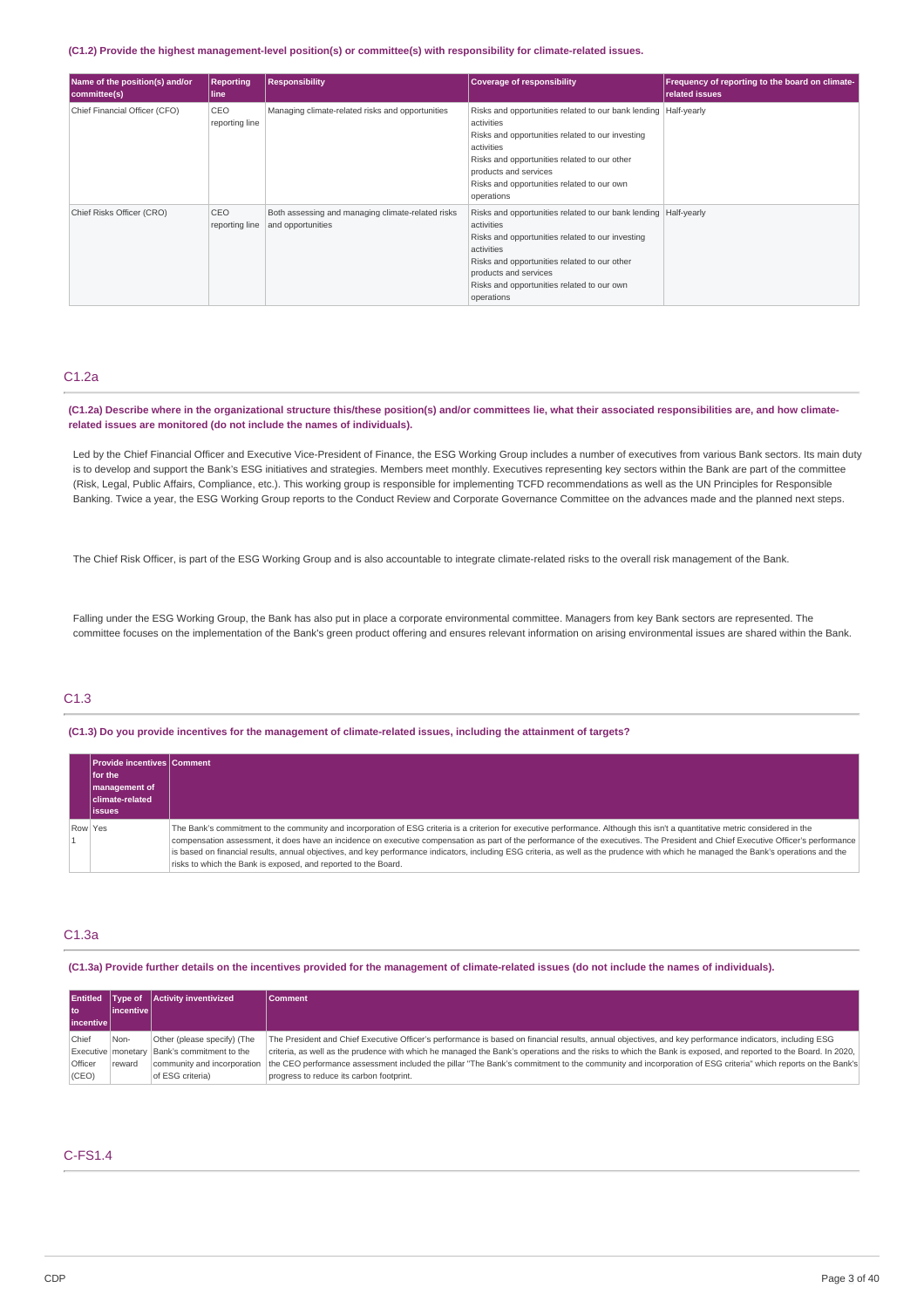(C-FS1.4) Does your organization offer its employees an employment-based retirement scheme that incorporates ESG principles, including climate change?

| $\sqrt{ }$ We offer an employment-based retirement scheme that incorporates ESG Comment $\sqrt{ }$<br>principles, including climate change. |                                                                                                                           |
|---------------------------------------------------------------------------------------------------------------------------------------------|---------------------------------------------------------------------------------------------------------------------------|
| Row No, but we plan to do so in the next two years                                                                                          | We are currently planning to build a framework to evaluate our investment asset as an asset owner in order to incorporate |
|                                                                                                                                             | ESG criteria and our performance related to our carbon footprint.                                                         |

### C2. Risks and opportunities

# C2.1

(C2.1) Does your organization have a process for identifying, assessing, and responding to climate-related risks and opportunities? Yes

### C2.1a

#### **(C2.1a) How does your organization define short-, medium- and long-term time horizons?**

|             | From (years) | To (years) | <b>Comment</b> |
|-------------|--------------|------------|----------------|
| Short-term  |              |            |                |
| Medium-term |              |            |                |
| Long-term   |              |            |                |

### $C2.1<sub>b</sub>$

#### **(C2.1b) How does your organization define substantive financial or strategic impact on your business?**

The Bank recognizes the importance of identifying, assessing, and managing climate-related risks. To this end, it proactively monitors all risks as well as its segments' risk exposures in relation to its risk appetite and established limits. Top and emerging risks are risks that could have a material adverse effect on the Bank's financial results, reputation, or long-term business model and strategy. These risks include credit, market, liquidity, operational, and ESG risks as well as climate-related risks. In addition, rapidly changing economic, regulatory, technological and business environments may have an impact on certain activities or on the Bank as a whole. NBC voluntarily exposes itself to certain risk categories, particularly credit and market risk, in order to generate revenue. Therefore, the Bank defines substantive financial impacts as significant risks it is exposed to.

The Bank acknowledges that it plays an influential role in the fight against climate change. For years, it has worked to have a positive impact on its stakeholders. Based on our three environmental principles (1. We consider the fight against climate change in our economic and community actions 2. We guide and advise our clients in their energy transition 3. We manage and reduce our environmental footprint in all of our business segments), we aim to identify and develop sustainable business opportunities while identifying, managing and mitigating climate-related risks. Climate risk involves the possibility that environmental issues could lead to a loss in financial or operational value, harming its reputation or having a negative impact on its stakeholders.

Credit risk is the main risk incurred by financial institutions. It is largely dependent on the quality of the loan portfolio and clients' capacity to make their payments. NBC is mainly exposed to these risks through its activities as a lender. Over the past year, the Bank has continued to carry out various analyses of its financing activities to achieve a better understanding of its exposure to climate transition and physical risks. These analyses have enabled concrete action as part of the sectoral limit review process.

### C2.2

**(C2.2) Describe your process(es) for identifying, assessing and responding to climate-related risks and opportunities.**

**Value chain stage(s) covered** Direct operations **Risk management process**

Integrated into multi-disciplinary company-wide risk management process

**Frequency of assessment** More than once a year

**Time horizon(s) covered**

Short-term Medium-term Long-term

#### **Description of process**

The Bank recognizes the importance of identifying, assessing, and managing climate-related risks. To this end, it proactively monitors all risks as well as its segments' risk exposures in relation to its risk appetite and established limits. The Bank ensures that it has processes in place to proactively identify and measure these risks so that it can implement appropriate mitigation strategies. To this end, the Bank has implemented an environmental policy that applies to activities and decisions across the Bank as well as in all its business segments. This policy clearly sets out the established principles for identifying and limiting environmental risk as well as the impacts on the community and its business segments. Given that environmental risk is associated with credit risk and operational risk, the Bank recognizes the importance of incorporating several additional control measures into its existing risk management processes. To this end, risks are regularly reported to the Enterprise-Wide Risk Management Committee and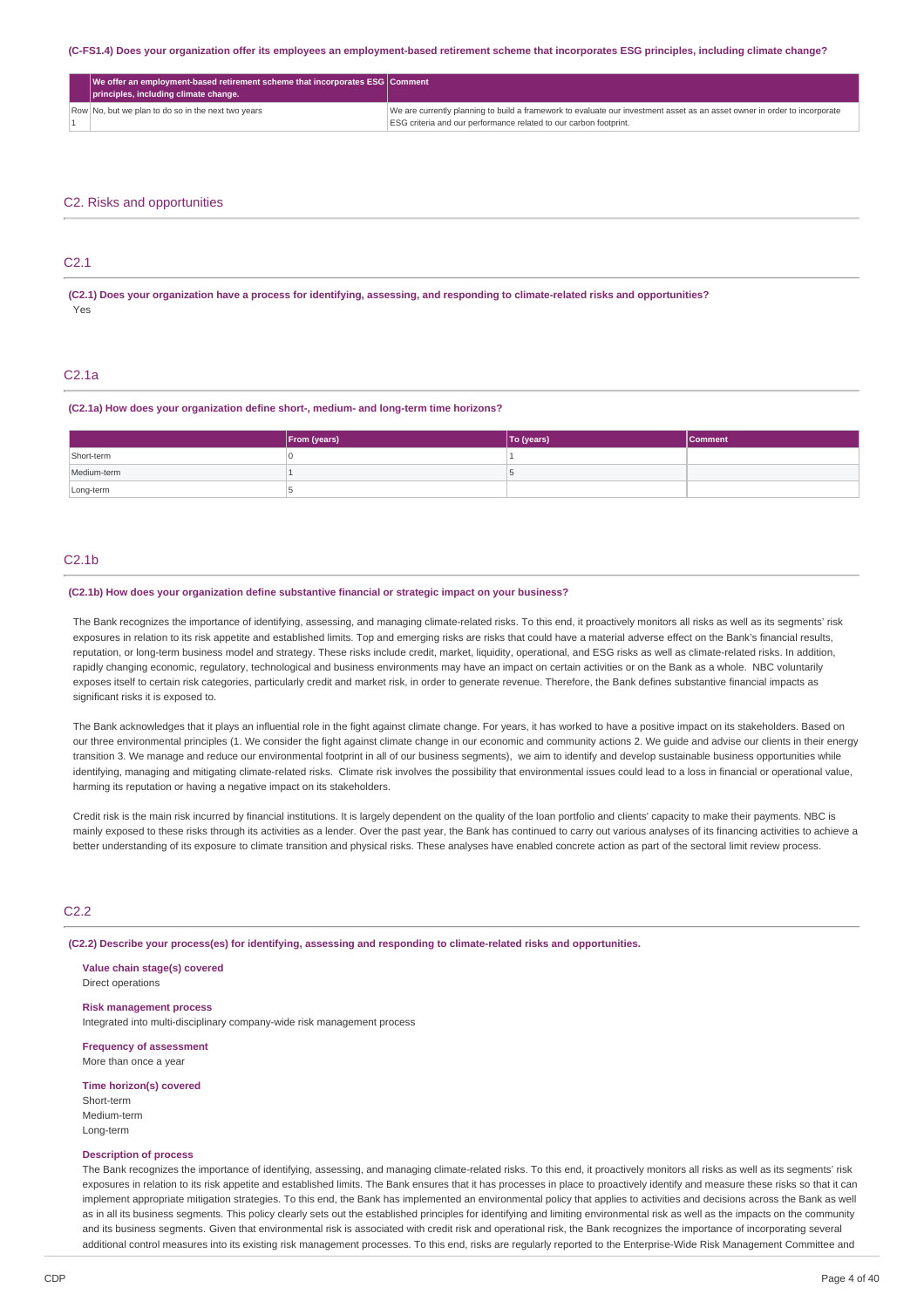to the Operational Risk Management Committee. Furthermore, any important matter/decision regarding climate-related risks can be escalated to the Global Risk Committee (for more information on Risk Management Governance Structure see Annual Report 2020 p.70). From our direct operations, we face operational risks. It represents the risk of loss resulting from an inadequacy or a failure ascribable to human resources, equipment, processes technology or external events. Identification: Physical risks: Impact of climate events on capital assets, employees and third parties. Transition risks: Impact of changes resulting from the introduction of a carbon tax. The introduction or increase of carbon taxes will likely lead to higher energy costs in certain regions where the Bank does business. These taxes would increase operating expenses related to energy use on Bank premises and business travel by Bank employees. Mitigation: To build on its commitment to the TCFD to better integrate climate risk into its risk management structure, adequately mitigate climate risk and develop its strategy, the Bank continues to assess the following elements: - Addition of climate-centric economic scenarios to existing stress testing platforms - Integration of climate factors into existing risk models - Optimization of existing programs: - Business continuity plans - Operational risk management program - Disaster risk management program Management: In response to the risks affecting its operations, the Bank has set a GHG reduction target (25% reduction by 2025) and is working on an action plan with various stakeholders to achieve it. Note: Over the past years, we have assessed the financial risks associated with climate change qualitatively. Quantitative impacts will be qualified in subsequent phases. We'll be publishing more information on our strategy to fight climate change over the coming years.

### **Value chain stage(s) covered**

Upstream

### **Risk management process**

Integrated into multi-disciplinary company-wide risk management process

**Frequency of assessment** More than once a year

**Time horizon(s) covered**

Short-term Medium-term Long-term

#### **Description of process**

Choosing Responsible Suppliers: National Bank uses third-party risk management policy and procedures to ensure that the third-party service providers it selects adhere to its ESG principles. As part of its efforts to implement a responsible sourcing strategy, the Bank has integrated environmental criteria into the registration questionnaire for new suppliers that cover actions taken to achieve carbon neutrality and manage environmental risk. We plan to add more climate-related questions in the next two years. In accordance with sound and efficient third-party risk management practices, the Bank requires that its relations with suppliers balance the interests of all stakeholders and allow for rigorous oversight. Suppliers must have values aligned with the Bank's Code of Conduct and Ethics and must meet financial and due diligence requirements, information security standards and key risk and performance indicators. In its selection of suppliers, the Bank includes climate considerations to improve its climate resilience. Suppliers of low-carbon technologies are considered in priority to meet its ambition to improve energy efficiency in buildings as stated below. The Bank establishes its risk appetite concerning third parties by performing a full risk assessment, highlighting the impacts on personal and confidential information, business continuity, client relations, reputation, compliance and information technology, as well as by thoroughly examining the supplier's financial situation (financial statements, discussions, etc.) and practices, policies and information security environments (audit reports, security tests, etc.). Responsible Marketing: The Bank is concerned about its impact on the environment and society and has integrated many sustainable development practices into its marketing activities, whether in its choice of service providers, its methods of communicating with clients or its reuse of materials. When it comes to its communications, digital platforms are favoured over paper printing and regulatory letters are printed on recycled paper which helps mitigate the Bank's potential impacts on climate change. Promotional material is stored and reused. National Bank also strives to support local partners, entrepreneurs and the next generation, and it takes into consideration the different parties involved in event planning. Increasing the Efficiency of Our Operations: In addition to its efforts to develop sustainable products and services, the Bank has identified opportunities to be greener in its operations. The actions we have taken to improve the energy efficiency of our buildings have enabled us to exceed regulatory requirements and meet the expectations of our stakeholders. Over the past 20 years, the Bank has voluntarily adopted various measures to considerably improve the energy efficiency of its buildings. As a member of the Energy Savers Circle of Hydro-Québec (a public utility that manages the transmission and distribution of electricity in Quebec), the Bank has set up an innovative web-based interface to remotely manage energy use at over 100 of its branches. This system allows the Bank to oversee its facilities and make sure they meet energy efficiency goals, year after year.

#### **Value chain stage(s) covered** Downstream

#### **Risk management process**

Integrated into multi-disciplinary company-wide risk management process

**Frequency of assessment** More than once a year

#### **Time horizon(s) covered**

Short-term Medium-term

#### **Description of process**

Credit risk is the main risk incurred by financial institutions. It is largely dependent on the quality of the loan portfolio and clients' capacity to make their payments. The Bank is mainly exposed to these risks through its activities as a lender. Over the past year, the Bank has continued to carry out various analyses of its financing activities to achieve a better understanding of its exposure to climate transition risks. These analyses have enabled concrete action as part of the sectoral limit review process. An ESG section is now included to evaluate industry risk in this area. Sectoral limits are set to mitigate economic, concentration and now ESG risks (including climate-related risks) by recommanding a maximum exposure amount for some industry sectors according to various criteria . A dashboard to follow these limits is disclosed to the business units and credit risk sector every quarter. The Bank remains vigilant when it comes to concentration risk and makes sure its loan portfolio remains well diversified. To ensure climate risk doesn't negatively affect concentration risk, it has conducted a portfolio vulnerability analysis. We use a matrix of industry sectors and a dashboard to help us understand which sectors of our non-retail portfolios will be most affected by climate risks. For example, all industries have been classified according to potential financial impacts from physical risks (extreme weather events and changing climate) and transition risks (revenue and cost impacts from changes in policy, technology, reputation, legal, and market changes) as well as carbon related impacts. This analysis, together with more detailed analyses to be conducted in the future, will be presented periodically to the committees responsible for environmental risks, including climate change. We're continuing to integrate ESG factors (including climate factors) into our risk management framework, in accordance with our TCFD roadmap and the UN Principles for Responsible Banking. This involves carrying out due diligence, starting with the Corporate Banking portfolio. For this client segment, the risk analysis framework provides for collecting information on the carbon footprint and assessing climate risks (transition and physical) based on the industry sector and the ratings assigned by ESG rating agencies. Numerous other criteria are also considered, including waste management practices, labour standards, enterprise governance, responsibility for products and human rights policies. In addition, we've introduced climate risk management training for account managers who work with Corporate Banking clients As part of its credit adjudication process, the Bank has developed and implemented a process to assess and quantify the impact of climate change on its strategy and results. For non-retail clients in specific industries affected by these risks, the impact of climate change is discussed with clients at least once a year as part of the credit origination or renewal process. The Bank's climate risk management is based on a series of internal policies, mainly the Environmental risk management policy for financing activities. This policy clearly states the principles used to identify and mitigate environmental and climate risks and their impacts on industry sectors and society as a whole. The Bank will also continue to collect and analyse as much data as possible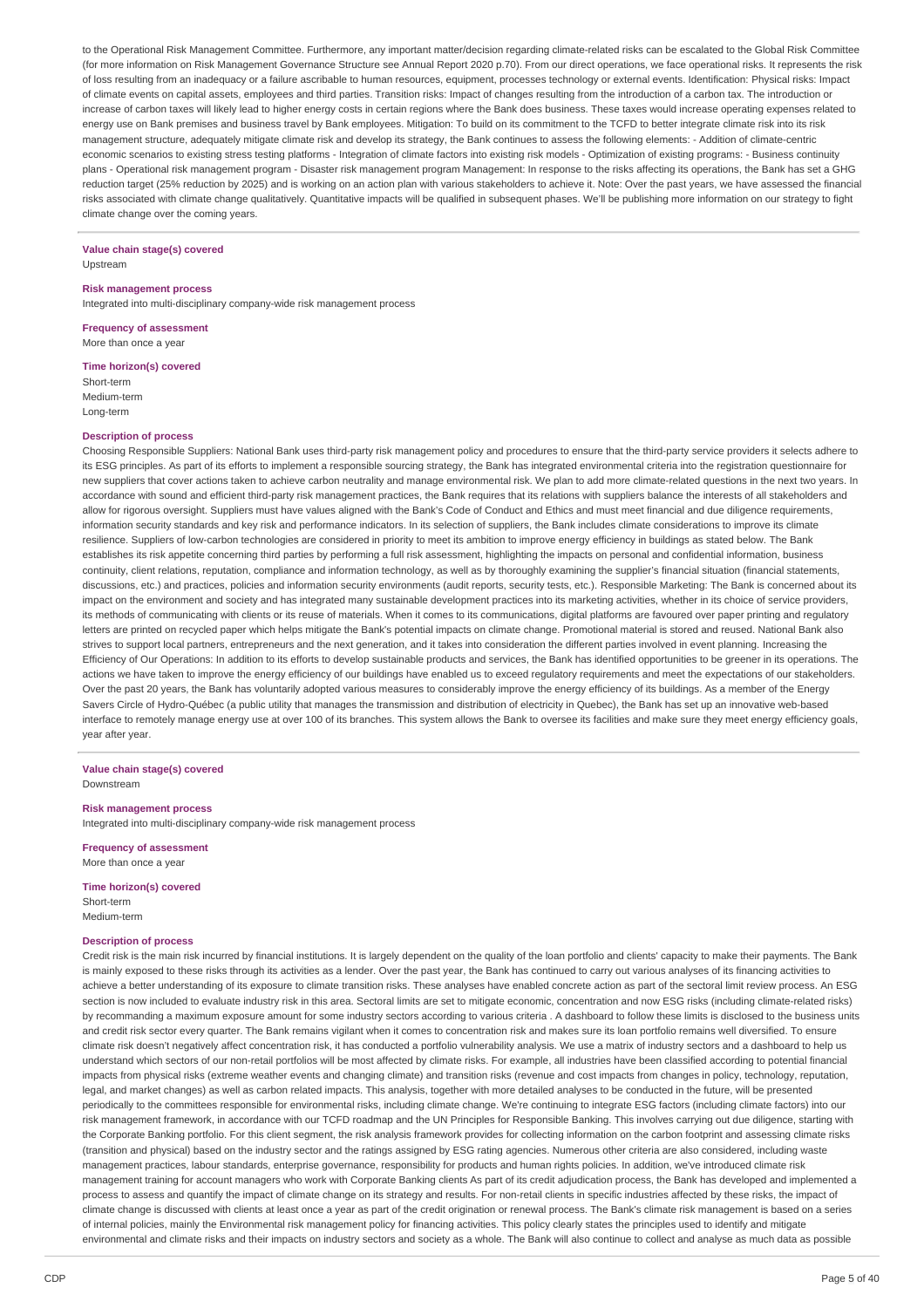# C2.2a

# **(C2.2a) Which risk types are considered in your organization's climate-related risk assessments?**

|                        |                                    | Relevance Please explain                                                                                                                                                                                                                                                                                                                                                                                                                                                                                                                                                                                                                                                                                                                                                                                                                                                                                                                                                                                                                                                                                                                                                                                                                                                                                                                                                                                                                                                                                                                                                                                                                                                                                                                                                                                                                                                                                                                                                                                                                                                                                                                                                                                                                                                                                                                                                                                                                                                                                                                                                        |  |
|------------------------|------------------------------------|---------------------------------------------------------------------------------------------------------------------------------------------------------------------------------------------------------------------------------------------------------------------------------------------------------------------------------------------------------------------------------------------------------------------------------------------------------------------------------------------------------------------------------------------------------------------------------------------------------------------------------------------------------------------------------------------------------------------------------------------------------------------------------------------------------------------------------------------------------------------------------------------------------------------------------------------------------------------------------------------------------------------------------------------------------------------------------------------------------------------------------------------------------------------------------------------------------------------------------------------------------------------------------------------------------------------------------------------------------------------------------------------------------------------------------------------------------------------------------------------------------------------------------------------------------------------------------------------------------------------------------------------------------------------------------------------------------------------------------------------------------------------------------------------------------------------------------------------------------------------------------------------------------------------------------------------------------------------------------------------------------------------------------------------------------------------------------------------------------------------------------------------------------------------------------------------------------------------------------------------------------------------------------------------------------------------------------------------------------------------------------------------------------------------------------------------------------------------------------------------------------------------------------------------------------------------------------|--|
|                        | &<br>inclusion                     |                                                                                                                                                                                                                                                                                                                                                                                                                                                                                                                                                                                                                                                                                                                                                                                                                                                                                                                                                                                                                                                                                                                                                                                                                                                                                                                                                                                                                                                                                                                                                                                                                                                                                                                                                                                                                                                                                                                                                                                                                                                                                                                                                                                                                                                                                                                                                                                                                                                                                                                                                                                 |  |
| Current<br>regulation  | Relevant,<br>always<br>included    | Although we are not considered a large emitter of GHGs in Canada (25,000 tonnes CO2 and more), the Bank has decided to go beyond regulation and select best practices to reduce<br>climate risk. For example, our standards are aligned with LEED criteria and are automatically applied to the Bank's buildings. In our own operations, the Bank takes reasonable measures<br>to comply with laws and regulations in effect in the jurisdictions (cities) where it operates. Even though the federal carbon tax and Québec's cap and trade requirements do not affect the<br>Bank's operations directly, our supply chain and clients with high carbon emissions could be affected by climate regulations. This could transpose on the Bank's cost structure and credit<br>risks (loans losses), as well as on the Bank's reputation. Also, the Bank is committed to reducing its environmental footprint to avoid any litigation exposure by implementing, on a voluntary<br>basis, various eco-responsible measures aimed at calculating and reducing its GHG emissions. This includes significant improvements made to the energy efficiency of its facilities over the<br>past 15 years. The Bank has implemented an innovative system that allows it to manage energy use in more than 250 branches using building control systems and a web interface. As a<br>result, we can save millions of kilowatt hours of electricity and thousands of cubic metres of natural gas annually. The Bank has renewed its commitment to achieving carbon neutrality by<br>reducing its carbon footprint and compensating for its greenhouse gas emissions. In 2021, to offset its 2020 emissions and ensure carbon neutrality, the Bank purchased 8,447 Verified<br>Carbon Units (VCUs).                                                                                                                                                                                                                                                                                                                                                                                                                                                                                                                                                                                                                                                                                                                                                                                              |  |
| Emerging<br>regulation | Relevant.<br>always<br>included    | The Bank monitors emerging regulations, particularly in real estate management. Although uncertainty remains with any emerging regulation (likelihood, consequences, timing, or the<br>extent of its potential impact) a scope 3-related regulation, such as the Carbon pollution pricing by the Federal government, could represent an operational risk for the Bank and generate<br>additional expenses for some business sectors to adapt to climate change. Our actions to reduce our carbon footprint by 25% by the end of 2025 and reach net zero by 2050 should help<br>mitigate this risk. To actively engage in discussions related to emerging regulation, the Bank participates in international working groups associated with the Principles for Responsible<br>Banking and the Task Force on Climate-related Financial Disclosures (TCFD). To stay abreast of any future climate policies, the Bank takes part in the discussions with different<br>government institutions as well as with banking industry regulators. For example, the Bank participates in the work of the Canadian Bankers Association on climate-related issues such as<br>scenario analysis, integrating climate-related concepts into risk management and defining a Canadian taxonomy. Another example is our partnership with the Canada Green Building<br>Council. The Council is on the lookout for new regulations and works to influence them. Our participation gives us a glimpse of future regulations in relation to, among other things, carbon-<br>neutrality objectives for buildings, carbon intensity thresholds for buildings, etc.                                                                                                                                                                                                                                                                                                                                                                                                                                                                                                                                                                                                                                                                                                                                                                                                                                                                                                                                       |  |
| Technology Relevant,   | always<br>included                 | The fast pace of technological change combined with both client and competitive pressures require significant and sustained investment in technology. The transition to more efficient and<br>low-carbon technologies, such as energy, will require the Bank to invest in these new technologies while ensuring that they are replaced gradually so as not to hinder current operations<br>and use the equipment as long as possible so as not to generate other environmental issues (e.g., more electronic waste to manage). This technology risk can also impact the Bank's<br>financing and investment activities if companies do not get on the energy transition path by leveraging emerging technologies. This may represent a credit risk or loss of revenue for the<br>Bank. As a service provider, the Bank works with numerous online platforms and is impacted by the technology risk in relation to climate change through its data centre, energy system<br>and IT equipment. These factors can impact our environmental footprint. To assess these risks the Bank has set up a series of measures that allow for better management of greenhouse<br>gas emissions arising from its activities and for a cleaner environment. The Bank continues to monitor climate-related risks. For example, the Bank leads by example by optimizing its<br>energy consumption with its energy-efficient remote control system, which allows to save millions of kilowatt hours of electricity and thousands of cubic metres of natural gas annually. With<br>the constant development of new technology and devices, the Bank could easily generate a significant amount of technological waste. However, we manage the renewal of our IT<br>equipment in a gradual and efficient way. The Bank promotes the principles of a circular economy to keep its IT equipment from ending up in landfills. Outdated equipment that can be<br>refurbished is offered at a reduced price to employees for personal use. Equipment and accessories that can no longer be used are disassembled by the supplier, and the resulting<br>components are then reintroduced into the supply chain of other companies so they can be reused.                                                                                                                                                                                                                                                                                                                                                   |  |
| Legal                  | Relevant,<br>always<br>included    | The Bank would also be forced to deal with operational risk and the risk related to the legal environment when environmental issues arise in its branches or administrative offices. The Bank<br>has improved its governance to address climate risks. In this context, the Risk Management Group develops requirements that are prescribed in its internal policies to reveal, assess,<br>control, and monitor environmental risk. For their part, the business segments and corporate units must integrate requirements and controls related to the management of environmental<br>risk in their activities. The Risk Management Group monitors its application and regularly reviews the standards. The Bank takes reasonable measures to comply with the laws and<br>regulations in effect in the jurisdictions where it operates. Should these measures prove ineffective, the Bank could be subject to judicial or regulatory decisions resulting in fines, damages,<br>or other costs or to restrictions likely to adversely affect its net income and damage its reputation. The Bank may also be subject to litigation in the normal course of business. Although the<br>Bank establishes provisions for the measures it is subject to under accounting requirements, actual losses resulting from such litigation could differ significantly from the recognized<br>amounts, and unfavourable outcomes in such cases could have a significant adverse effect on the Bank's financial results. The resulting reputational damage could also affect the Bank's<br>future business prospects. With regards to the loan portfolio, it is through its credit adjudication process that the Bank seeks to develop and implement a process for assessing and<br>quantifying the impacts of climate change on its strategy and results. For non-retail clients within specific industries for which this risk applies, it is discussed at least annually through the<br>credit application/renewal process. We consider that there is also a legal risk associated with our public disclosure on climate change. To this end, the Bank has developed reports, based<br>on different frameworks, to transparently communicate our progress to various stakeholders.                                                                                                                                                                                                                                                                                                            |  |
| Market                 | Relevant,<br>sometimes<br>included | The Bank is exposed to market risk through its participation in trading, investment and asset/liability management activities. Trading activities involve taking positions, on various<br>instruments such as bonds, shares, currencies, commodities or derivative financial instruments. The Bank is exposed to non-trading market risk through its asset/liability management and<br>investment portfolios. Related to climate change, the Bank monitors market developments in its different business segments. We acknowledge that there is a shift in consumer preference<br>for green and sustainable products and services as well as access to this market. As the market is growing, the industry is continuously developing new products and services to better<br>serve the demand. The Bank invested in knowledge development of client-facing employees through a gradual rollout of a climate risk training for account managers in Corporate Banking.<br>Furthermore, in the last year we have expanded our offering of green and sustainable products and services to mitigate this risk and benefit from the opportunities: • Issuance of<br>Sustainability Bonds to finance projects that advance United Nations Sustainable Development Goals (UN SDGs): . Our subsidiary National Bank Investments (NBI) selects the best<br>portfolio managers around the world which integrate criteria such as the quantification of the portfolio's carbon footprint and GHG reduction targets. • NBI launched three actively managed<br>sustainable exchange traded funds . For business clients, loans that integrate ESG criteria and targets into their strategy. Borrowers can benefit from rate discounts when financing<br>projects that will have a positive impact on sustainable development. • Credit card holders (individual and business clients) can offset their GHG emissions by purchasing CO2 offset units.<br>The Bank plans on offering more solutions whereby clients can increase their presence in low-carbon activities such as renewable energies and responsible investment.                                                                                                                                                                                                                                                                                                                                                                                                                                                                 |  |
| Reputation             | Relevant,<br>always<br>included    | Reputation risk represents the possibility that a Bank activity or practice will be judged negatively by the public and the financial markets--whether that judgment is with or without basis-<br>thereby adversely affecting the Bank's reputation, image or trademarks, leading to potential lawsuits and losses of income. The Bank acknowledges that the way it addresses (or does not<br>address) climate change could affect its reputation and have an impact on its activities. As stakeholders' awareness of and concern over climate-related risks continue to grow, the Bank<br>needs to respond in a thoughtful and deliberate manner. > Physical risks: Impact of negative perceptions of how the Bank manages the climate risks related to its activities. > Transition<br>risks: Impact on clients and stakeholders of financing certain industry sectors and the Bank's degree of commitment to fighting climate change and advancing its strategy. For example, this<br>year the Bank made an official commitment not to offer or grant new financing related to oil and gas exploration, exploitation or production in the Arctic, given the fragility of this environment<br>and the fact that it is likely to become more attractive to investors over the coming decades. The Bank has also confirmed its commitment not to finance new thermal coal mining and<br>processing activities. The Bank has a policy, approved by the Board, that covers reputation risk stemming from complex structured financing transactions and other transactions that may<br>give rise to reputation issues. The policy sets the reputation risk management rules and practices applicable to these transactions. The policy is complemented by the special provisions of<br>the new products and activities policy, which determines the approvals required by the various committees that assess risk whenever new products or activities are introduced within the<br>business units. These provisions are intended, among other things, to provide oversight for the management of reputation risk, which may be material for such products or activities. The<br>new products and activities policy require that any new product or activity for which reputation risk is determined to be high be submitted to the Global Risk Committee for approval. The<br>activities of the Compliance Service, Legal Affairs Department, Public Relations Department and Investor Relations Department complete the reputation risk management framework<br>already in place. |  |
| Acute<br>physical      | Relevant,<br>always<br>included    | The Bank's Risk Management Group also develops requirements that are prescribed in its internal policies in order to reveal, assess, control and monitor environmental risk. For their part,<br>the business segments and corporate units must integrate requirements and controls related to the management of environmental risk in their activities. The Risk Management Group<br>monitors its application and regularly reviews the standards. To mitigate this risk, the Bank has a business continuity plan and conducts regular tests to evaluate different scenarios that<br>could have a significant impact on the Bank's activities (e.g. extreme weather events such as flooding, wild fires,storms, etc.). Within our stress testing framework (which is part of a Bank-<br>wide stress testing program), physical risks scenarios will be analysed. It is an important and useful tool for assessing the potential impacts arising from major operational events. It helps<br>the Bank define its risk appetite, set its exposure limits, and engage in strategic planning. More specifically, it helps senior management to better understand the risks facing the Bank and<br>to make appropriate management decisions to mitigate potential operational risks. To do so, the Bank's new head office in Montreal, Canada is aiming to obtain LEED v4 Gold certification<br>which includes climate risk adaptation criteria. This project is currently under construction and will include features which will minimize potential physical climate risks. It is therefore in line to<br>meet the LEED criteria related to heat island reduction, indoor water use reduction and outdoor water use reduction. Moreover, the Bank continues to work with its peers to find solutions<br>for more accurate and consistent analyses and assessments of risks and opportunities related to extreme weather events.                                                                                                                                                                                                                                                                                                                                                                                                                                                                                                                                                                                                                                                     |  |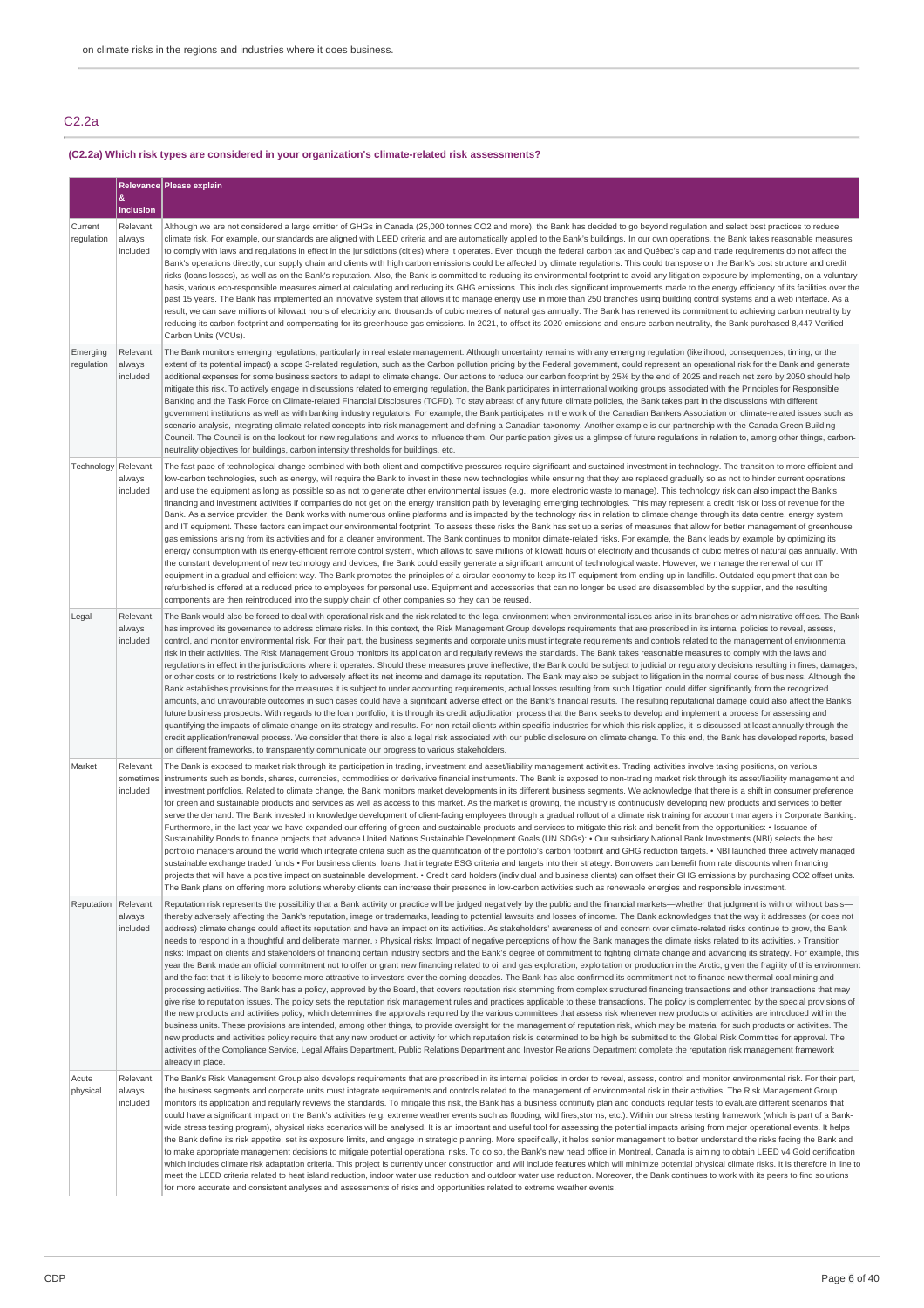|          |                  | <b>Relevance Please explain</b>                                                                                                                                                                             |
|----------|------------------|-------------------------------------------------------------------------------------------------------------------------------------------------------------------------------------------------------------|
|          |                  |                                                                                                                                                                                                             |
|          | <b>inclusion</b> |                                                                                                                                                                                                             |
| Chronic  | Relevant.        | We acknowledge that climate changes can have an impact on the Bank's operations and installations. The choice of location for new branches considers factors related to climate risks.                      |
| physical |                  | sometimes We have a business continuity plan and conduct regular tests to evaluate different crisis scenarios that could have a significant impact on the Bank's activities (flooding, fires, etc.). In the |
|          | l included       | next two years, we plan to include climate-related scenarios analyses in our business continuity plan. Chronical physical risks are also considered as having an impact on those whom we                    |
|          |                  | do business with. Measures are already taken by the Bank to mitigate risks with clients for credit applications and renewal processes that cover contaminated soils and properties near a                   |
|          |                  | watercourse that could become chronic flood risk areas. In this context, the Risk Management Group develops requirements that are prescribed in its internal policies to reveal, assess,                    |
|          |                  | control, and monitor environmental risk. For their part, the business segments and corporate units must integrate requirements and controls related to the management of environmental                      |
|          |                  | risk in their activities. The Risk Management Group monitors its application and regularly reviews the standards.                                                                                           |

# C-FS2.2b

### **(C-FS2.2b) Do you assess your portfolio's exposure to climate-related risks and opportunities?**

|                                                                | We<br>assess<br>lthe:<br>portfolio's<br>exposure           | Please explain                                                                                                                                                                                                                                                                                                                                                                                                                                                                                                                                                                                                                                                                                                                                                                                                                                                                                                                                                                                                                                                                                                                                                                                                                                                                                                                                                                                                                                                                                                                                                                                                                                                                               |
|----------------------------------------------------------------|------------------------------------------------------------|----------------------------------------------------------------------------------------------------------------------------------------------------------------------------------------------------------------------------------------------------------------------------------------------------------------------------------------------------------------------------------------------------------------------------------------------------------------------------------------------------------------------------------------------------------------------------------------------------------------------------------------------------------------------------------------------------------------------------------------------------------------------------------------------------------------------------------------------------------------------------------------------------------------------------------------------------------------------------------------------------------------------------------------------------------------------------------------------------------------------------------------------------------------------------------------------------------------------------------------------------------------------------------------------------------------------------------------------------------------------------------------------------------------------------------------------------------------------------------------------------------------------------------------------------------------------------------------------------------------------------------------------------------------------------------------------|
| Bank<br>lending<br>(Bank)                                      | Yes                                                        | Climate risk, mainly transitional risks, is an integral component of the Bank's risk management approach and is reviewed quarterly. The Risk Management Committee's responsibilities<br>include ensuring that the risk management framework accounts for environmental, social and governance risks, allowing them to be appropriately identified, monitored, and integrated into<br>the existing risk management processes. Climate risk is an integral component of the Bank's risk management approach and is reviewed quarterly. The Bank remains committed to<br>reducing the carbon footprint of its loan portfolio through its support for Canadian businesses in the renewable energy sector, sound management of its energy portfolio and increased<br>investments in green energy. As at October 31, 2020, the exposure of the portfolio of loans related to non-renewable energy represented around \$12 billion, or 4.7% of total exposure.1<br>Furthermore, as at October 31, 2020, the credit risk exposure of the portfolio of loans related to renewable energy increased by 16% since January 31, 2019, while the portfolio of loans<br>related to non-renewable energy decreased by 16% over the same period. The Bank remains vigilant when it comes to concentration risk and makes sure its loan portfolio remains well<br>diversified. To ensure climate risk doesn't negatively affect concentration risk, it has conducted a portfolio vulnerability analysis. This analysis, together with more detailed analyses to be<br>conducted in the future, will be presented periodically to the committees responsible for environmental risks, including climate change. |
| Investing<br>(Asset<br>manager)                                | Yes                                                        | Climate related risk and opportunities, convering mainly transitional risks, are assessed by some of our external portfolio managers and the portfolio managers of our Sustainable<br>Exchanged Traded-Funds. The Chief Risk & Execution Officer and their team (the CORE team) are responsible for selecting and supervising external portfolio managers. The CORE<br>team's recommendations are presented, debated and endorsed by the Portfolio Managers Review Committee and presented to the Investment Committee for review.                                                                                                                                                                                                                                                                                                                                                                                                                                                                                                                                                                                                                                                                                                                                                                                                                                                                                                                                                                                                                                                                                                                                                           |
| Investing<br>(Asset<br>owner)                                  | No. but we<br>plan to do<br>so in the<br>next two<br>years | In 2021, the Bank joined the Partnership for Carbon Accounting Financials (PCAF). The PCAF is a global partnership of financial institutions that work together to develop an approach to<br>assess and disclose the GHG emissions resulting from their financing and investment activities. We have already teamed up with experts to better integrate climate-related information in<br>our risk assessment practices.                                                                                                                                                                                                                                                                                                                                                                                                                                                                                                                                                                                                                                                                                                                                                                                                                                                                                                                                                                                                                                                                                                                                                                                                                                                                     |
| Insurance<br>underwriting Applicable<br>(Insurance<br>company) | $<$ Not<br>$\geq$                                          | <not applicable=""></not>                                                                                                                                                                                                                                                                                                                                                                                                                                                                                                                                                                                                                                                                                                                                                                                                                                                                                                                                                                                                                                                                                                                                                                                                                                                                                                                                                                                                                                                                                                                                                                                                                                                                    |
| Other<br>products<br>and<br>services,<br>please<br>specify     | Not<br>applicable                                          |                                                                                                                                                                                                                                                                                                                                                                                                                                                                                                                                                                                                                                                                                                                                                                                                                                                                                                                                                                                                                                                                                                                                                                                                                                                                                                                                                                                                                                                                                                                                                                                                                                                                                              |

# C-FS2.2c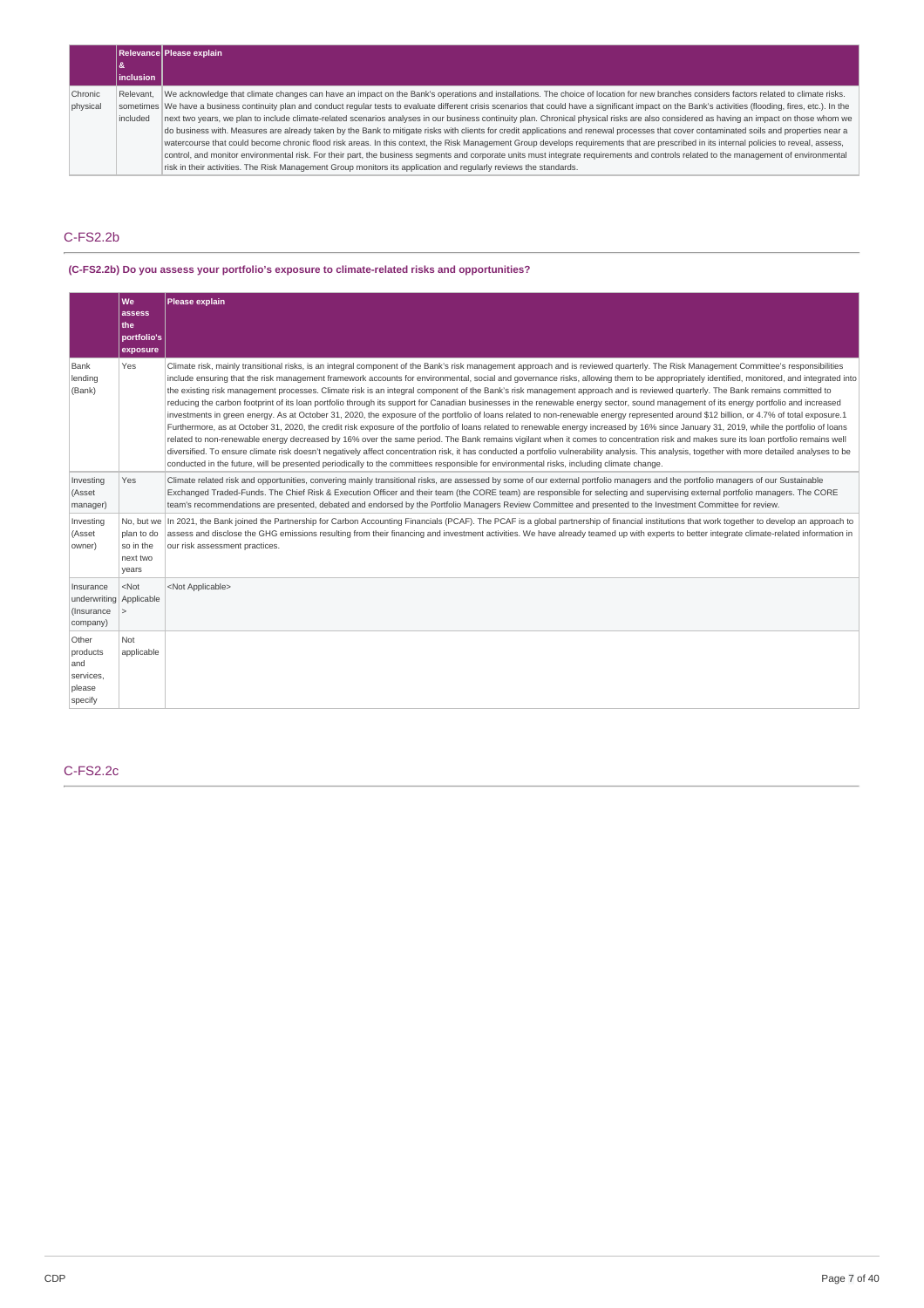### **(C-FS2.2c) Describe how you assess your portfolio's exposure to climate-related risks and opportunities.**

|                                                               | coverage type                         | Portfolio   Assessment   Description |                                                                                                                                                                                                                                                                                                                                                                                                                                                                                                                                                                                                                                                                                                                                                                                                                                                                                                                                                                                                                                                                                                                                                                                                                                                                                                                                                                                                                                                                                                                                                                                                                                                                                                                                                                                                                                                                                                                                                                                                                                                                                                                                                                                                                                                                                                                                                                                                                                                                                                                                                                                                                                                                                                                                                                                                                                                                                                                                                                                                                                                                                                                                                                                                                                                                                                                                                                                                                                                                                                           |
|---------------------------------------------------------------|---------------------------------------|--------------------------------------|-----------------------------------------------------------------------------------------------------------------------------------------------------------------------------------------------------------------------------------------------------------------------------------------------------------------------------------------------------------------------------------------------------------------------------------------------------------------------------------------------------------------------------------------------------------------------------------------------------------------------------------------------------------------------------------------------------------------------------------------------------------------------------------------------------------------------------------------------------------------------------------------------------------------------------------------------------------------------------------------------------------------------------------------------------------------------------------------------------------------------------------------------------------------------------------------------------------------------------------------------------------------------------------------------------------------------------------------------------------------------------------------------------------------------------------------------------------------------------------------------------------------------------------------------------------------------------------------------------------------------------------------------------------------------------------------------------------------------------------------------------------------------------------------------------------------------------------------------------------------------------------------------------------------------------------------------------------------------------------------------------------------------------------------------------------------------------------------------------------------------------------------------------------------------------------------------------------------------------------------------------------------------------------------------------------------------------------------------------------------------------------------------------------------------------------------------------------------------------------------------------------------------------------------------------------------------------------------------------------------------------------------------------------------------------------------------------------------------------------------------------------------------------------------------------------------------------------------------------------------------------------------------------------------------------------------------------------------------------------------------------------------------------------------------------------------------------------------------------------------------------------------------------------------------------------------------------------------------------------------------------------------------------------------------------------------------------------------------------------------------------------------------------------------------------------------------------------------------------------------------------------|
| Bank<br>lending<br>(Bank)                                     | Minority<br>of the<br>portfolio       | Qualitative<br>and<br>quantitative   | Over the past few years, we have continued to evaluate the credit exposure of our loan portfolio in relation to climate risks and opportunities. We use a matrix of industry<br>sectors and a dashboard to help us understand which sectors of our non-retail portfolios will be most affected by climate risks. We're continuing to integrate ESG factors<br>(including climate factors) into our risk management framework, in accordance with our TCFD roadmap and the UN Principles for Responsible Banking. This involves carrying<br>out due diligence, starting with the Corporate Banking portfolio, which represents more than 10% of the loan portfolio. For this client segment, the risk analysis framework<br>provides for collecting information on the carbon footprint and assessing climate risks (transition and physical) based on the industry sector and the ratings assigned by ESG<br>rating agencies. Numerous other criteria are also considered, including waste management practices, labour standards, enterprise governance, responsibility for products<br>and human rights policies. As part of its credit adjudication process, the Bank has developed and implemented a process to assess and quantify the impact of climate<br>change on its strategy and results. For non-retail clients in specific industries affected by these risks, the impact of climate change is discussed with clients at least once a<br>year as part of the credit origination or renewal process. Moreover, the Bank is working with industry partners to develop a consistent, useful framework for disclosing financial<br>data relating to climate change. Credit risk is the main risk incurred by financial institutions. It is largely dependent on the quality of the loan portfolio and clients' capacity to<br>make their payments. The Bank is mainly exposed to these risks through its activities as a lender. Over the past year, the Bank has continued to carry out various analyses<br>of its financing activities to achieve a better understanding of its exposure to climate transition risks. These analyses have enabled concrete action as part of the sectoral limit<br>review process. An ESG section is now included to evaluate industry risk in this area. The Bank will also continue to collect and analyse as much data as possible on climate<br>risks in the regions and industries where it does business. The Bank remains committed to reducing the carbon footprint of its loan portfolio through its support for Canadian<br>businesses in the renewable energy sector, sound management of its energy portfolio and increased investments in green energy. As at October 31, 2020, the exposure of<br>the portfolio of loans related to non-renewable energy represented around \$12 billion, or 4.7% of total exposure.1 Furthermore, as at October 31, 2020, the credit risk<br>exposure of the portfolio of loans related to renewable energy increased by 16% since January 31, 2019, while the portfolio of loans related to non-renewable energy<br>decreased by 16% over the same period. We are taking action to roll out strategies and policies that account for climate risk. We strive to keep up with best practices, while<br>supporting and advising clients as they transition to a low-carbon economy. We've therefore introduced climate risk management training for account managers who work<br>with Corporate Banking clients. |
| Investing<br>(Asset<br>manager)                               | Minority<br>of the<br>portfolio       | Qualitative<br>and<br>quantitative   | National Bank Investments (NBI) partners with some external portfolio managers who incorporate climate risk in their investment processes, such as a Climate Risk Exposure<br>Score/Climate Mitigation Score or climate change tilts. This represents a minor part of our portfolio. NBI has access to quantitative and qualitative reports on such matters on<br>those funds. National Bank Investments recently added excellence criteria to it's OP4+ analysis framework, used to select and monitor external portfolio managers. Most of<br>the changes are related to the + pilar, providing a more in dept analysis of ESG criteria used by the portfolio managers responsible of selecting securities for our funds and<br>investment solutions. One of the criteria that has been added to the + pillar is measuring the portfolio's carbon footprint and setting an objective for reducing it.                                                                                                                                                                                                                                                                                                                                                                                                                                                                                                                                                                                                                                                                                                                                                                                                                                                                                                                                                                                                                                                                                                                                                                                                                                                                                                                                                                                                                                                                                                                                                                                                                                                                                                                                                                                                                                                                                                                                                                                                                                                                                                                                                                                                                                                                                                                                                                                                                                                                                                                                                                                                   |
| Investing<br>(Asset<br>owner)                                 | <not<br>Applicabl<br/>e &gt;</not<br> | <not<br>Applicable&gt;</not<br>      | <not applicable=""></not>                                                                                                                                                                                                                                                                                                                                                                                                                                                                                                                                                                                                                                                                                                                                                                                                                                                                                                                                                                                                                                                                                                                                                                                                                                                                                                                                                                                                                                                                                                                                                                                                                                                                                                                                                                                                                                                                                                                                                                                                                                                                                                                                                                                                                                                                                                                                                                                                                                                                                                                                                                                                                                                                                                                                                                                                                                                                                                                                                                                                                                                                                                                                                                                                                                                                                                                                                                                                                                                                                 |
| Insurance<br>underwriting Applicabl<br>(Insurance<br>company) | $<$ Not<br>e                          | $<$ Not<br>Applicable>               | <not applicable=""></not>                                                                                                                                                                                                                                                                                                                                                                                                                                                                                                                                                                                                                                                                                                                                                                                                                                                                                                                                                                                                                                                                                                                                                                                                                                                                                                                                                                                                                                                                                                                                                                                                                                                                                                                                                                                                                                                                                                                                                                                                                                                                                                                                                                                                                                                                                                                                                                                                                                                                                                                                                                                                                                                                                                                                                                                                                                                                                                                                                                                                                                                                                                                                                                                                                                                                                                                                                                                                                                                                                 |
| Other<br>products<br>and<br>services,<br>please<br>specify    | <not<br>Applicabl<br/>e &gt;</not<br> | <not<br>Applicable&gt;</not<br>      | <not applicable=""></not>                                                                                                                                                                                                                                                                                                                                                                                                                                                                                                                                                                                                                                                                                                                                                                                                                                                                                                                                                                                                                                                                                                                                                                                                                                                                                                                                                                                                                                                                                                                                                                                                                                                                                                                                                                                                                                                                                                                                                                                                                                                                                                                                                                                                                                                                                                                                                                                                                                                                                                                                                                                                                                                                                                                                                                                                                                                                                                                                                                                                                                                                                                                                                                                                                                                                                                                                                                                                                                                                                 |

### C-FS2.2d

# **(C-FS2.2d) Do you assess your portfolio's exposure to water-related risks and opportunities?**

|                                                     | We assess<br>the portfolio's coverage<br>exposure |                                 | Portfolio Please explain                                                                                                                                                                                                                                                                                                                                                                                               |
|-----------------------------------------------------|---------------------------------------------------|---------------------------------|------------------------------------------------------------------------------------------------------------------------------------------------------------------------------------------------------------------------------------------------------------------------------------------------------------------------------------------------------------------------------------------------------------------------|
| Bank lending<br>(Bank)                              | Yes                                               | Minority<br>of the<br>portfolio | Even if Canada's geographical position allows it to consider water more as an opportunity, especially because of its conversion into hydroelectric energy, water-related<br>risks also exist. Thus, in its financing policies, the Bank considers physical risks related to water through the location of assets (house, building, etc.) such as the<br>proximity of a watercourse that could make the area floodable. |
| <b>Investing (Asset</b><br>manager)                 | No, we don't<br>assess this                       | $<$ Not<br>Applicabl<br>e       | We currently do not have sufficient data to enable us to assess such risk.                                                                                                                                                                                                                                                                                                                                             |
| <b>Investing (Asset</b><br>owner)                   | No, we don't<br>assess this                       | $<$ Not<br>Applicabl<br>e       | We currently do not have sufficient data to enable us to assess such risk.                                                                                                                                                                                                                                                                                                                                             |
| Insurance<br>underwriting<br>(Insurance<br>company) | $<$ Not<br>Applicable>                            | $<$ Not<br>Applicabl<br>e >     | <not applicable=""></not>                                                                                                                                                                                                                                                                                                                                                                                              |
| Other products<br>and services,<br>please specify   | Not applicable                                    | $<$ Not<br>Applicabl<br>e       |                                                                                                                                                                                                                                                                                                                                                                                                                        |

### C-FS2.2e

# **(C-FS2.2e) Do you assess your portfolio's exposure to forests-related risks and opportunities?**

|                                                | We assess the portfolio's<br>exposure | <b>Portfolio coverage</b>    | Please explain                                                                                                    |
|------------------------------------------------|---------------------------------------|------------------------------|-------------------------------------------------------------------------------------------------------------------|
| Bank lending (Bank)                            | Yes                                   | Minority of the<br>portfolio | The assessment and mitigation of environmental risks is an integral part of the Bank's risk management<br>policy. |
| Investing (Asset manager)                      | No, we don't assess this              | <not applicable=""></not>    |                                                                                                                   |
| Investing (Asset owner)                        | No, we don't assess this              | <not applicable=""></not>    |                                                                                                                   |
| Insurance underwriting (Insurance<br>company)  | <not applicable=""></not>             | <not applicable=""></not>    | <not applicable=""></not>                                                                                         |
| Other products and services, please<br>specify | Not applicable                        | <not applicable=""></not>    |                                                                                                                   |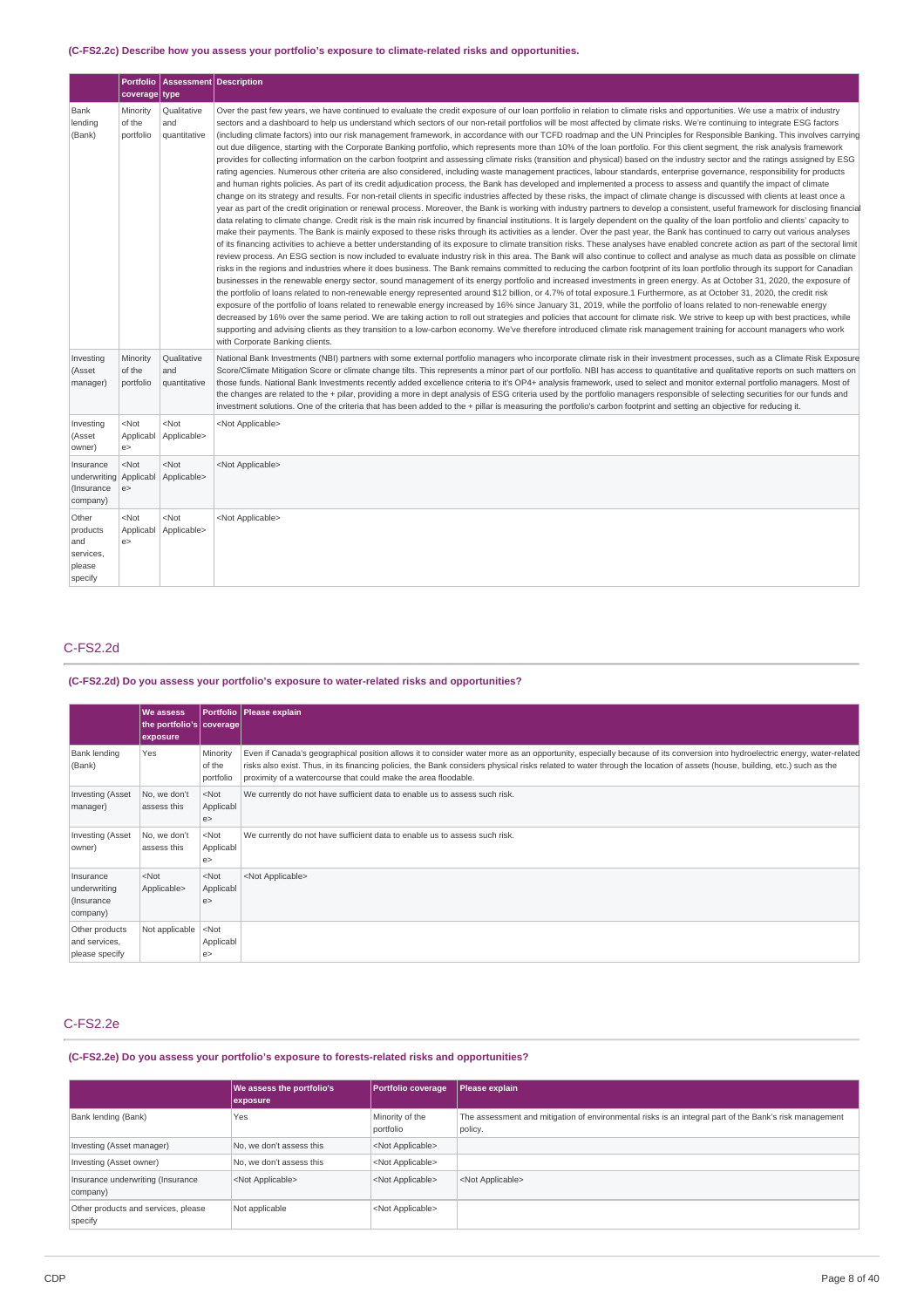### C-FS2.2f

### (C-FS2.2f) Do you request climate-related information from your clients/investees as part of your due diligence and/or risk assessment practices?

|                                                                 | climate-<br>related<br>information                         | We request Please explain                                                                                                                                                                                                                                                                                                                                                                                                                                                                                                                                                                                                                                                                                                                                                                                                                                                                                                                                                                                                                                                                                                           |
|-----------------------------------------------------------------|------------------------------------------------------------|-------------------------------------------------------------------------------------------------------------------------------------------------------------------------------------------------------------------------------------------------------------------------------------------------------------------------------------------------------------------------------------------------------------------------------------------------------------------------------------------------------------------------------------------------------------------------------------------------------------------------------------------------------------------------------------------------------------------------------------------------------------------------------------------------------------------------------------------------------------------------------------------------------------------------------------------------------------------------------------------------------------------------------------------------------------------------------------------------------------------------------------|
| Bank<br>lending<br>(Bank)                                       | Yes, for<br>some                                           | We're continuing to integrate ESG factors (including climate factors) into our risk management framework, in accordance with our TCFD roadmap and the UN Principles for Responsible<br>Banking. This involves carrying out due diligence, starting with the Corporate Banking portfolio. For this client segment, the risk analysis framework provides for collecting information on<br>the carbon footprint and assessing climate risks (transition and physical) based on the industry sector and the ratings assigned by ESG rating agencies. Numerous other criteria are also<br>considered, including waste management practices, labour standards, enterprise governance, responsibility for products and human rights policies. As part of its credit adjudication<br>process, the Bank has developed and implemented a process to assess and quantify the impact of climate change on its strategy and results. For non-retail clients in specific industries<br>affected by these risks, the impact of climate change is discussed with clients at least once a year as part of the credit origination or renewal process. |
| Investing<br>(Asset<br>manager)                                 | Yes                                                        | National Bank Investments recently added excellence criteria to it's OP4+ analysis framework, used to select and monitor external portfolio managers. Most of the changes are related to<br>the + pilar, providing a more in dept analysis of ESG criteria used by the portfolio managers responsible of selecting securities for our funds and investment solutions. One of the criteria<br>that has been added to the + pillar is measuring the portfolio's carbon footprint and setting an objective for reducing it.                                                                                                                                                                                                                                                                                                                                                                                                                                                                                                                                                                                                            |
| Investing<br>(Asset<br>owner)                                   | No, but we<br>plan to do<br>so in the<br>next two<br>years | In 2021, the Bank joined the Partnership for Carbon Accounting Financials (PCAF). The PCAF is a global partnership of financial institutions that work together to develop an approach to<br>assess and disclose the GHG emissions resulting from their financing and investment activities. We have already teamed up with experts to better integrate climate-related information in<br>our risk assessment practices.                                                                                                                                                                                                                                                                                                                                                                                                                                                                                                                                                                                                                                                                                                            |
| Insurance<br>underwriting Applicable><br>(Insurance<br>company) | $<$ Not                                                    | <not applicable=""></not>                                                                                                                                                                                                                                                                                                                                                                                                                                                                                                                                                                                                                                                                                                                                                                                                                                                                                                                                                                                                                                                                                                           |
| Other<br>products<br>and<br>services,<br>please<br>specify      | Not<br>applicable                                          |                                                                                                                                                                                                                                                                                                                                                                                                                                                                                                                                                                                                                                                                                                                                                                                                                                                                                                                                                                                                                                                                                                                                     |

### C2.3

(C2.3) Have you identified any inherent climate-related risks with the potential to have a substantive financial or strategic impact on your business? Yes

### C2.3a

(C2.3a) Provide details of risks identified with the potential to have a substantive financial or strategic impact on your business.

### **Identifier**

Risk 1

**Where in the value chain does the risk driver occur?**

Direct operations

# **Risk type & Primary climate-related risk driver**

**Current regulation** Current regulation Current regulation Current regulation Current regulation Current regulation

# **Primary potential financial impact**

Increased direct costs

**Climate risk type mapped to traditional financial services industry risk classification**

Policy and legal risk

### **Company-specific description**

Carbon pricing, in the form of carbon taxes and emissions trading systems, is an instrument that is increasingly integrated in regional and national policies under which the Bank operates. Canada, the United States, Cambodia, the United Kingdom, Ireland and France are the current jurisdictions where the Bank has activities and where such a system is implemented. For example, in Canada – where most of the Bank's activity takes place – there is a carbon pricing scheme that is likely to affect the Bank's operational costs and value of investments (especially the ones related to the energy and transportation sectors). Higher carbon taxes could thus increase the Bank's expenses associated with natural gas, fuel oil, steam and electricity consumption in buildings as well as business travel (transportation).

**Time horizon** Medium-term

**Likelihood** Virtually certain

**Magnitude of impact**

 $\overline{L}$   $\Omega$ 

**Are you able to provide a potential financial impact figure?** Yes, an estimated range

**Potential financial impact figure (currency)** <Not Applicable>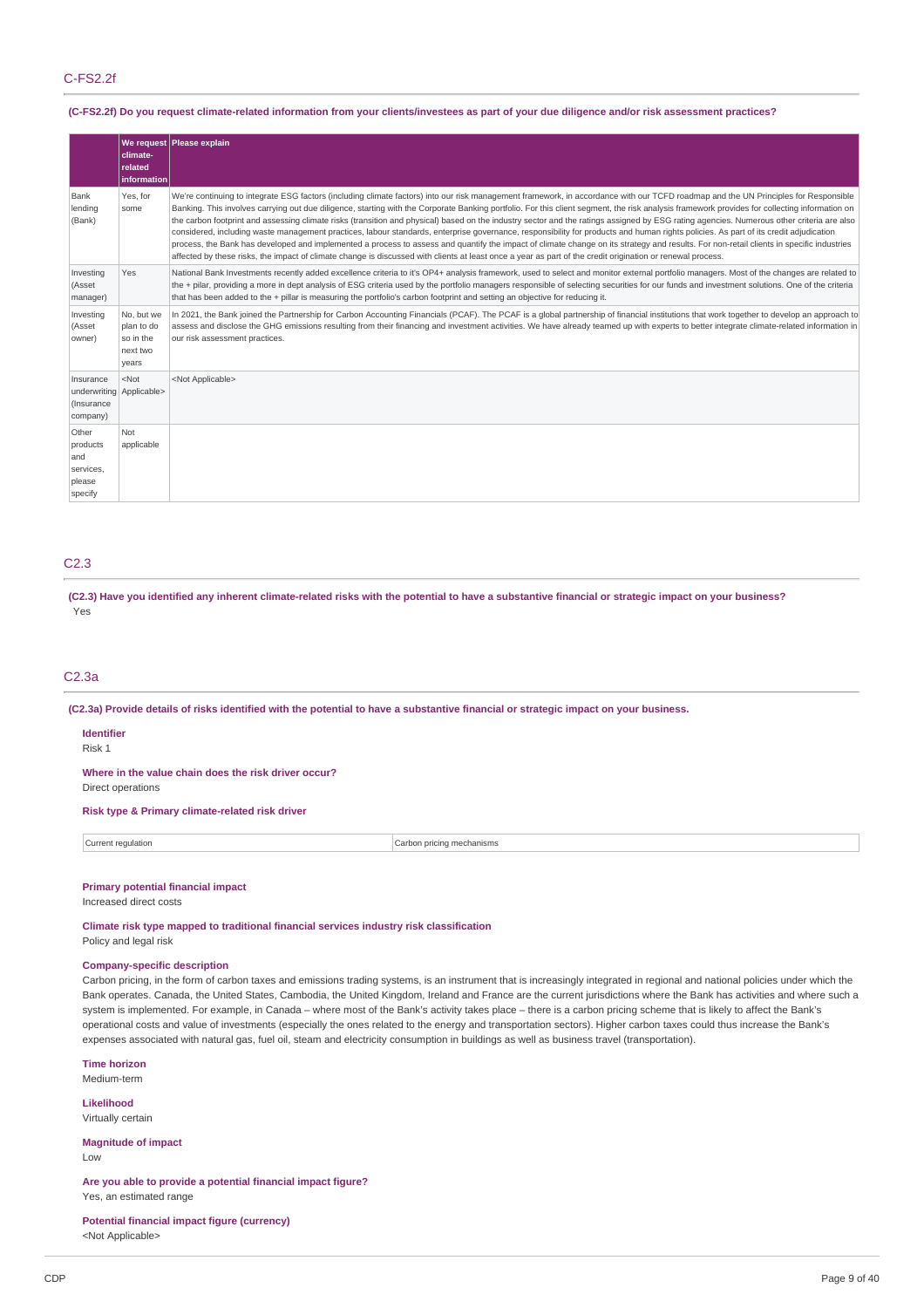# **Potential financial impact figure – minimum (currency)**

177000

#### **Potential financial impact figure – maximum (currency)** 236000

#### **Explanation of financial impact figure**

Based on actual Canada carbone taxes law: 2020 : 30\$: 2021 40\$ : 2022 50\$ Our GHG emission related to energy consumption is around 5 900 t CO2 (Scope 1 without refrigerant emission + scope 2 ) The calculation of the minimum impact is base on the 2020 taxes and the maximum impact on the 2021.

#### **Cost of response to risk**

2335000

#### **Description of response and explanation of cost calculation**

#### **Comment**

The Bank is committed to reducing its environmental impact by voluntarily adopting various measures to calculate and reduce its greenhouse gas (GHG) emissions. It has significantly improved energy efficiency in its buildings over the past 20 years. As a member of Hydro-Québec's Energy Savers' Circle, the Bank has put in place an innovative web-controlled remote interface for managing energy use in more than 100 of its branches. With this system, it can monitor its facilities to ensure it meets its energy efficiency targets year after year.

#### **Identifier**

Risk 2

# **Where in the value chain does the risk driver occur?**

Direct operations

#### **Risk type & Primary climate-related risk driver**

Reputation **Increased stakeholder concern or negative stakeholder feedback** 

#### **Primary potential financial impact**

Decreased revenues due to reduced demand for products and services

# **Climate risk type mapped to traditional financial services industry risk classification**

Reputational risk

#### **Company-specific description**

The Bank recognizes that how we do or do not address climate change can impact our reputation, and subsequently our business. As our stakeholders' awareness of and sensitivity to the risks of climate change continue to grow, it becomes increasingly important for us to respond in a thoughtful and deliberate manner. The Bank has to understand and address the potential impacts of climate change to our clients and our business, be more transparent in our ESG practices and examine our third parties' sustainable business practices. We aim to follow the most rigorous social responsibility standards while having a positive impact on all our stakeholders as they have evolving interests and concerns pertaining to climate change and other environmental issues. We must be more proactive and strategic in our communications and actions. The Bank is aware that it has to take action to tackle climate change through concrete measures that could impact our clients and subsequently the health of our business. To this end, we will adopt a framework to assess, mitigate and manage climate -related risks at both the portfolio and individual transaction levels. Moreover, how the Bank is perceived to be managing its climate change-related risks can have a direct impact on its stock price. It could includes bad ratings from extra-financial agencies and possible bad communication in the media. A negative evaluation could damage the Bank's reputation and result in a loss of business. For this reason we make sure to take the time to get to know our customers. An environmental scandal involving National Bank of Canada could have a negative impact on its stock price.

#### **Time horizon**

Medium-term

**Likelihood** Likely

**Magnitude of impact** Medium-low

#### **Are you able to provide a potential financial impact figure?** No, we do not have this figure

**Potential financial impact figure (currency)** <Not Applicable>

### **Potential financial impact figure – minimum (currency)** <Not Applicable>

**Potential financial impact figure – maximum (currency)** <Not Applicable>

**Explanation of financial impact figure**

**Cost of response to risk**

#### **Description of response and explanation of cost calculation**

### **Comment**

## **Identifier**

Risk 3

**Where in the value chain does the risk driver occur?** Downstream

### **Risk type & Primary climate-related risk driver**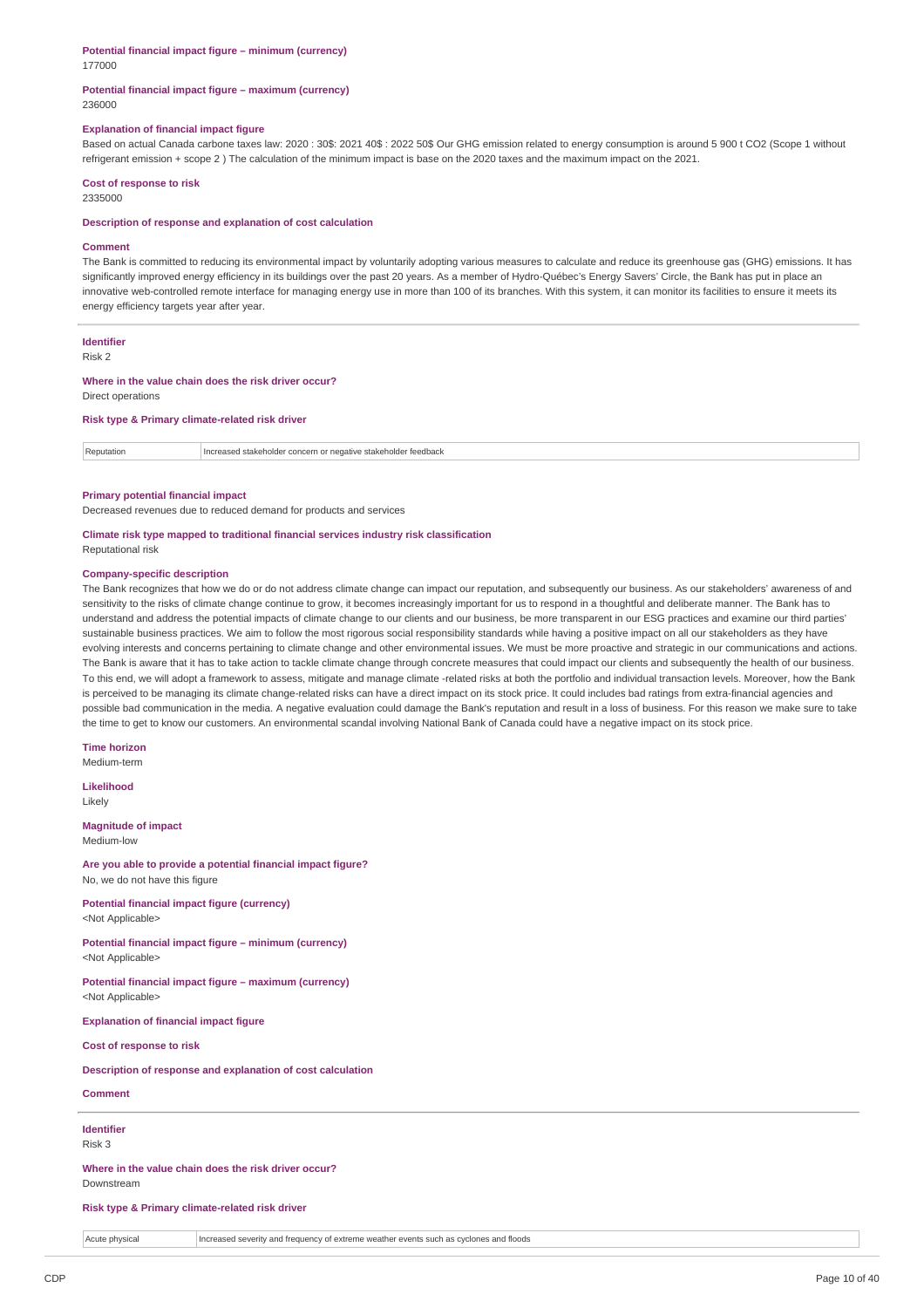#### **Primary potential financial impact**

Increased credit risk

#### **Climate risk type mapped to traditional financial services industry risk classification** Credit risk

#### **Company-specific description**

Concerning floods and droughts, an example of sensitive activities is the agricultural sector. The Bank's agricultural sector portfolio represents 4% of the total loan book (6.7\$ Billion CAD). Increased severity and frequency of extreme weather may expose the Bank to credit losses such as: a) unexpectedly make the obligor unable to honor its obligations towards the Bank; b) decrease the value of the Bank's security such as to result in a loss in the event of default, or increase such loss in the event of default beyond initial projections. To minimize our risks, the Bank will increase the frequency of scenario analysis and stress-testing. We will work with our clients to define a action plan to mitigate the risk.

#### **Time horizon**

Long-term

#### **Likelihood** Likely

**Magnitude of impact**

Low

### **Are you able to provide a potential financial impact figure?** No, we do not have this figure

**Potential financial impact figure (currency)** <Not Applicable>

**Potential financial impact figure – minimum (currency)** <Not Applicable>

**Potential financial impact figure – maximum (currency)** <Not Applicable>

**Explanation of financial impact figure** The impact has not been quantified financially

### **Cost of response to risk**

#### **Description of response and explanation of cost calculation**

**Comment**

# **Identifier**

Risk 4

#### **Where in the value chain does the risk driver occur?** Direct operations

### **Risk type & Primary climate-related risk driver**

Chronic physical Changes in precipitation patterns and extreme variability in weather patterns

#### **Primary potential financial impact**

Increased direct costs

**Climate risk type mapped to traditional financial services industry risk classification** Operational risk

#### **Company-specific description**

Chronic physical risk can increase our direct cost of operations by destroying our some of our immobilization. It can also increase our need of energy. Over the past few years, we have conducted analysis of disaster scenarios such as earthquakes. We hope to be able to reuse the global framework to incorporate scenarios of extreme temperature change in a near future.

**Time horizon** Medium-term

**Likelihood** Likely

#### **Magnitude of impact**

Low

**Are you able to provide a potential financial impact figure?** No, we do not have this figure

**Potential financial impact figure (currency)** <Not Applicable>

**Potential financial impact figure – minimum (currency)** <Not Applicable>

**Potential financial impact figure – maximum (currency)** <Not Applicable>

**Explanation of financial impact figure** The impact has not been quantified financially

**Cost of response to risk**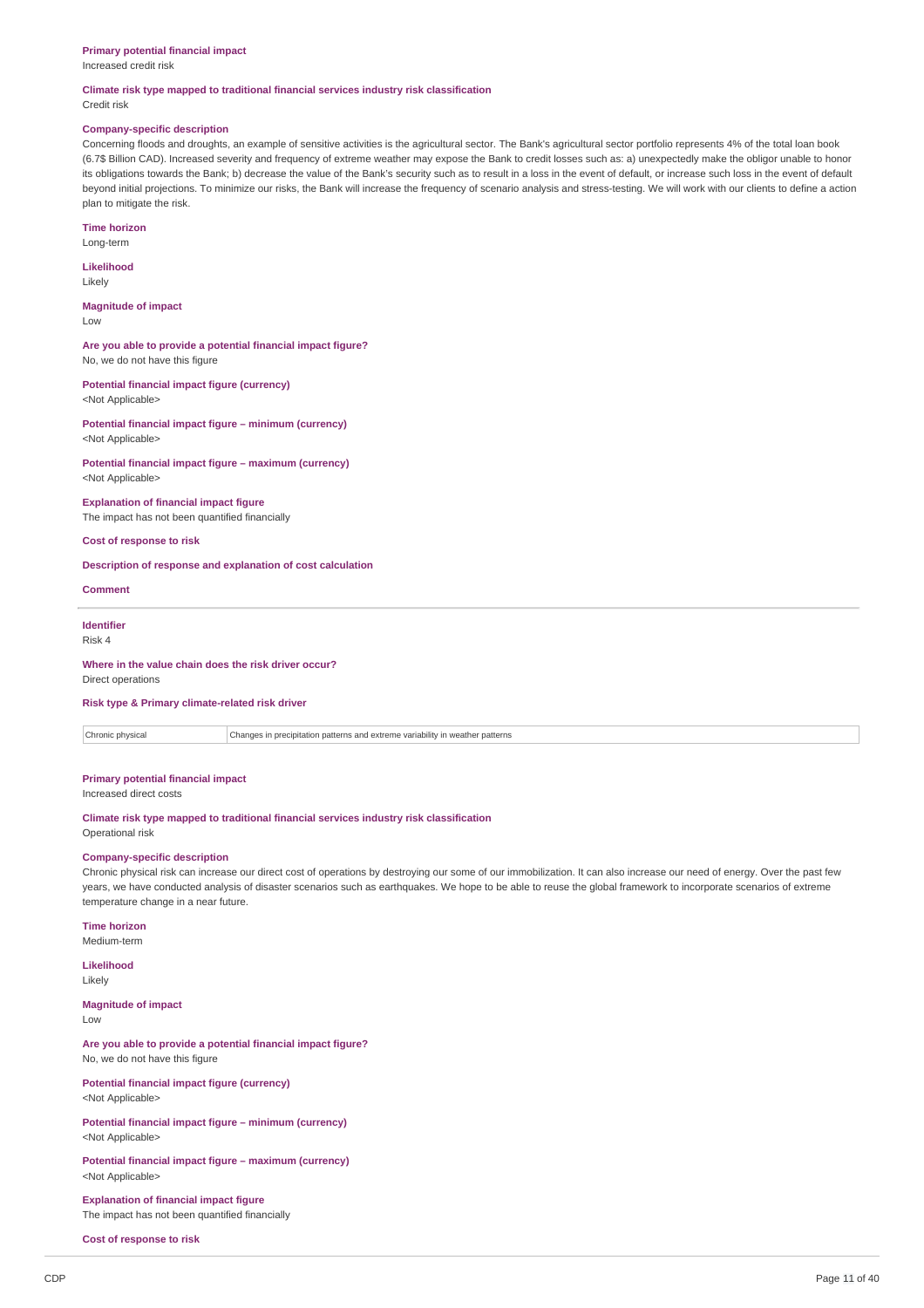**Comment**

### C2.4

(C2.4) Have you identified any climate-related opportunities with the potential to have a substantive financial or strategic impact on your business? Yes

#### C2.4a

(C2.4a) Provide details of opportunities identified with the potential to have a substantive financial or strategic impact on your business.

#### **Identifier**

Opp1

**Where in the value chain does the opportunity occur?** Downstream

**Opportunity type**

Products and services

**Primary climate-related opportunity driver** Shift in consumer preferences

#### **Primary potential financial impact**

Increased revenues resulting from increased demand for products and services

#### **Company-specific description**

Some clients require investment products that go beyond the integration of ESG factors the investment process. In this context, National Bank Investments (NBI) has launched 4 Exchange Traded-Funds (ETFs) aligned with the United Nations' Sustainable Development Goals (SDG). The portfolio managers of these ETFs invest in companies that contribute to the achievement of SDGs, which includes goal 13 – Climate action. These products are available to all Canadian investors on the National Bank Direct Brokerage platform, through an investment advisor or some high net worth and institutional channels.

#### **Time horizon**

Medium-term

**Likelihood** Very likely

**Magnitude of impact** Medium-low

#### **Are you able to provide a potential financial impact figure?** No, we do not have this figure

**Potential financial impact figure (currency)**

<Not Applicable>

### **Potential financial impact figure – minimum (currency)**

<Not Applicable>

#### **Potential financial impact figure – maximum (currency)** <Not Applicable>

### **Explanation of financial impact figure**

We don't disclose the projected figures, however as at October 31, 2020 the total value of our 3 ETFs was more than \$30 million Our fourth ETFs (NBI Sustainable Canadian Corporate Bond: NSCC ) was launched in 2021.

### **Cost to realize opportunity**

#### **Strategy to realize opportunity and explanation of cost calculation**

Our subsidiary National Bank Investments (NBI) promotes on an ongoing basis its open architecture structure (it sub-advises exclusively to other firms the portfolio management of the funds built for its product shelf). It also puts forward its OP4+ governance process, which takes into account the integration of ESG factors - including climate-related factors - in its assessment of external sub-advisors. For more information: https://tinyurl.com/y2jvp7od

#### **Comment**

### **Identifier**

Opp<sub>2</sub>

### **Where in the value chain does the opportunity occur?**

Downstream

#### **Opportunity type** Markets

**Primary climate-related opportunity driver** Access to new markets

# **Primary potential financial impact**

Increased revenues through access to new and emerging markets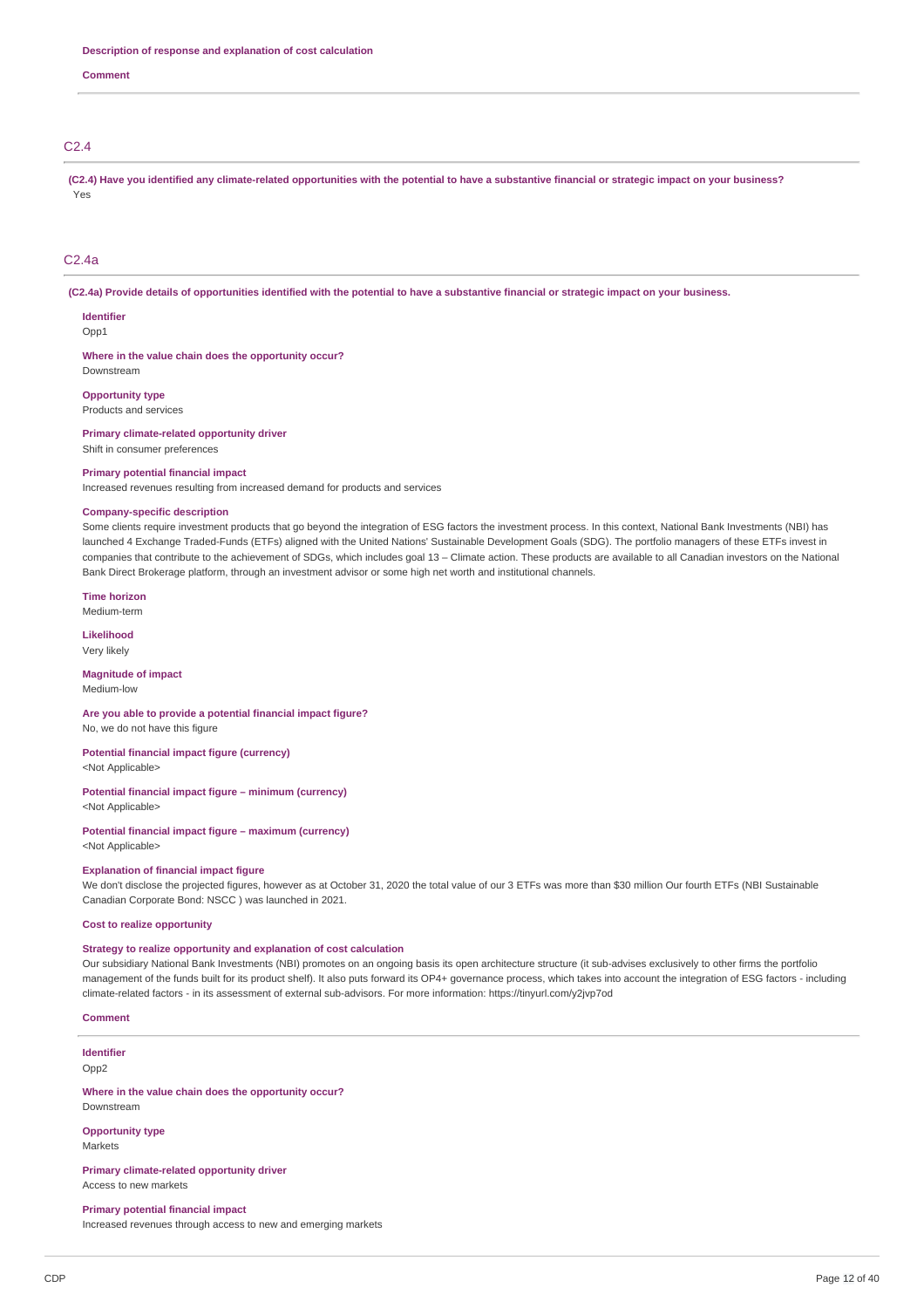#### **Company-specific description**

In 2019, the Bank adopted ESG principles in line with the United Nations Sustainable Development Goals (SDGs). To accomplish the Bank's goal to contribute to the development of a green economy and to respond to the growing demand from the market (institutional investors) for green products, we established a sustainability bond framework and issued four sustainability bonds. These issuances supports NBC's commitment to financing activities that address climate change issues.

**Time horizon**

Medium-term

**Likelihood** Very likely

#### **Magnitude of impact** Medium

### **Are you able to provide a potential financial impact figure?**

No, we do not have this figure

# **Potential financial impact figure (currency)**

<Not Applicable>

### **Potential financial impact figure – minimum (currency)**

<Not Applicable>

# **Potential financial impact figure – maximum (currency)**

<Not Applicable>

#### **Explanation of financial impact figure**

We don't disclose the projected figures, however as at December 31, 2020 the total amount of Sustainability Bonds outstanding was 2,181,096,00, in CAD equivalent.

### **Cost to realize opportunity**

#### **Strategy to realize opportunity and explanation of cost calculation**

In line with the ICMA Green Bond Principles and Social Bond Principles, NBC issued four Sustainability Bonds which represent \$2,2 billions CAD as of December 31, 2020. These bonds are allocated to financing projects and organizations that credibly contribute to the environmental objectives (climate change mitigation and adaptation, natural resource conservation, biodiversity conservation, and pollution prevention and control) or seek to achieve positive socioeconomic outcomes for target populations. The cost associated to the development of this product is minor.

#### **Comment**

# **Identifier**

# Opp3

**Where in the value chain does the opportunity occur?** Downstream

# **Opportunity type**

Energy source

### **Primary climate-related opportunity driver** Use of lower-emission sources of energy

#### **Primary potential financial impact**

Increased revenues through access to new and emerging markets

### **Company-specific description**

The Bank aims at guiding and advising clients in their energy transition and having a positive impact on the community by financing projects that support renewable energy. These projects enable us and our clients to lower their carbon footprint and their impact on fossil fuel depletion. This is aligned with the Bank's ESG principles to contribute in developing a green economy. Furthermore, this opportunity enables us to respect our engagements towards TCFD recommendations and the Principles for Responsible Banking.

**Time horizon** Medium-term

**Likelihood** Very likely

**Magnitude of impact** High

**Are you able to provide a potential financial impact figure?** No, we do not have this figure

**Potential financial impact figure (currency)** <Not Applicable>

**Potential financial impact figure – minimum (currency)** <Not Applicable>

**Potential financial impact figure – maximum (currency)** <Not Applicable>

#### **Explanation of financial impact figure**

We do not disclose this information, however as at October 31, 2020 our exposure to loans to renewable energy represented over \$7.9 billion.

#### **Cost to realize opportunity**

#### **Strategy to realize opportunity and explanation of cost calculation**

The Bank remains committed to reducing the carbon footprint of its loan portfolio through its support for Canadian businesses in the renewable energy sector, sound management of its energy portfolio and increased investments in green energy.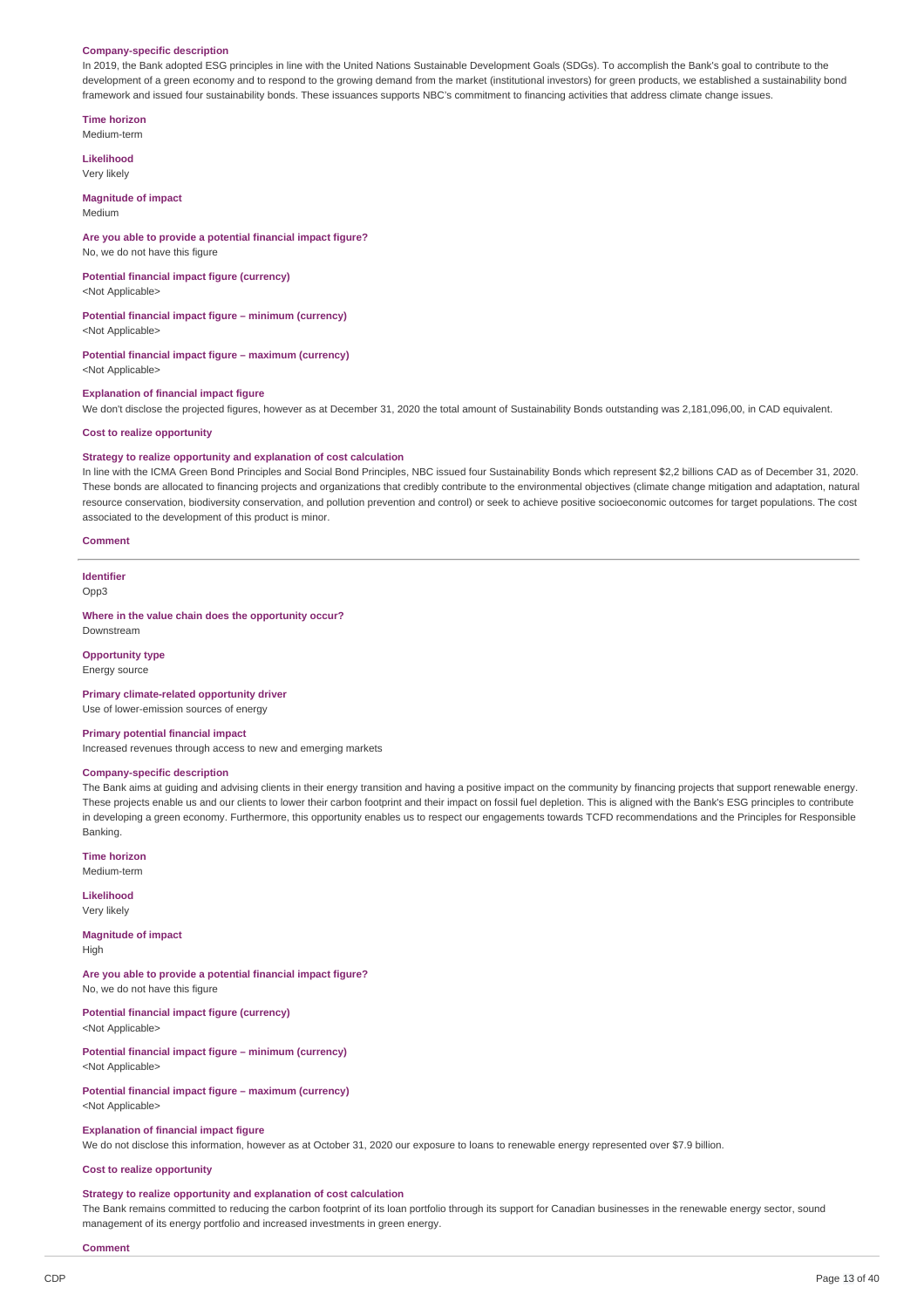### **Identifier** Opp4

### **Where in the value chain does the opportunity occur?**

Downstream

**Opportunity type** Products and services

### **Primary climate-related opportunity driver**

Development and/or expansion of low emission goods and services

### **Primary potential financial impact**

Increased revenues resulting from increased demand for products and services

### **Company-specific description**

The Bank is active in the new and fast-growing Sustainability-Linked Loan (SLL) market. SLLs are increasingly associated with the transition to renewable energy and the fight against climate change. With an SLL, the interest rate paid by the borrowing company is linked to its achievement of sustainable development goals, especially those related to the environment and climate

**Time horizon** Short-term

**Likelihood**

Virtually certain

#### **Magnitude of impact** Medium

**Are you able to provide a potential financial impact figure?** No, we do not have this figure

# **Potential financial impact figure (currency)**

<Not Applicable>

#### **Potential financial impact figure – minimum (currency)** <Not Applicable>

**Potential financial impact figure – maximum (currency)** <Not Applicable>

### **Explanation of financial impact figure**

We do not disclose this information, however as at October 31, 2020 our exposure to SLL was \$274 million.

### **Cost to realize opportunity**

#### **Strategy to realize opportunity and explanation of cost calculation**

### **Comment**

**Identifier**

Opp5

#### **Where in the value chain does the opportunity occur?** Direct operations

**Opportunity type**

Resource efficiency

#### **Primary climate-related opportunity driver** Move to more efficient buildings

**Primary potential financial impact** Reduced indirect (operating) costs

# **Company-specific description**

Since a large portion of the Bank's emissions come from electricity and fossil fuel consumption, energy efficiency is a top priority. The Bank is recognized as a leader in this field. One energy-efficient initiative that shows great promise involves a system that allows us to manage energy use in more than 250 branches using building control systems and a web interface. To keep saving energy over time, we have simultaneously adopted a continuous energy improvement approach. Taking into account, among other things, changes made throughout the life cycle of our buildings, this innovative approach lets us monitor our facilities to ensure that we meet our energy efficiency targets every year. Furthermore to reduce our carbon footprint, the new head office of the Bank aims to meet LEED v4 Gold and WELL standards.

**Time horizon** Medium-term

**Likelihood** Very likely

**Magnitude of impact** Low

**Are you able to provide a potential financial impact figure?** Yes, a single figure estimate

**Potential financial impact figure (currency)** 19370

**Potential financial impact figure – minimum (currency)** <Not Applicable>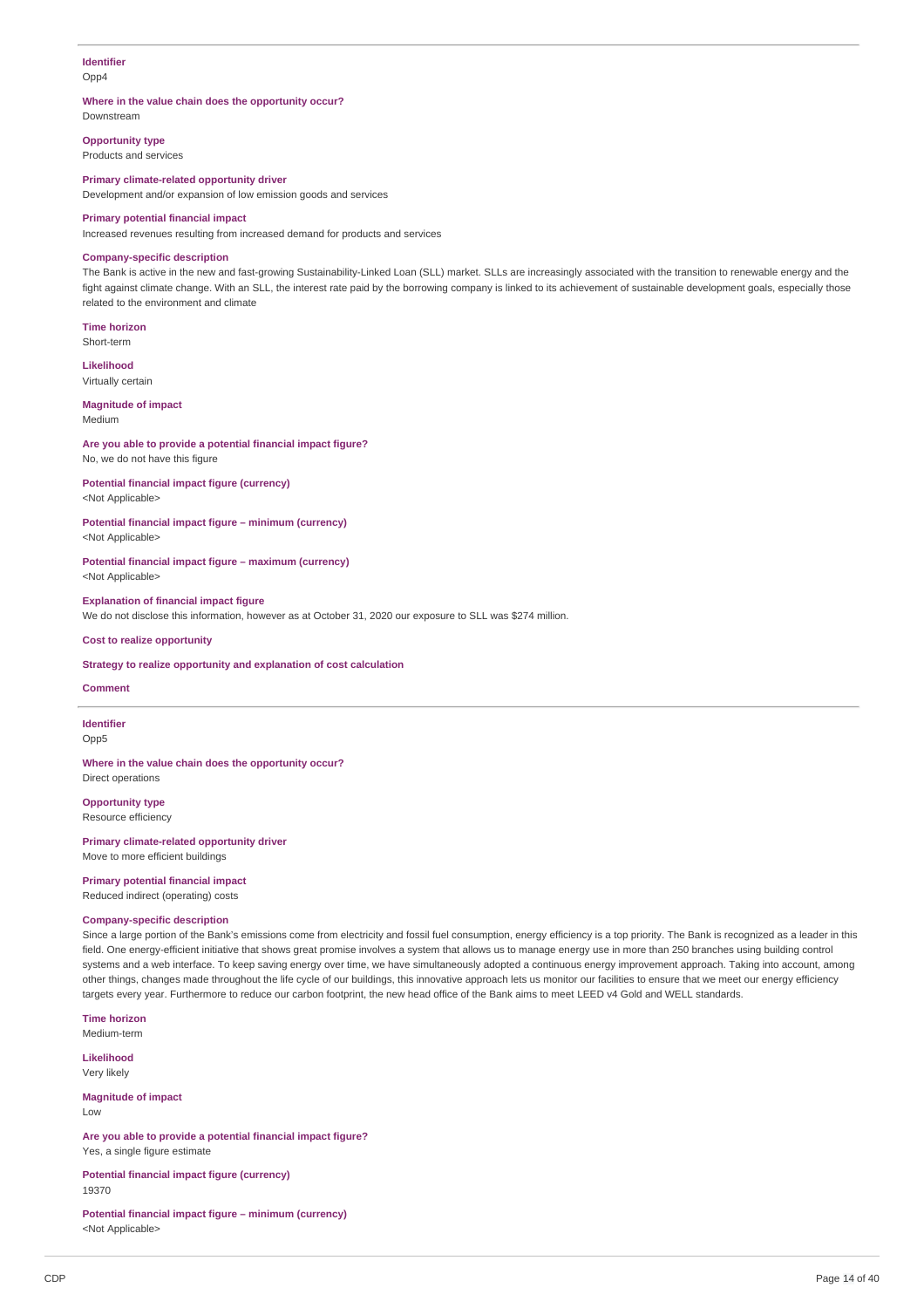#### **Potential financial impact figure – maximum (currency)** <Not Applicable>

#### **Explanation of financial impact figure**

The potential financial annual impact figure reported only accounts for the gradual conversion of natural gas HVAC systems to efficient electric systems for service points in Ontario and Quebec. It considered the energy saved annually multiplied by the difference between the unit costs of natural gas and electricity. The potential cost savings for the other projects (e.g., relocation of the Bank's head office to a new, more energy efficient building which will use renewable natural gas, decrease in the size of the Bank's branch network, replacement of electric HVAC systems with more efficient ones, etc.) are currently being evaluated. Furthermore with the new headoffice it is estimated that we will be able to avoid 880t CO2e per year.

# **Cost to realize opportunity**

1195000000

### **Strategy to realize opportunity and explanation of cost calculation**

To realize this opportunity we count on our new head office (aiming for LEED and WELL certifications), our plan to reduce our energy consumption through our projects of conversion of HVAC systems run on natural gas to more efficient electric systems for service points in Ontario and Quebec, and our major projects of branches relocation or renovation where we implement our energy-efficient mangement system. These initiatives are all part our roadmap to acheive our target to reduce our GHG emissions by 25% by the end of 2025. The cost reported only considers the gradual conversion of natural gas HVAC systems to efficient electric systems for service points in Ontario and Ouebec. It represents the total estimated investment required over three years. The costs for the other projects (e.g., relocation of the Bank's head office to a new, more energy efficient building which will use renewable natural gas, decrease in the size of the Bank's branch network, replacement of electric HVAC systems with more efficient ones, etc.) are currently being evaluated.

**Comment**

### C3. Business Strategy

### C3.1

**(C3.1) Have climate-related risks and opportunities influenced your organization's strategy and/or financial planning?** Yes, and we have developed a low-carbon transition plan

### C3.1a

(C3.1a) Is your organization's low-carbon transition plan a scheduled resolution item at Annual General Meetings (AGMs)?

| $\vert$ is your low-carbon transition plan a scheduled resolution item Comment<br>at AGMs? |                                                                                                                                                                                                                                                                           |
|--------------------------------------------------------------------------------------------|---------------------------------------------------------------------------------------------------------------------------------------------------------------------------------------------------------------------------------------------------------------------------|
| within the next two years                                                                  | Row No, and we do not intend it to become a scheduled resolution item For the moment is to early in the process to determine if it will become a resolution that will be presented at the AGM. We publicly disclose<br>in our TCFD report our low-carbon transition plan. |

### C3.2

**(C3.2) Does your organization use climate-related scenario analysis to inform its strategy?** Yes, qualitative, but we plan to add quantitative in the next two years

### C3.2a

**(C3.2a) Provide details of your organization's use of climate-related scenario analysis.**

| <b>Climate-</b><br><b>related</b><br><b>scenarios</b><br>land<br>models<br>applied       | Details                                                                                                                                                                                                                                                                                                                                                                                                                                                                                                                                                                                                                                                                                                                                                                                                                                                                                                                                                                                                                                                                                                                                                                                                                                                                     |
|------------------------------------------------------------------------------------------|-----------------------------------------------------------------------------------------------------------------------------------------------------------------------------------------------------------------------------------------------------------------------------------------------------------------------------------------------------------------------------------------------------------------------------------------------------------------------------------------------------------------------------------------------------------------------------------------------------------------------------------------------------------------------------------------------------------------------------------------------------------------------------------------------------------------------------------------------------------------------------------------------------------------------------------------------------------------------------------------------------------------------------------------------------------------------------------------------------------------------------------------------------------------------------------------------------------------------------------------------------------------------------|
| Other,<br>please<br>specify<br>(We plan<br>to start<br>with IPCC<br>and IEA<br>Scenarios | To refine its strategy and improve its climate resilience, the Bank will shortly begin a series of more complex analyses of the potential impacts of p al and transition risks. This will enable it to determine<br>how these risks will affect the economy and identify the resulting financial risks. These financial impacts can then be used to estimate expected loss (EL) for portfolios, probability of default (PD) and<br>loss given default (LGD) for each scenario. We plan to develop and improve our expertise in analyzing climate risk scenarios by combining analyses of the sector (by asset class) with analyses of the<br>portfolio (by loan type). To cover a wider range of risks and opportunities, we also plan to use a range of climate change scenarios involving warming between 1.5 °C and 4 °C. This will also help<br>executives better understand the potential impact when selecting positioning strategies. We plan to prioritize the sectors that involve the greatest impact. More specifically, these are the sectors where<br>our exposure is greater and those most directly affected by climate transition shocks: oil and gas, transportation, real estate and commercial construction, agriculture, utilities, manufacturing, etc. |

C3.3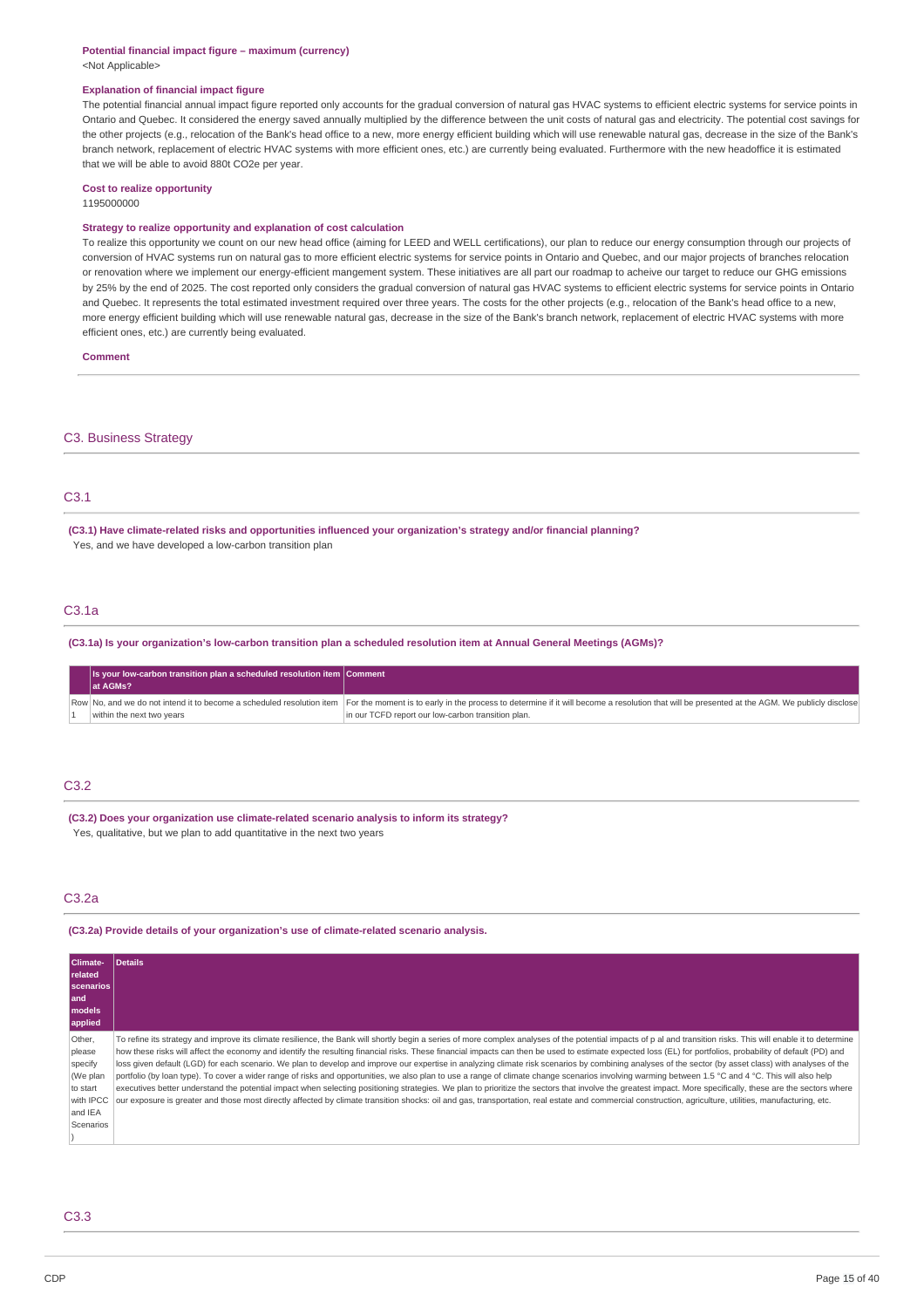### **(C3.3) Describe where and how climate-related risks and opportunities have influenced your strategy.**

|                                             | related risks<br>and<br>opportunities<br>influenced<br>your strategy<br>in this area? | Have climate-Description of influence                                                                                                                                                                                                                                                                                                                                                                                                                                                                                                                                                                                                                                                                                                                                                                                                                                                                                                                                                                                                                                                                                                                                                                                                                                                                                                                                                                                                                                                                                                                                                                                                                                                                                                                                                                               |
|---------------------------------------------|---------------------------------------------------------------------------------------|---------------------------------------------------------------------------------------------------------------------------------------------------------------------------------------------------------------------------------------------------------------------------------------------------------------------------------------------------------------------------------------------------------------------------------------------------------------------------------------------------------------------------------------------------------------------------------------------------------------------------------------------------------------------------------------------------------------------------------------------------------------------------------------------------------------------------------------------------------------------------------------------------------------------------------------------------------------------------------------------------------------------------------------------------------------------------------------------------------------------------------------------------------------------------------------------------------------------------------------------------------------------------------------------------------------------------------------------------------------------------------------------------------------------------------------------------------------------------------------------------------------------------------------------------------------------------------------------------------------------------------------------------------------------------------------------------------------------------------------------------------------------------------------------------------------------|
| Products<br>and<br>services                 | Yes                                                                                   | To help our clients in their energy transition, in 2020 the Bank has continued to improve its offer of product and solutions. For exemple, Sustainability-Linked Loan, discount on financing<br>for electric and hybrid vehicles, Sustainability bonds, sustainable exchange-traded funds                                                                                                                                                                                                                                                                                                                                                                                                                                                                                                                                                                                                                                                                                                                                                                                                                                                                                                                                                                                                                                                                                                                                                                                                                                                                                                                                                                                                                                                                                                                           |
| Supply<br>chain<br>and/or<br>value<br>chain | Yes                                                                                   | Value chain 1) The Bank is aware that it has a mobilizing role to play in terms of climate change, since its effects could impact its clients and the viability of its operations. Therefore, it<br>has adopted a framework to assess, mitigate and manage related risks for portfolios and individual transactions. The Bank carries out stress testing to evaluate its sensitivity to crisis<br>situations in certain activity sectors and key portfolios. However, the use of climate change scenarios to evaluate loan portfolios is a fairly recent application. 2) In order to meet our GHG<br>objectives, the Bank has reduced its paper consumption by 68% since 2016. It promotes the use of electronic platforms for internal and external communications. Employees are<br>encouraged to reduce their paper consumption by using digital revision and editing functions for documents involving numerous contributors. All paper used by the Bank is FSC certified,<br>i.e., it comes from a sustainably managed forest and supply chain. Bank's goal with the new head office is to be a paperless organization. Supply chain: 1) In addition to its efforts to<br>develop sustainable products and services, the Bank has identified opportunities to be greener in its operations. The actions we have taken to improve the energy efficiency of our<br>buildings have enabled us to currently exceed regulatory requirements and meet the expectations of our stakeholders. 2) The Bank prioritizes suppliers of goods and services that have<br>adopted sustainability into their policies, practices and processes. In regards of the construction of the new head office that will aim at LEED and WELL certifications, the majority of the<br>selected suppliers has to meet these requirements. |
| Investment No<br>in R&D                     |                                                                                       | The Bank does limited investments in R&D. Climate-related risks and opportunities influence the overall strategy of the Bank. The Bank focus its investments on risks and opportunities<br>that answers markets and client's expectations, which are more related to products and services, operations and supply chain.                                                                                                                                                                                                                                                                                                                                                                                                                                                                                                                                                                                                                                                                                                                                                                                                                                                                                                                                                                                                                                                                                                                                                                                                                                                                                                                                                                                                                                                                                            |
| Operations Yes                              |                                                                                       | The Bank took its first step toward managing its carbon footprint in 2007-2008, by quantifying its GHG emissions. Since then, the Bank has been repeating the exercise every year. We<br>work in close collaboration with a number of recognized expert firms to do this. Our goal is to align our methods with current best practices. Since most of our emissions come from<br>electricity and fossil fuel consumption, energy efficiency is a top priority. A measure that shows great promise within the field is an innovative system that lets us manage energy use in<br>more than 100 branches using a web interface. We use remote management to optimize energy consumption in our buildings. With this system, the Bank can save millions of kilowatt<br>hours of electricity and thousands of cubic metres of natural gas annually. Centralized remote management has allowed us to participate in Hydro Québec's Demand Response<br>program, which aims to reduce energy demand during peak winter periods. To keep saving energy over time, we have simultaneously adopted a Continuous Energy Improvement<br>approach. Taking into account changes made throughout the life cycle of our buildings, this innovative approach lets us monitor our facilities to ensure that we meet our energy efficiency<br>targets every year                                                                                                                                                                                                                                                                                                                                                                                                                                                                       |

## C3.4

# **(C3.4) Describe where and how climate-related risks and opportunities have influenced your financial planning.**

| Financial<br>planning<br>elements that<br><b>have been</b><br><b>linfluenced</b> | Description of influence                                                                                                                                                                                                                                                                                                                                                                                                                                                                                                                                                                                                                                                                                                     |
|----------------------------------------------------------------------------------|------------------------------------------------------------------------------------------------------------------------------------------------------------------------------------------------------------------------------------------------------------------------------------------------------------------------------------------------------------------------------------------------------------------------------------------------------------------------------------------------------------------------------------------------------------------------------------------------------------------------------------------------------------------------------------------------------------------------------|
| Row Revenues                                                                     | Our institutional clients and the market requested some sustainable products to help them with their energy transition. The Bank saw an opportunity to help them and gain new clients. For<br>example : The Bank has also been active in the new and fast-growing Sustainability-Linked Loan (SLL) market. SLLs are increasingly associated with the transition to renewable energy and<br>the fight against climate change. With an SLL, the interest rate paid by the borrowing company is linked to its achievement of sustainable development goals, especially those related to the<br>environment and climate. As at October 31, 2020, our exposure to SLLs was \$274 M and our estimated revenues to SLLs was \$1.45M |

### C3.4a

(C3.4a) Provide any additional information on how climate-related risks and opportunities have influenced your strategy and financial planning (optional).

# C-FS3.6

**(C-FS3.6) Are climate-related issues considered in the policy framework of your organization?** Yes, climate-related issues are integrated into our general policy framework that relates to our financing activities

### C-FS3.6a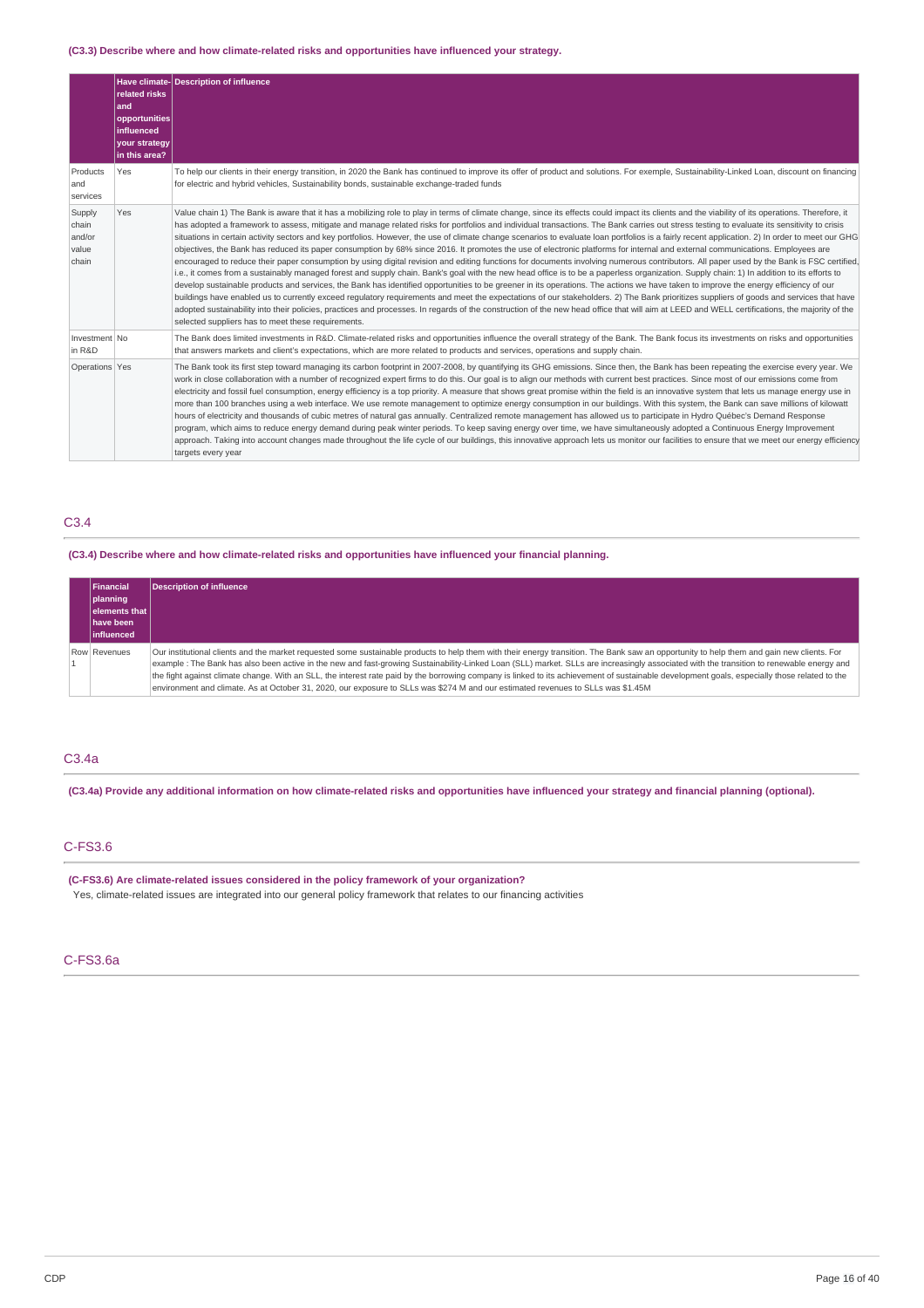### **(C-FS3.6a) In which policies are climate-related issues integrated?**

|                                                                 | Type of<br>policy             | <b>Portfolio</b><br>coverage<br>of policy | Description                                                                                                                                                                                                                                                                                                                                                                                                                                                                                                                                                                                                     |
|-----------------------------------------------------------------|-------------------------------|-------------------------------------------|-----------------------------------------------------------------------------------------------------------------------------------------------------------------------------------------------------------------------------------------------------------------------------------------------------------------------------------------------------------------------------------------------------------------------------------------------------------------------------------------------------------------------------------------------------------------------------------------------------------------|
| Bank<br>lending<br>(Bank)                                       | Credit policy                 | All of the<br>portfolio                   | The Bank has a Environmental Risk Management Policy for Financing Activities. It establishes minimum protective measures to be taken in order to identify and reduce any<br>potential present or future environmental risks the Bank may be exposed to when granting credit to clients.                                                                                                                                                                                                                                                                                                                         |
| Investing<br>(Asset<br>manager)                                 | Engagement<br>policy          | Majority<br>of the<br>portfolio           | National Bank Investment don't have asset or sector specific Responsable Investment quidelines, as we do not do individual stock selection. However, we have external<br>portfolio managers research criteria's and we evaluate external portfolio managers' processes in that matter. For this reason, "Asset class-specific Responsable Investment<br>quidelines", "Sector-specific Responsable Investment quidelines" is not applicable National Bank Financial has started the integration of climate-related issues are done<br>on an advisory group basis and the implantation is ongoing at a fast pace. |
| Investing<br>(Asset<br>owner)                                   | Investment<br>policy/strategy |                                           | Unknown   The Bank will incorporate in the existing investment governance policy climate-related criteria.                                                                                                                                                                                                                                                                                                                                                                                                                                                                                                      |
| Insurance<br>underwriting Applicable><br>(Insurance<br>company) | $<$ Not                       | $<$ Not<br>Applicabl<br>e                 | <not applicable=""></not>                                                                                                                                                                                                                                                                                                                                                                                                                                                                                                                                                                                       |
| Other<br>products<br>and<br>services,<br>please<br>specify      | Please select                 | Please<br>select                          |                                                                                                                                                                                                                                                                                                                                                                                                                                                                                                                                                                                                                 |

# C-FS3.7

**(C-FS3.7) Are climate-related issues factored into your external asset manager selection process?**

Yes, for all assets managed externally

# C-FS3.7a

**(C-FS3.7a) How are climate-related issues factored into your external asset manager selection process?**

| <b>Process for factoring climate- Comment</b><br>related issues into external<br>asset management selection |                                                                                                                                                                                |
|-------------------------------------------------------------------------------------------------------------|--------------------------------------------------------------------------------------------------------------------------------------------------------------------------------|
| Row Preference for asset managers                                                                           | NBI recently added excellence criteria to it's OP4+ analysis framework, used to select and monitor external portfolio managers. Most of the changes are related to the +       |
| with an offering of low-carbon                                                                              | pilar, providing a more in dept analysis of ESG criteria used by the portfolio managers responsible of selecting securities for our funds and investment solutions. One of the |
| products                                                                                                    | criteria that has been added to the + pillar is measuring the portfolio's footprint and setting an objective for reducing it.                                                  |

# C4. Targets and performance

# C4.1

**(C4.1) Did you have an emissions target that was active in the reporting year?** Absolute target

### C4.1a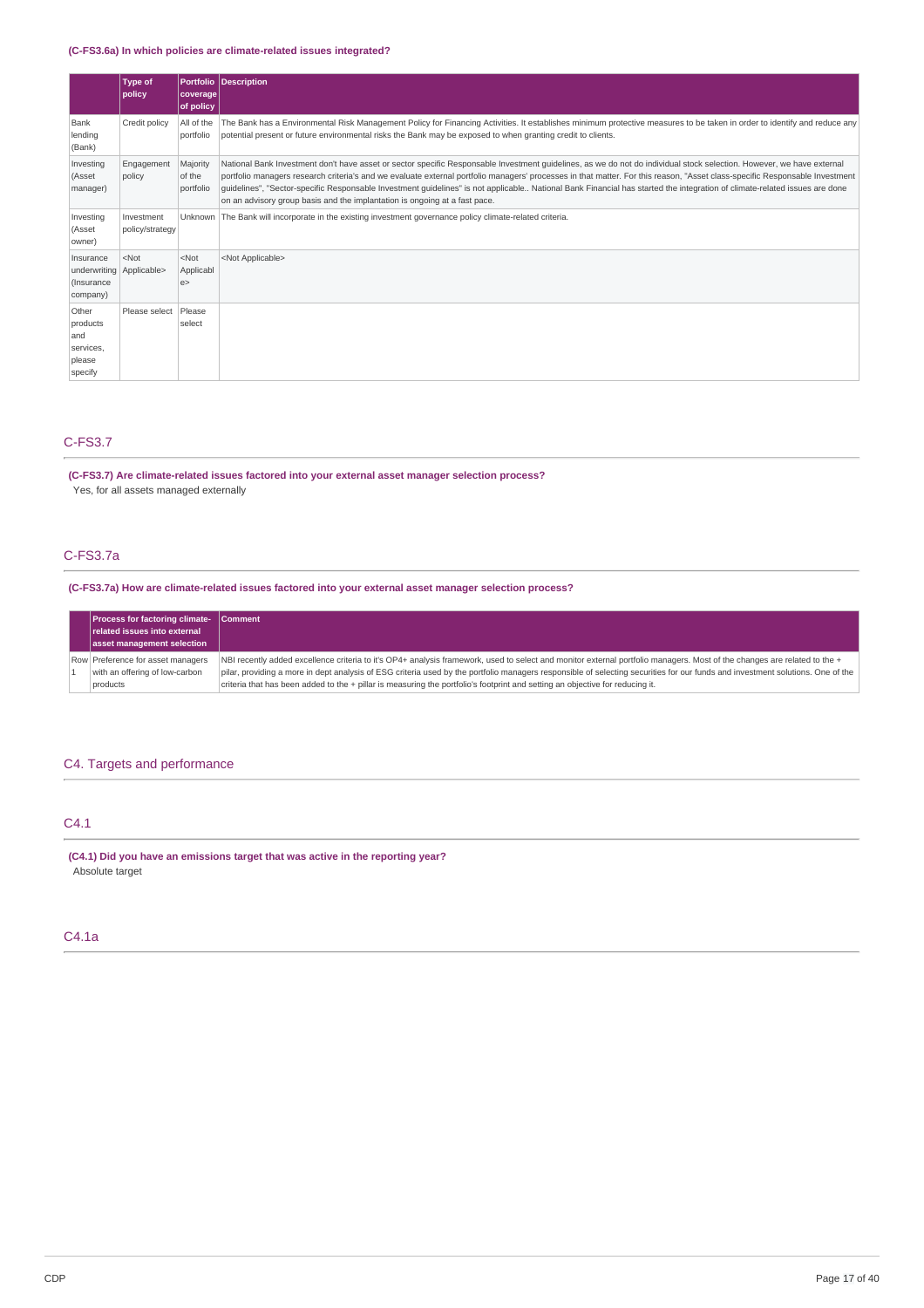**(C4.1a) Provide details of your absolute emissions target(s) and progress made against those targets.**

**Target reference number** Abs 1

**Year target was set** 2020

**Target coverage** Company-wide

**Scope(s) (or Scope 3 category)** Scope 1+2 (location-based) +3 (upstream)

**Base year**

2019

**Covered emissions in base year (metric tons CO2e)** 10471

Covered emissions in base year as % of total base year emissions in selected Scope(s) (or Scope 3 category)

**Target year**

2025

100

**Targeted reduction from base year (%)** 25

**Covered emissions in target year (metric tons CO2e) [auto-calculated]** 7853.25

**Covered emissions in reporting year (metric tons CO2e)** 8447

**% of target achieved [auto-calculated]** 77.3183077070003

**Target status in reporting year** Underway

**Is this a science-based target?** Yes, we consider this a science-based target, but it has not been approved by the Science-Based Targets initiative

**Target ambition** 1.5°C aligned

### **Please explain (including target coverage)**

We have followed the Science Based Targets (SBT) guidelines to set a target which is aligned with limiting global warming to 1.5°C. We have therefore used the absolute emissions contraction method, meaning that we have applied a 4.2% annual linear reduction between 2019 and 2025. We have also assessed a GHG reduction target based on the Sectoral Decarbonization Approach (CDP, United Nations Global Compact, WRI & WWF, 2015), but decided to aim for the most ambitious goal.

# C4.2

**(C4.2) Did you have any other climate-related targets that were active in the reporting year?** Other climate-related target(s)

C4.2b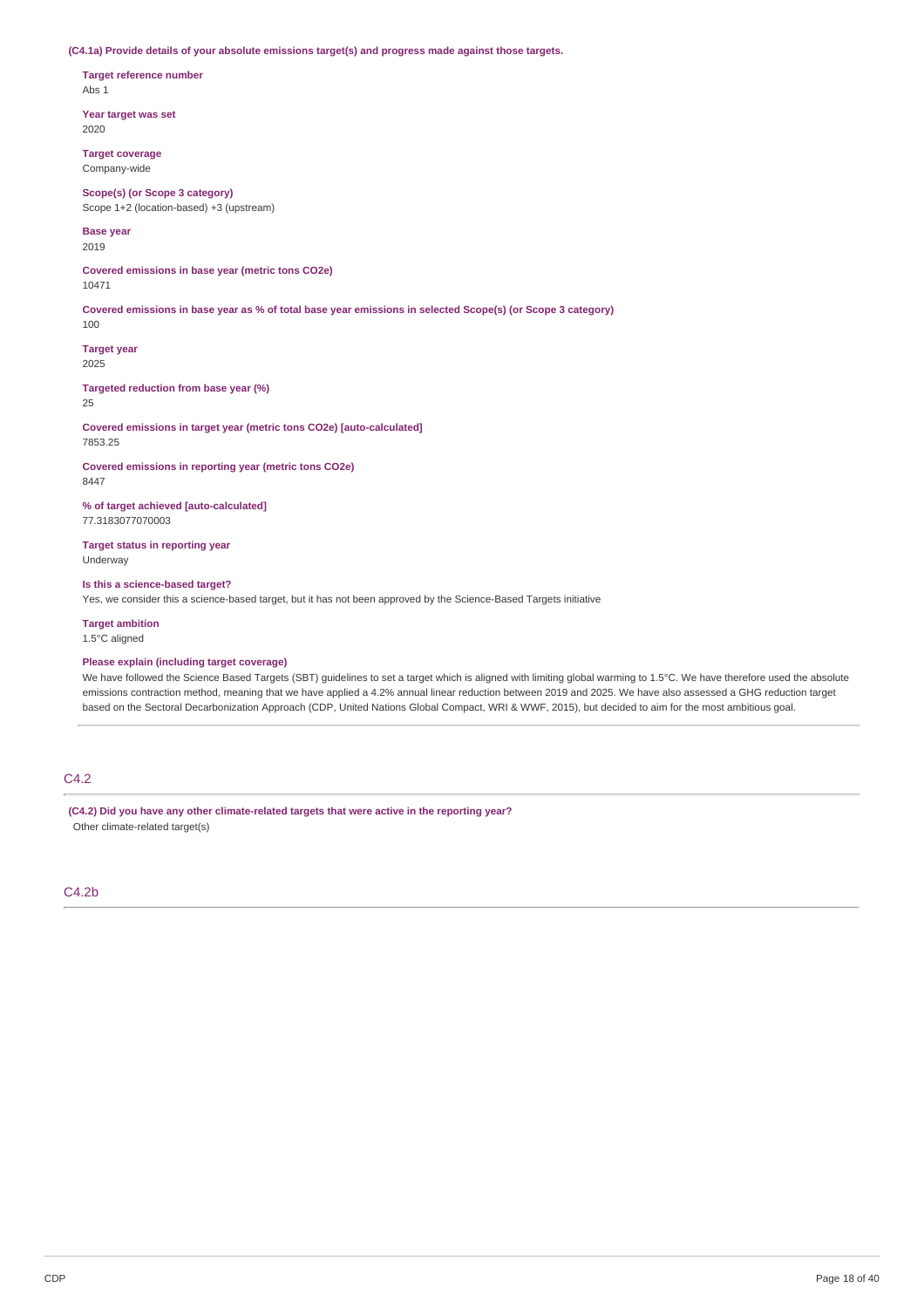#### **(C4.2b) Provide details of any other climate-related targets, including methane reduction targets.**

**Target reference number** Oth 1

**Year target was set** 2020

**Target coverage** Business activity

#### **Target type: absolute or intensity** Absolute

**Target type: category & Metric (target numerator if reporting an intensity target)**

Green finance **Other, please specify (Growth percentage of renewable-energy-related funding assets)** 

# **Target denominator (intensity targets only)**

<Not Applicable>

# **Base year**

2020

**Figure or percentage in base year**

 $\theta$ 

#### **Target year**

2020

### **Figure or percentage in target year**

0.1 **Figure or percentage in reporting year**

0.1

**% of target achieved [auto-calculated]** 100

**Target status in reporting year** Achieved

#### **Is this target part of an emissions target?**

It is a target for the growth of renewable-energy-related funding assets in the Bank's portfolio of loans.

**Is this target part of an overarching initiative?**

### No, it's not part of an overarching initiative

### **Please explain (including target coverage)**

The target covers the portfolio of loans covering energy-related funding assets (renewable and non-renewable). The goal is to grow the proportion of renewable-energyrelated funding assets at a faster pace than those related to non-renewable energy on a yearly basis (this is why the percentage in base year is set to 0%). The portfolio of loans related to renewable energy decreased by -0.1% between November 1, 2019 and October 31, 2020, while the portfolio of loans related to non-renewable energy decreased by 9% over the same period. The target is achieved since non-renewable-energy-related loans decreased at a faster pace than the rate of renewable-energy related loans. Since January 31, 2019, the portfolio of loans related to renewable energy grew by 16% while the portfolio of loans related to non-renewable energy decreased by 16% over the same period.

# C4.3

(C4.3) Did you have emissions reduction initiatives that were active within the reporting year? Note that this can include those in the planning and/or **implementation phases.**

Yes

### C4.3a

#### (C4.3a) Identify the total number of initiatives at each stage of development, and for those in the implementation stages, the estimated CO2e savings.

|                           | Number of initiatives | Total estimated annual CO2e savings in metric tonnes CO2e (only for rows marked *) |
|---------------------------|-----------------------|------------------------------------------------------------------------------------|
| Under investigation       |                       |                                                                                    |
| To be implemented*        |                       |                                                                                    |
| Implementation commenced* | 10                    | 0.06                                                                               |
| Implemented*              | 16                    | 0.13                                                                               |
| Not to be implemented     |                       |                                                                                    |

#### $C4.3<sub>b</sub>$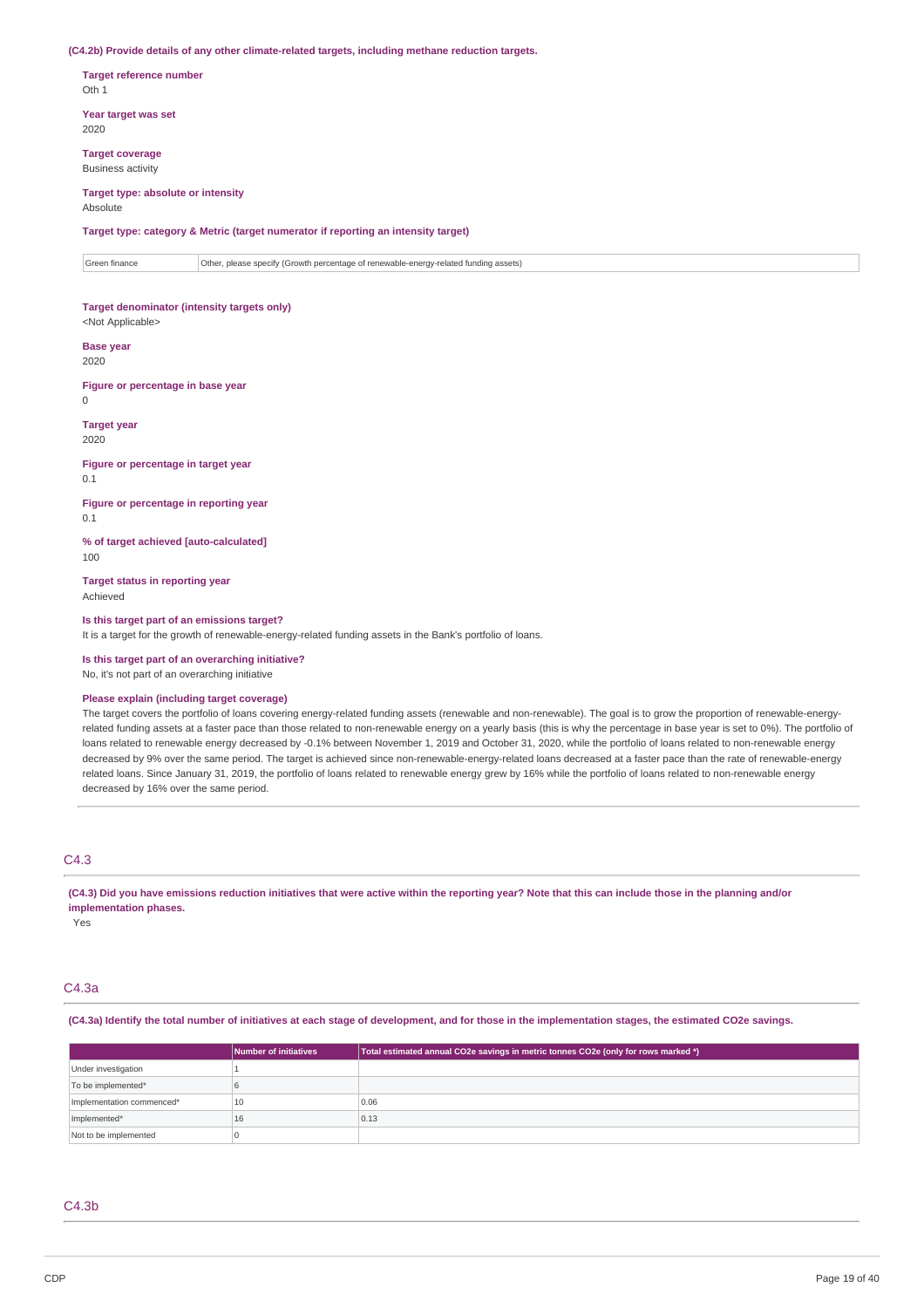#### **(C4.3b) Provide details on the initiatives implemented in the reporting year in the table below.**

**Initiative category & Initiative type**

Energy efficiency in buildings **Heating**, Ventilation and Air Conditioning (HVAC)

### **Estimated annual CO2e savings (metric tonnes CO2e)**

0.13

**Scope(s)** Scope 1 Scope 2 (location-based)

# **Voluntary/Mandatory**

Voluntary

**Annual monetary savings (unit currency – as specified in C0.4)** 22000

**Investment required (unit currency – as specified in C0.4)** 2335000

#### **Payback period**

4-10 years

#### **Estimated lifetime of the initiative**

16-20 years

#### **Comment**

In 2020, we carried 10 major projects which included the renovation and relocation of some of our branches. In these projects, we changed the energy conversion systems of our HVAC equipment for more efficient ones. Furthermore, 6 initiatives were implemented in 2020 to reduce the energy consumption of some of our branches (recommissioning). The estimated annual CO2e saving is a minimum estimation since it only covers the 6 recommissionning intiatives.

### $C4.3c$

**(C4.3c) What methods do you use to drive investment in emissions reduction activities?**

**Method** Dedicated budget for energy efficiency The Engineering, Operation and Sustainable Development team within NBC has a dedicated budget for projects related to the optimization of control systems for the NBC branches. All activities conducted within these projects are planned and implemented with the help of an external firm specialized in energy efficiency to ensure that they follow energy efficiency standards while maintaining the comfort of building occupants and reducing operational costs. In addition, when branches are going through a major refurbishment or retrofit, an additional budget is always invested in the HVAC system to ensure that it fulfills NBC's requirements in terms of energy efficiency. Other (External financial incentives) NBC takes part in an Electricity management systems (EMS) program for businesses ran by its electricity provider in Quebec. This program aims to provide financial assistance for any energy efficiency projects in buildings. NBC has received financial support from this program when the company installed energy-efficient systems or components (e.g. lights, lighting controls, power monitoring system, etc.).

### C4.5

(C4.5) Do you classify any of your existing goods and/or services as low-carbon products or do they enable a third party to avoid GHG emissions? Yes

#### C4.5a

(C4.5a) Provide details of your products and/or services that you classify as low-carbon products or that enable a third party to avoid GHG emissions.

### **Level of aggregation**

Product

#### **Description of product/Group of products**

NBC issued two new sustainability bonds in 2020 for now a total of six sustainability bonds in line with the ICMA Green Bond Principles and Social Bond Principles. NBC's Sustainability Bonds will be allocated to financing of projects and organizations that credibly contribute to the environmental objectives (climate change mitigation and adaptation, natural resource conservation, biodiversity conservation, and pollution prevention and control) or seek to achieve positive socioeconomic outcomes for target populations. The proceeds of these bonds were used to finance renewable energy projects (solar and wind), affordable housing and access to basic and essential services.

**Are these low-carbon product(s) or do they enable avoided emissions?** Low-carbon product

**Taxonomy, project or methodology used to classify product(s) as low-carbon or to calculate avoided emissions** Green Bond Principles (ICMA)

**% revenue from low carbon product(s) in the reporting year**

#### **% of total portfolio value**

10

**Asset classes/ product types**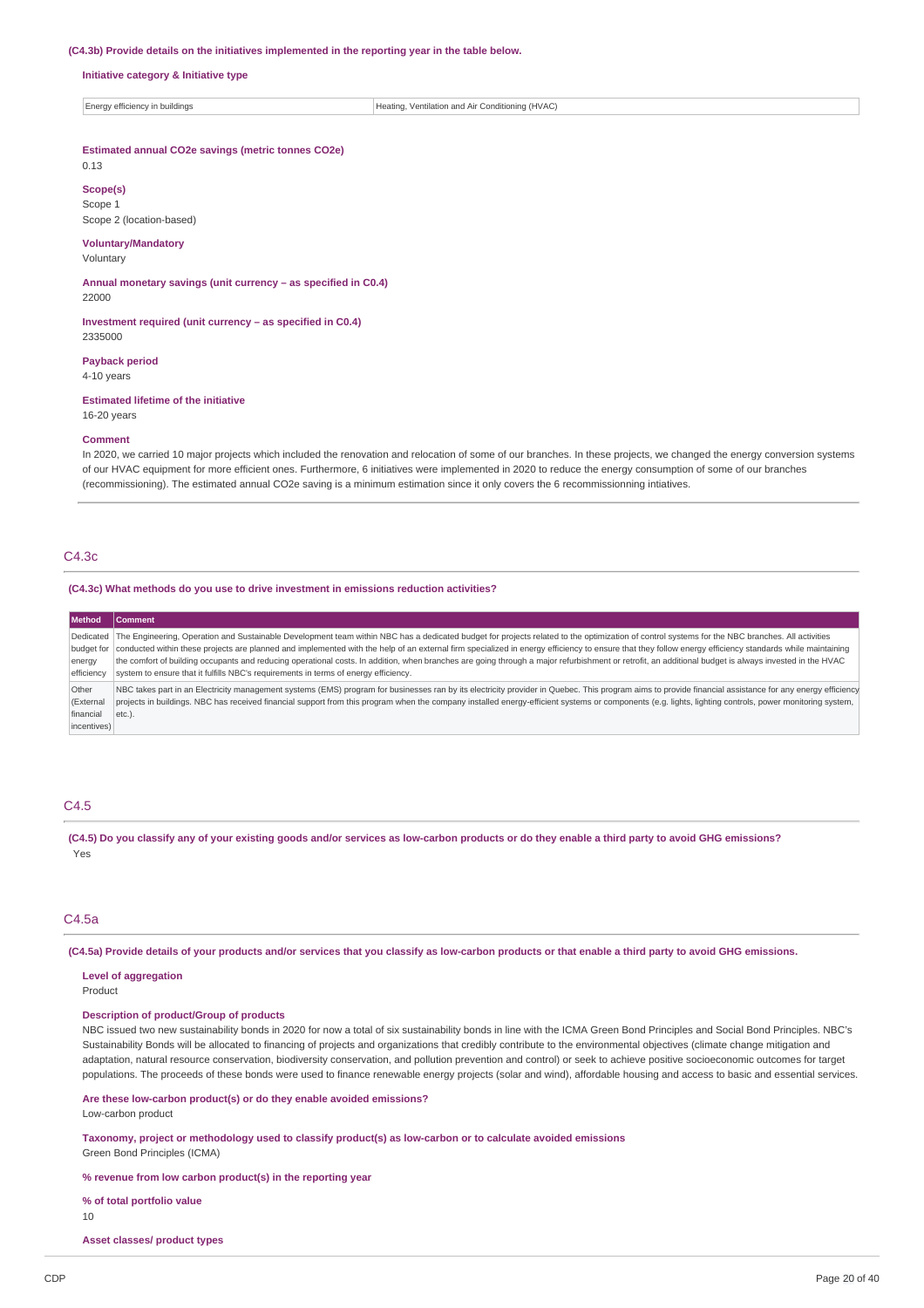#### **Comment**

As at October 31, 2020 the value of the sustainable bonds represented approximatly 10% of the Fixed income products issued (Wholesale Funding instruments outstanding with a maturity 1Y and up). (Pages: 103 PDF page) see table Residual Contractual Maturities of Wholesale Funding as at October 31, 2020 The 11,184,000,000 comes from : Senior unsecured medium-term notes (1Y to 2Y + Over 2Y) = 2,966,000,000 + 5,801,000,000 Senior unsecured structured notes (Over 2Y) = 2,417,000,000 • "Fixed income products issued" means from NBC's standpoint our Wholesale Funding instruments outstanding with a maturity 1Y and up (all LT unsecured only, i.e. ex. CDs and CPs being excluded for now, Covered Bonds also excluded, etc.)

#### **Level of aggregation**

Product

#### **Description of product/Group of products**

With the help of a team of industry professionals in Canada and the United States, the Bank offers strategic advice and provides financing and risk management solutions to its clients. In the United States, investment in renewable energy is increasing. This energy transition represents a great opportunity for the Bank to support clients in their growth while developing new business relationships in the market. In addition to supporting the development of well-established forms of renewable energy such as hydro, wind and solar power, the Bank also promotes emerging technologies such as green hydrogen and electric-powered transportation by financing innovative companies.

**Are these low-carbon product(s) or do they enable avoided emissions?**

Avoided emissions

**Taxonomy, project or methodology used to classify product(s) as low-carbon or to calculate avoided emissions** Please select

**% revenue from low carbon product(s) in the reporting year**

**% of total portfolio value**

3.1

#### **Asset classes/ product types**

Bank lending Corporate Loans

#### **Comment**

Based on the segmentation of the Bank's industry sectors, loans associated with non-renewable energy include borrowers in the utilities, oil and gas (including pipelines) and metals and mining (coal only) sectors. Loans associated with renewable energy are also included in our utilities portfolio and represent borrowers tied to water utilities and hydropower producers. As at October 31, 2020 loan portfolio related to renewable energies represented 3.1%. Exposure is calculated as the total exposure to credit risk and includes amounts drawn, undrawn commitments and other off-balance-sheet items as presented on page 85 of the 2020 Annual Report. The distribution by industry is identical to that presented on page 21 of our Supplementary Regulatory Capital and Pillar 3 Disclosure. In accordance with TCFD recommendations, loans associated with non-renewable energy have been defined as carbon-related assets. These include assets tied to the energy and utilities sectors (Global Industry Classification Standard) and exclude water utilities as well as independent and renewable power generators.

### **Level of aggregation**

Product

#### **Description of product/Group of products**

National Bank has also been active in the new and fast-growing Sustainability-Linked Loan (SLL) market. SLLs are increasingly associated with the transition to renewable energy and the fight against climate change. With an SLL, the interest rate paid by the borrowing company is linked to its achievement of sustainable development goals, especially those related to the environment and climate.

#### **Are these low-carbon product(s) or do they enable avoided emissions?**

Avoided emissions

**Taxonomy, project or methodology used to classify product(s) as low-carbon or to calculate avoided emissions** Please select

#### **% revenue from low carbon product(s) in the reporting year**

**% of total portfolio value**

0.1

#### **Asset classes/ product types**

Bank lending **Commercial Loans** 

#### **Comment**

This product started toward the end of FY 2020. As at October 31, 2020, our exposure to SLLs was \$274 M and represented less than 1% of the total loan portfolio.

#### **Level of aggregation** Product

#### **Description of product/Group of products**

With National Bank loyalty program, credit card holders can offset their greenhouse gas emissions by purchasing CO2 offset units via Coop Carbone. By choosing this option, our individual and business clients contribute to Quebec's Green Fund, which provides the resources needed to implement Quebec's provincial climate change plan.

### **Are these low-carbon product(s) or do they enable avoided emissions?**

Avoided emissions

**Taxonomy, project or methodology used to classify product(s) as low-carbon or to calculate avoided emissions** Please select

**% revenue from low carbon product(s) in the reporting year**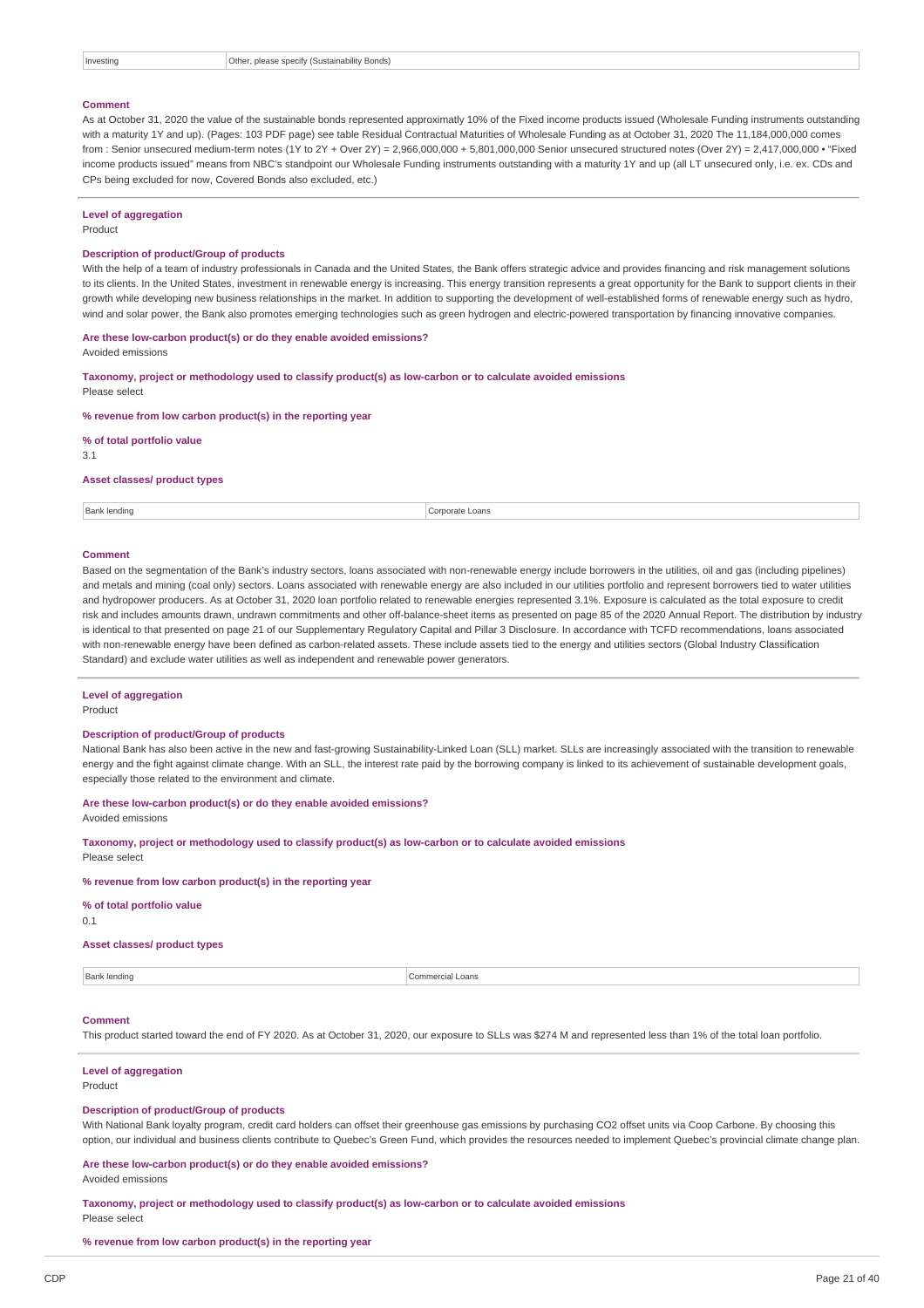#### **% of total portfolio value**

#### **Asset classes/ product types** Please select

### **Comment**

The program began in March 2020. Customers purchased 12 units between March and October 2020 via Coop Carbone. These units withdraw CO2 offset units from the carbon market, equivalent to 24 tons of CO2. Coop Carbone is a non-profit cooperative that offers to retail clients the service to withdraw CO2 offset units from the carbon market, which is normally accessible only to company in order to purchase additional emission rights.

### **Level of aggregation**

Product

#### **Description of product/Group of products**

Since the end of fiscal 2020, National Bank offers an additional discount on financing for electric and hybrid vehicles, to help clients reduce their carbon footprint and promote the transition to electric vehicles.

# **Are these low-carbon product(s) or do they enable avoided emissions?**

Avoided emissions

**Taxonomy, project or methodology used to classify product(s) as low-carbon or to calculate avoided emissions**

Please select

**% revenue from low carbon product(s) in the reporting year**

#### **% of total portfolio value**

### **Asset classes/ product types**

| $\Gamma$ $\Gamma$ $\sim$ $\sim$ $\Gamma$<br>lendino<br>. н. | loans<br>⊦Retail⊹ |
|-------------------------------------------------------------|-------------------|
|                                                             |                   |

#### **Comment**

For FY 2020 we did not have enough data on this new product.

# **Level of aggregation**

Group of products

#### **Description of product/Group of products**

National Bank Investments Inc. (NBI), a Bank subsidiary, is a signatory of the UN Principles for Responsible Investment (PRI) and a member of the Responsible Investment Association (RIA). With one of Canada's largest open architecture structures, NBI follows a rigorous process to select portfolio managers recognized for their expertise in each asset class. NBI has incorporated ESG criteria into its investment decisions since January 2018, notably through its external manager selection process called OP4+. Its monitoring efforts are based on a cycle during which the organization, the people, the process, the portfolio, the performance and the integration of ESG criteria by portfolio submanagers are assessed on an ongoing basis. Over the past year, NBI has modified its criteria for assessing external managers to include "measuring the portfolio's footprint and setting an objective for reducing it." This will make it possible to opt for managers who have set emission reduction targets for their portfolios where possible.

#### **Are these low-carbon product(s) or do they enable avoided emissions?**

Low-carbon product and avoided emissions

**Taxonomy, project or methodology used to classify product(s) as low-carbon or to calculate avoided emissions**

#### Please select

**% revenue from low carbon product(s) in the reporting year**

#### **% of total portfolio value**

0.1

#### **Asset classes/ product types**

**Investing** Mutual funds

### **Comment**

Total AUM includes all investment products managed by National Bank Investments. Cashperformer, National Bank Financial's assets and National Bank Trust's assets are excluded. Exchange Traded Funds were soft launched in March 2020. Marketing campaign started in April 2020.

### C5. Emissions methodology

### C5.1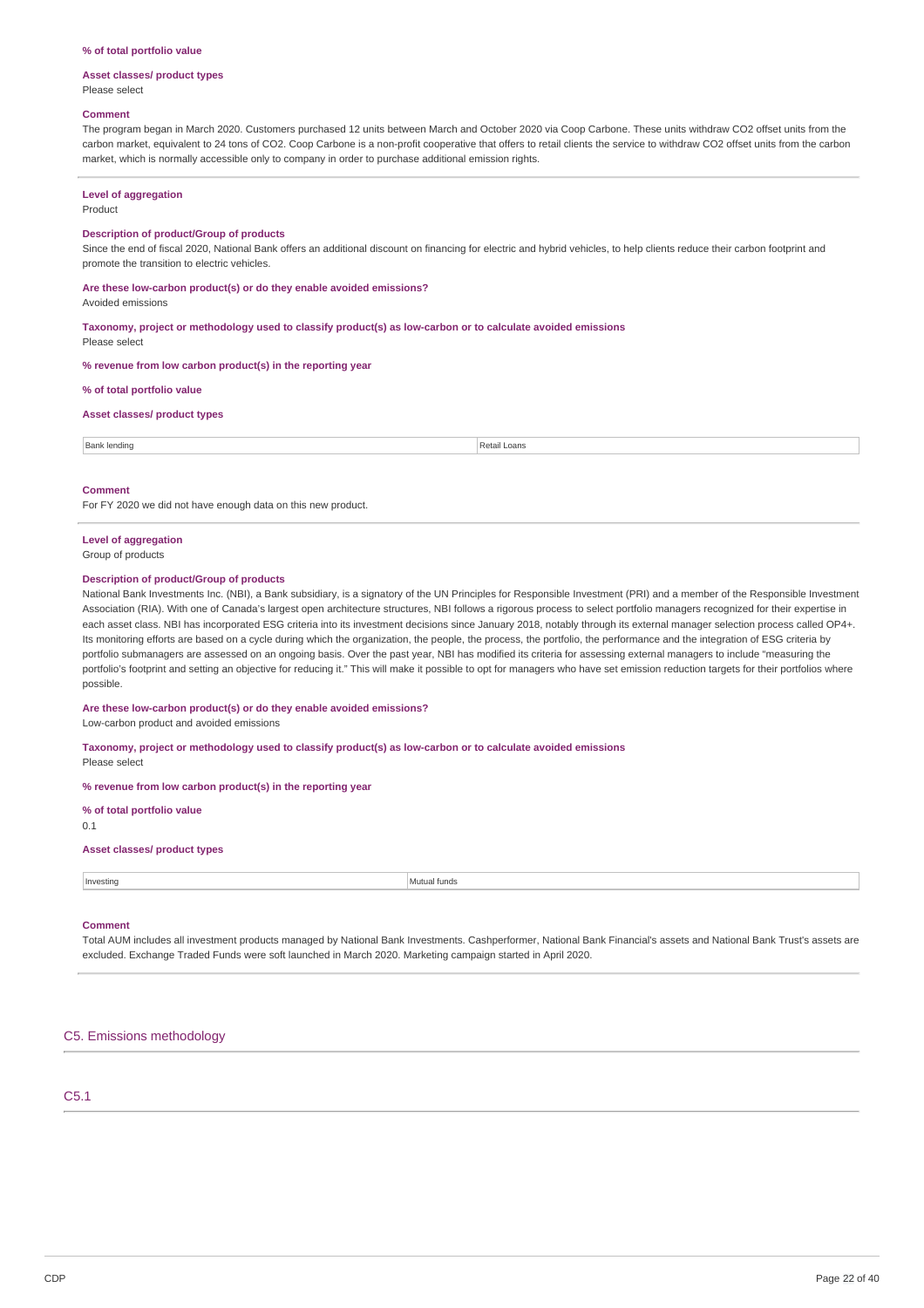#### **(C5.1) Provide your base year and base year emissions (Scopes 1 and 2).**

#### **Scope 1**

**Base year start**

November 1 2018

**Base year end** October 31 2019

**Base year emissions (metric tons CO2e)** 2330

**Comment**

**Scope 2 (location-based)**

### **Base year start**

November 1 2018

**Base year end** October 31 2019

**Base year emissions (metric tons CO2e)**

2901

#### **Comment**

The 2019 scope 2 emissions reported here only represents one month of activities for the branches located in Cambodia as the Bank has become 100% shareholder of its Cambodian entities at the end of September 2019. For the Bank's GHG emissions reduction target (25% by 2025 below 2019 levels), the recalculation of the 2019 scope 2 emissions would result in 3,640 metric tons CO2e, considering a full year of activities for the Cambodian branches.

### **Scope 2 (market-based)**

**Base year start**

November 1 2018

**Base year end** October 31 2019

**Base year emissions (metric tons CO2e)**

#### **Comment**

We have no operations where we are able to access electricity supplier emissions factors or residual emissions factors and are unable to report a Scope 2, market-based figure

# C5.2

(C5.2) Select the name of the standard, protocol, or methodology you have used to collect activity data and calculate emissions. The Greenhouse Gas Protocol: A Corporate Accounting and Reporting Standard (Revised Edition)

# C6. Emissions data

### C6.1

**(C6.1) What were your organization's gross global Scope 1 emissions in metric tons CO2e?**

### **Reporting year**

**Gross global Scope 1 emissions (metric tons CO2e)**

**Start date**

2634

<Not Applicable>

**End date** <Not Applicable>

#### **Comment**

C6.2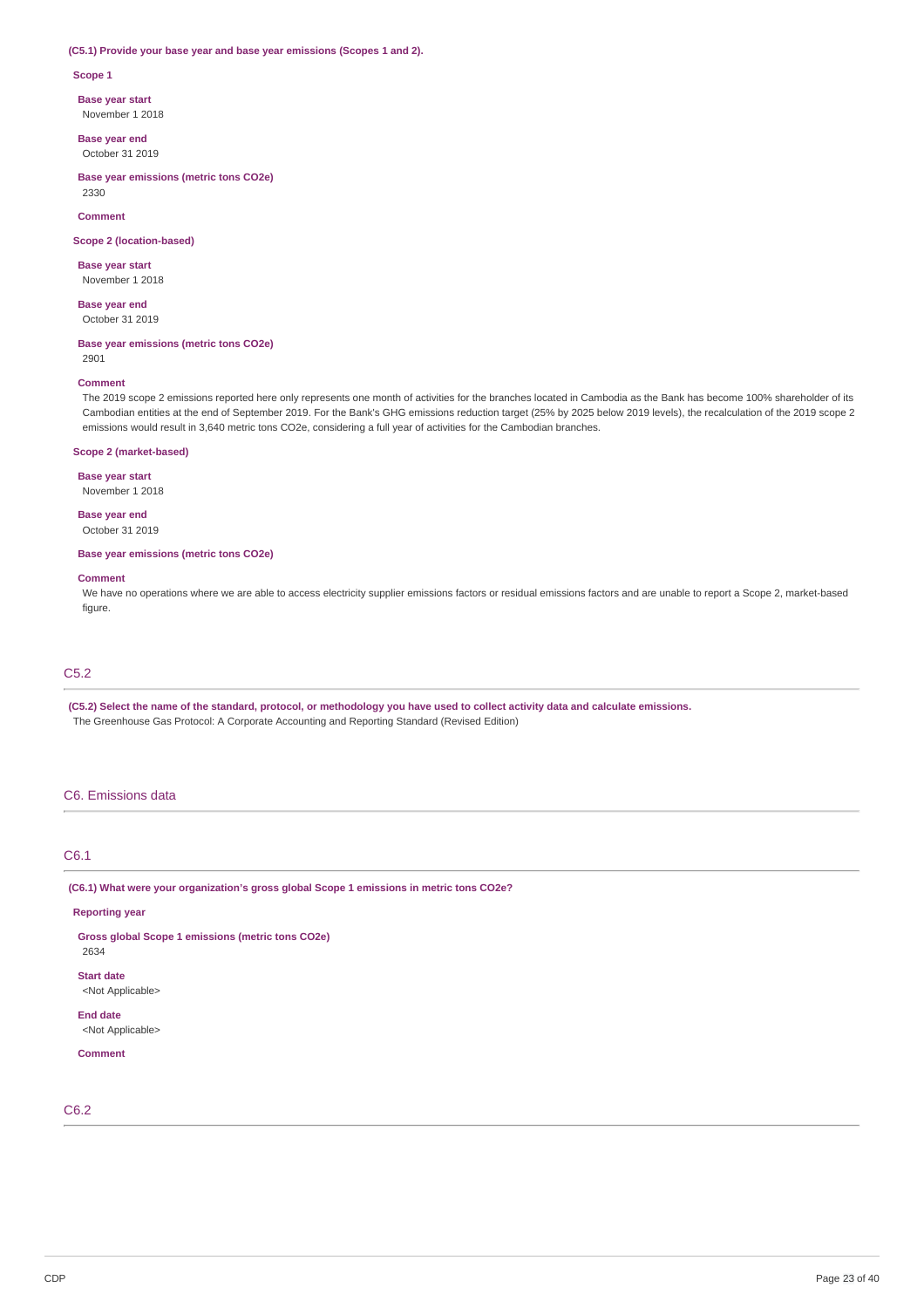#### **(C6.2) Describe your organization's approach to reporting Scope 2 emissions.**

#### **Row 1**

#### **Scope 2, location-based**

We are reporting a Scope 2, location-based figure

#### **Scope 2, market-based**

We have no operations where we are able to access electricity supplier emission factors or residual emissions factors and are unable to report a Scope 2, market-based figure

#### **Comment**

### C6.3

**(C6.3) What were your organization's gross global Scope 2 emissions in metric tons CO2e?**

#### **Reporting year**

**Scope 2, location-based** 3444

**Scope 2, market-based (if applicable)** <Not Applicable>

**Start date**

<Not Applicable>

**End date**

<Not Applicable>

**Comment**

### C6.4

(C6.4) Are there any sources (e.g. facilities, specific GHGs, activities, geographies, etc.) of Scope 1 and Scope 2 emissions that are within your selected reporting **boundary which are not included in your disclosure?** No

### C6.5

**(C6.5) Account for your organization's gross global Scope 3 emissions, disclosing and explaining any exclusions.**

**Purchased goods and services**

**Evaluation status** Relevant, calculated

# **Metric tonnes CO2e**

35281

### **Emissions calculation methodology**

The methodology used was based on the Corporate Value Chain (Scope 3) Accounting and Reporting Standard from the GHG Protocol. The emissions covered in this category are associated with purchased paper, IT equipment, furniture, administrative services and telecommunication services. Except for paper, data on purchases were provided in terms of spending (\$CAD) for the reported year. An economic input-output life-cycle assessment database (EIOLCA) was used to convert each dollar spent into kg of CO2 equivalent. To calculate the emissions related to paper consumption, the total weight of office paper purchased during the reporting year was multiplied by an emission factor (per kilogram of paper) provided in the LCA study on fine papers (Groupe AGECO, 2015). The GWP values are taken from the IPCC's Fifth Assessment Report.

**Percentage of emissions calculated using data obtained from suppliers or value chain partners**

 $\Omega$ 

**Please explain**

### **Capital goods**

**Evaluation status** Relevant, not yet calculated

**Metric tonnes CO2e** <Not Applicable>

#### **Emissions calculation methodology**

<Not Applicable>

**Percentage of emissions calculated using data obtained from suppliers or value chain partners**

# <Not Applicable> **Please explain**

The National Bank of Canada does not have a formalized process yet to collect information to report on GHG emissions associated with capital goods.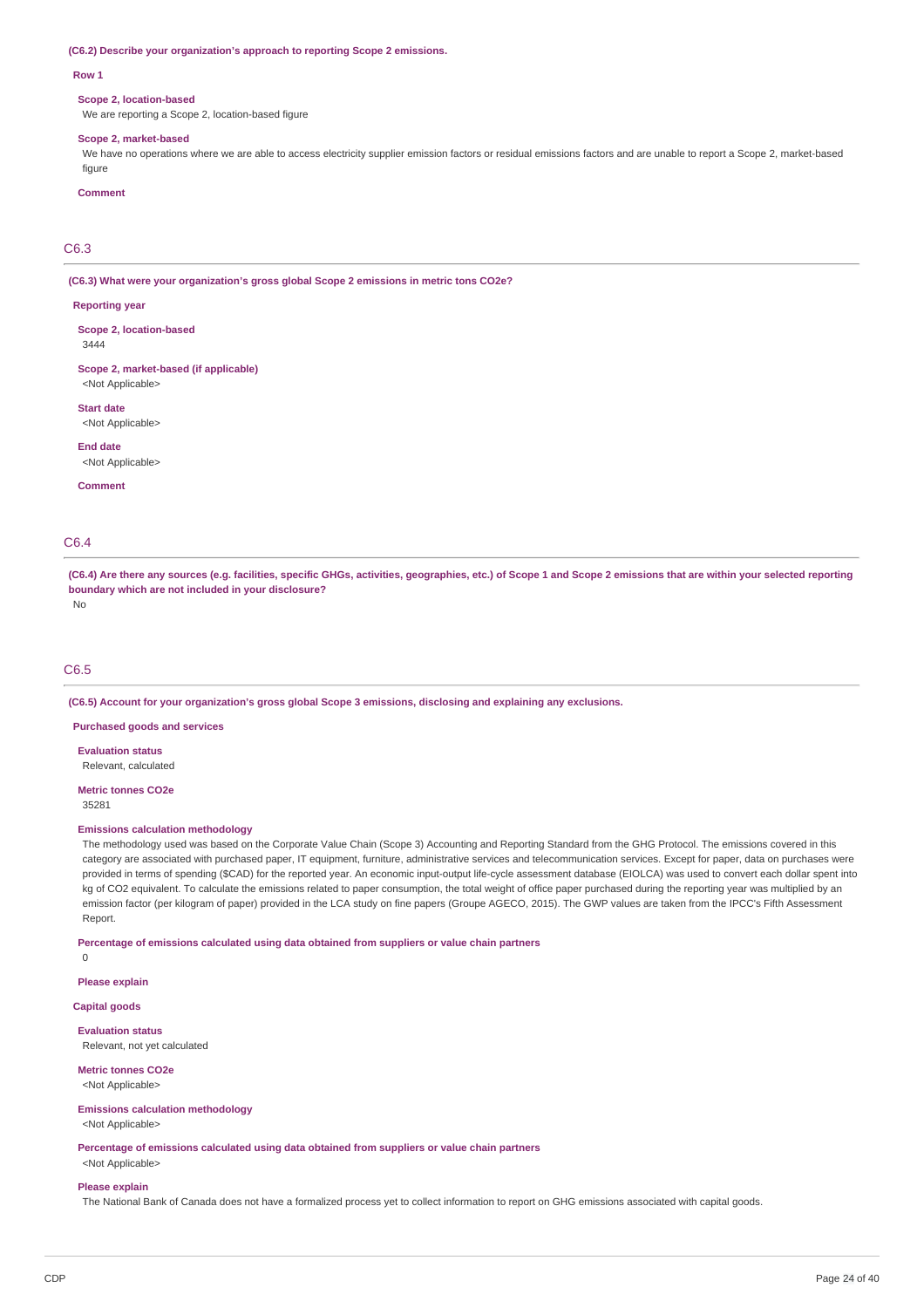#### **Fuel-and-energy-related activities (not included in Scope 1 or 2)**

**Evaluation status**

Relevant, calculated

**Metric tonnes CO2e** 5196

#### **Emissions calculation methodology**

The methodology used was based on the Corporate Value Chain (Scope 3) Accounting and Reporting Standard from the GHG Protocol. The total quantities of electricity and fuel consumed in all spaces used for National Bank of Canada's operations were used as activity data for this category. The emission factors per kilowatt-hour for the calculation of emissions related to upstream electricity emissions were taken from the latest National Inventory Reports (Environment and Climate Change Canada, US EPA, etc.). The most recent and complete factors were applied to the calculations. The emission factors for the upstream processes related to the production of the other fuels (per cubic meter of natural gas, kilogram of light fuel oil were taken from the Canadian National Inventory Report (Environment and Climate Change Canada, 2021). The GWP values are taken from the IPCC's Fifth Assessment Report.

#### **Percentage of emissions calculated using data obtained from suppliers or value chain partners**

 $\Omega$ 

**Please explain**

**Upstream transportation and distribution**

**Evaluation status** Relevant, calculated

**Metric tonnes CO2e**

2197

#### **Emissions calculation methodology**

The methodology used was based on the Corporate Value Chain (Scope 3) Accounting and Reporting Standard from the GHG Protocol. Total expenses for messengers, couriers and postal services were the activity data used for the upstream transportation and distribution emissions inventory. The emission factors were taken from the EIOLCA database (an economic input-output database providing emissions per dollar spent). These factors were converted from US currency to Canadian currency and also adjusted with the rate of inflation since 2007. The GWP values are taken from the IPCC's Fifth Assessment Report.

**Percentage of emissions calculated using data obtained from suppliers or value chain partners**

 $\theta$ 

**Please explain**

**Waste generated in operations**

**Evaluation status**

Relevant, calculated

**Metric tonnes CO2e**

17

#### **Emissions calculation methodology**

The methodology used was based on the Corporate Value Chain (Scope 3) Accounting and Reporting Standard from the GHG Protocol. The total weight of paper waste generated by the National Bank branch network was used as the activity data for the calculation of waste generated in operations. The paper waste is recycled by a thirdparty company and thus only the transportation of the paper waste to the end-of-life treatment facilities was considered. The emission factor for transportation (per tonkilometer) was calculated using the ecoinvent database v.3.5 (2018). The GWP values are taken from the IPCC's Fifth Assessment Report.

**Percentage of emissions calculated using data obtained from suppliers or value chain partners**

**Please explain**

 $\Omega$ 

**Business travel**

**Evaluation status**

Relevant, calculated

**Metric tonnes CO2e**

2199

#### **Emissions calculation methodology**

The methodology used was based on the Corporate Value Chain (Scope 3) Accounting and Reporting Standard from the GHG Protocol. Total expenses reported by employees for business travel by train, plane, bus, taxi, personal car and rental car were used as activity data. The reimbursement rates per kilometer were used to estimate the total distance traveled. The emission factors for each mode of transportation (per ton-kilometer) was taken from the GHG Protocol Emission Factors for Cross-Sector Tools (2017). The GWP values are taken from the IPCC's Fifth Assessment Report.

**Percentage of emissions calculated using data obtained from suppliers or value chain partners**

 $\Omega$ 

#### **Please explain**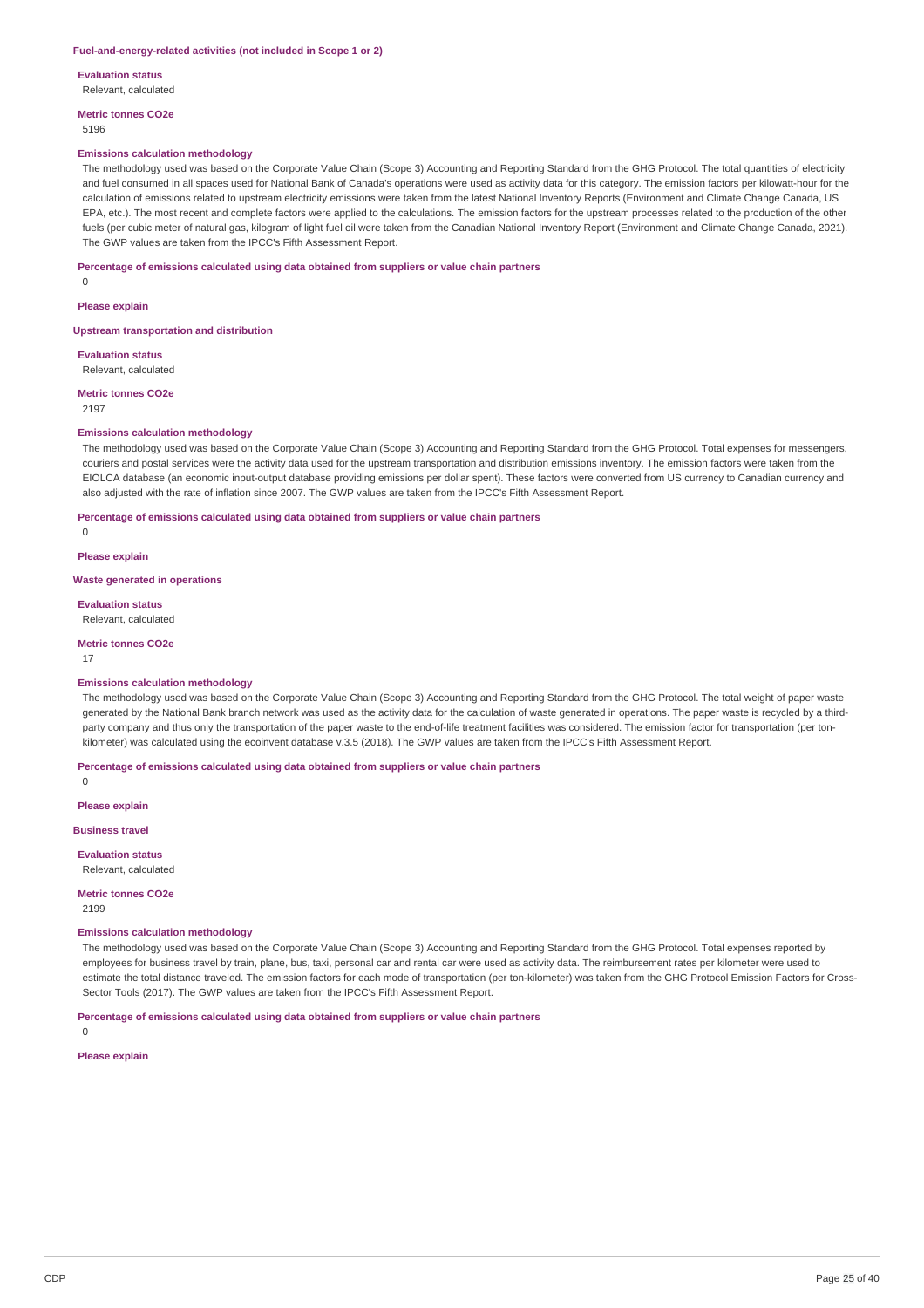**Evaluation status** Relevant, calculated

**Metric tonnes CO2e** 7826

#### **Emissions calculation methodology**

The methodology used was based on the Corporate Value Chain (Scope 3) Accounting and Reporting Standard from the GHG Protocol. The total number of employees and the average number of working days were the activity data provided by the National Bank of Canada. It was assumed that due to the COVID-19 pandemic, there were 5.5 months during which commuting was negligible as most employees worked from home. To estimate the total distance traveled by employees and the percentages of employees using each mode of transportation, national statistics were used (Statistics Canada and US Census Bureau). The emission factors for each mode of transportation (per ton-kilometer) was taken from the GHG Protocol Emission Factors for Cross-Sector Tools (2017). The GWP values are taken from the IPCC's Fifth Assessment Report.

#### **Percentage of emissions calculated using data obtained from suppliers or value chain partners**

 $\Omega$ 

**Please explain**

**Upstream leased assets**

**Evaluation status**

Not relevant, explanation provided

**Metric tonnes CO2e**

<Not Applicable>

### **Emissions calculation methodology**

<Not Applicable>

**Percentage of emissions calculated using data obtained from suppliers or value chain partners**

# <Not Applicable> **Please explain**

Leased assets are accounted in Scope 1 and Scope 2 as the operational control has been selected to perform the GHG emissions calculations.

**Downstream transportation and distribution**

### **Evaluation status**

Not relevant, explanation provided

**Metric tonnes CO2e** <Not Applicable>

### **Emissions calculation methodology**

<Not Applicable>

**Percentage of emissions calculated using data obtained from suppliers or value chain partners**

# <Not Applicable> **Please explain**

National Bank of Canada does not sell physical products. Therefore, downstream transportation and distribution is not relevant to the Bank's operations.

**Processing of sold products**

#### **Evaluation status**

Not relevant, explanation provided

### **Metric tonnes CO2e** <Not Applicable>

# **Emissions calculation methodology**

<Not Applicable>

**Percentage of emissions calculated using data obtained from suppliers or value chain partners**

<Not Applicable>

### **Please explain**

National Bank of Canada does not sell physical products. Therefore, the processing of sold products is not relevant to the Bank's operations.

# **Use of sold products**

**Evaluation status** Not relevant, explanation provided

#### **Metric tonnes CO2e**

<Not Applicable>

#### **Emissions calculation methodology** <Not Applicable>

**Percentage of emissions calculated using data obtained from suppliers or value chain partners** <Not Applicable>

#### **Please explain**

National Bank of Canada does not sell physical products. Therefore, the use of sold products is not relevant to the Bank's operations.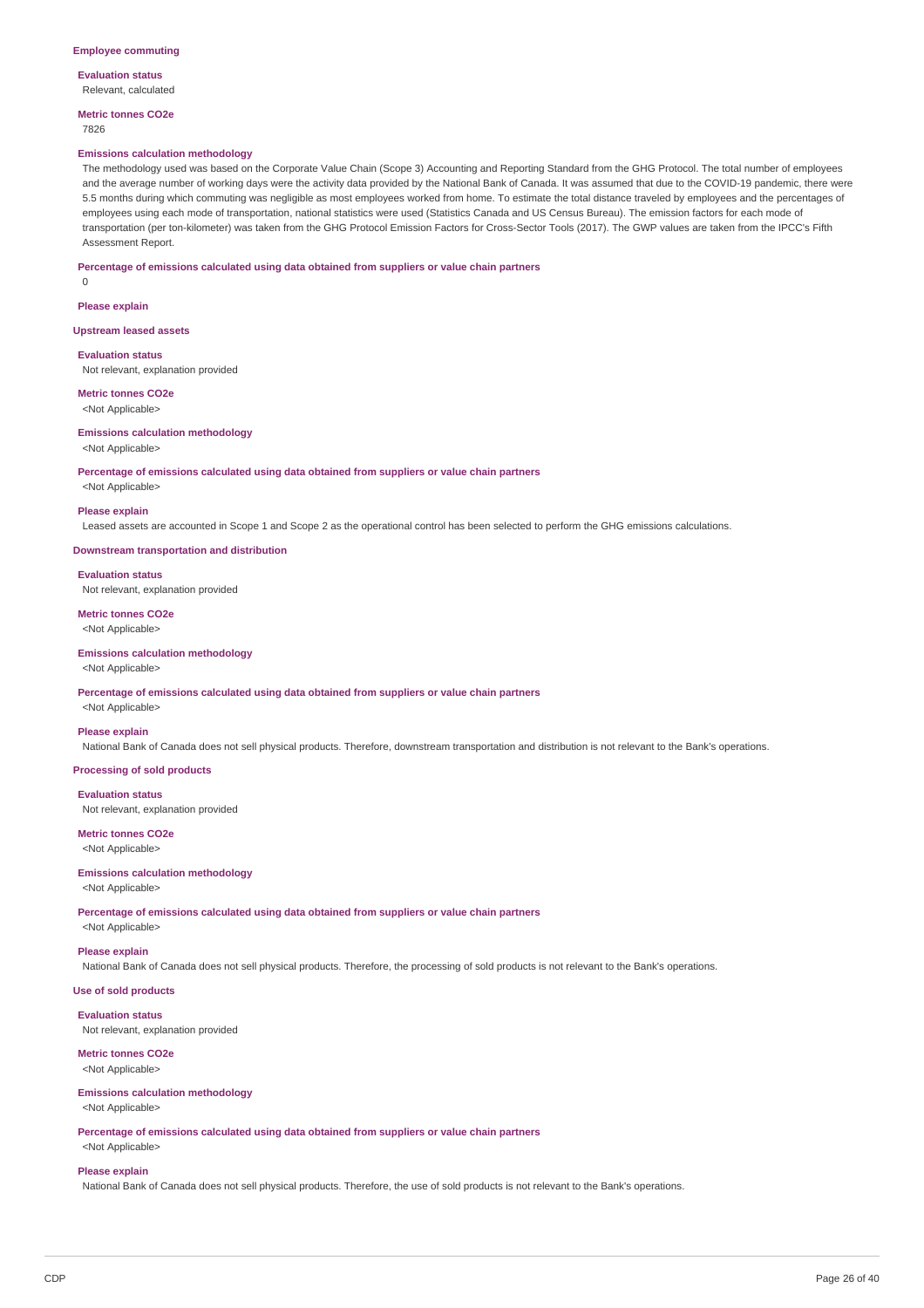#### **End of life treatment of sold products**

**Evaluation status** Not relevant, explanation provided

**Metric tonnes CO2e**

# <Not Applicable>

**Emissions calculation methodology** <Not Applicable>

**Percentage of emissions calculated using data obtained from suppliers or value chain partners**

<Not Applicable>

### **Please explain**

National Bank of Canada does not sell physical products. Therefore, the end-of-life treatment of sold products is not relevant to the Bank's operations.

#### **Downstream leased assets**

**Evaluation status** Not relevant, explanation provided

# **Metric tonnes CO2e**

<Not Applicable>

#### **Emissions calculation methodology**

<Not Applicable>

**Percentage of emissions calculated using data obtained from suppliers or value chain partners**

# <Not Applicable> **Please explain**

The spaces owned by the National Bank of Canada and leased to other entities is accounted for in Scope 1 and Scope 2 emissions as they are often shared with the Bank and are considered negligible.

#### **Franchises**

**Evaluation status** Not relevant, explanation provided

# **Metric tonnes CO2e**

<Not Applicable>

### **Emissions calculation methodology** <Not Applicable>

**Percentage of emissions calculated using data obtained from suppliers or value chain partners** <Not Applicable>

### **Please explain**

National Bank of Canada does not have franchises.

### **Other (upstream)**

**Evaluation status** Not evaluated

### **Metric tonnes CO2e** <Not Applicable>

# **Emissions calculation methodology**

<Not Applicable>

**Percentage of emissions calculated using data obtained from suppliers or value chain partners** <Not Applicable>

### **Please explain**

**Other (downstream)**

### **Evaluation status** Not evaluated

**Metric tonnes CO2e**

<Not Applicable>

### **Emissions calculation methodology**

<Not Applicable>

**Percentage of emissions calculated using data obtained from suppliers or value chain partners**

# <Not Applicable> **Please explain**

# C6.10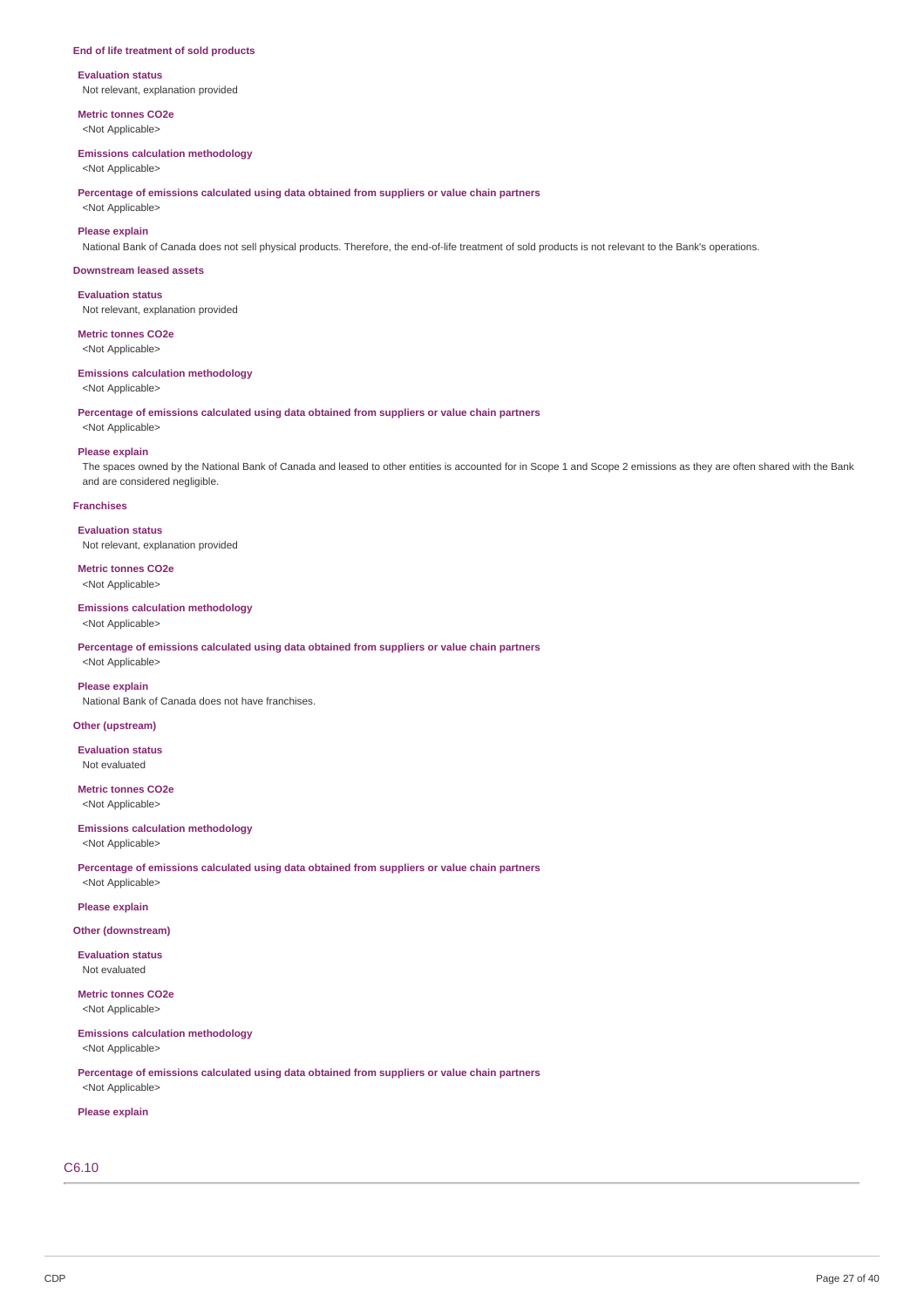(C6.10) Describe your gross global combined Scope 1 and 2 emissions for the reporting year in metric tons CO2e per unit currency total revenue and provide any **additional intensity metrics that are appropriate to your business operations.**

# **Intensity figure**

0.25

**Metric numerator (Gross global combined Scope 1 and 2 emissions, metric tons CO2e)** 6078

**Metric denominator** full time equivalent (FTE) employee

**Metric denominator: Unit total** 24079

**Scope 2 figure used** Location-based

**% change from previous year** 17

**Direction of change** Decreased

### **Reason for change**

The rate at which the number of employees has increased was higher than the rate of GHG emission reductions. The major difference is due to the complete acquisition of branches in Cambodia (National Bank became a 100% shareholder on September 27, 2019). Cambodia branches' GHG emissions in 2019 covered only one month of operations, whereas in 2020, the entire year was considered. It is also important to keep in mind that the emissions reported for the previous year have not been recalculated in light of the methodological changes in energy consumption data collection.

#### **Intensity figure**

0.77

**Metric numerator (Gross global combined Scope 1 and 2 emissions, metric tons CO2e)** 6078

**Metric denominator** unit total revenue

**Metric denominator: Unit total** 7927

**Scope 2 figure used** Location-based

**% change from previous year**

 $\alpha$ 

**Direction of change** Increased

#### **Reason for change**

This increase is explained by the integration of the Cambodia branches, which have a higher carbon intensity intensity for their electricity consumption (kg CO2 eq. per kWh of electricity) than the average of the other NBC branches. It should be noted that Cambodia branches' emissions in 2019 covered only one month of operations, whereas in 2020, the entire year was considered (NBC became 100% shareholder on September 27, 2019). It is also important to keep in mind that the emissions reported for the previous year have not been recalculated in light of the methodological changes in energy consumption data collection.

C7. Emissions breakdowns

### C7.9

(C7.9) How do your gross global emissions (Scope 1 and 2 combined) for the reporting year compare to those of the previous reporting year? Increased

### C7.9a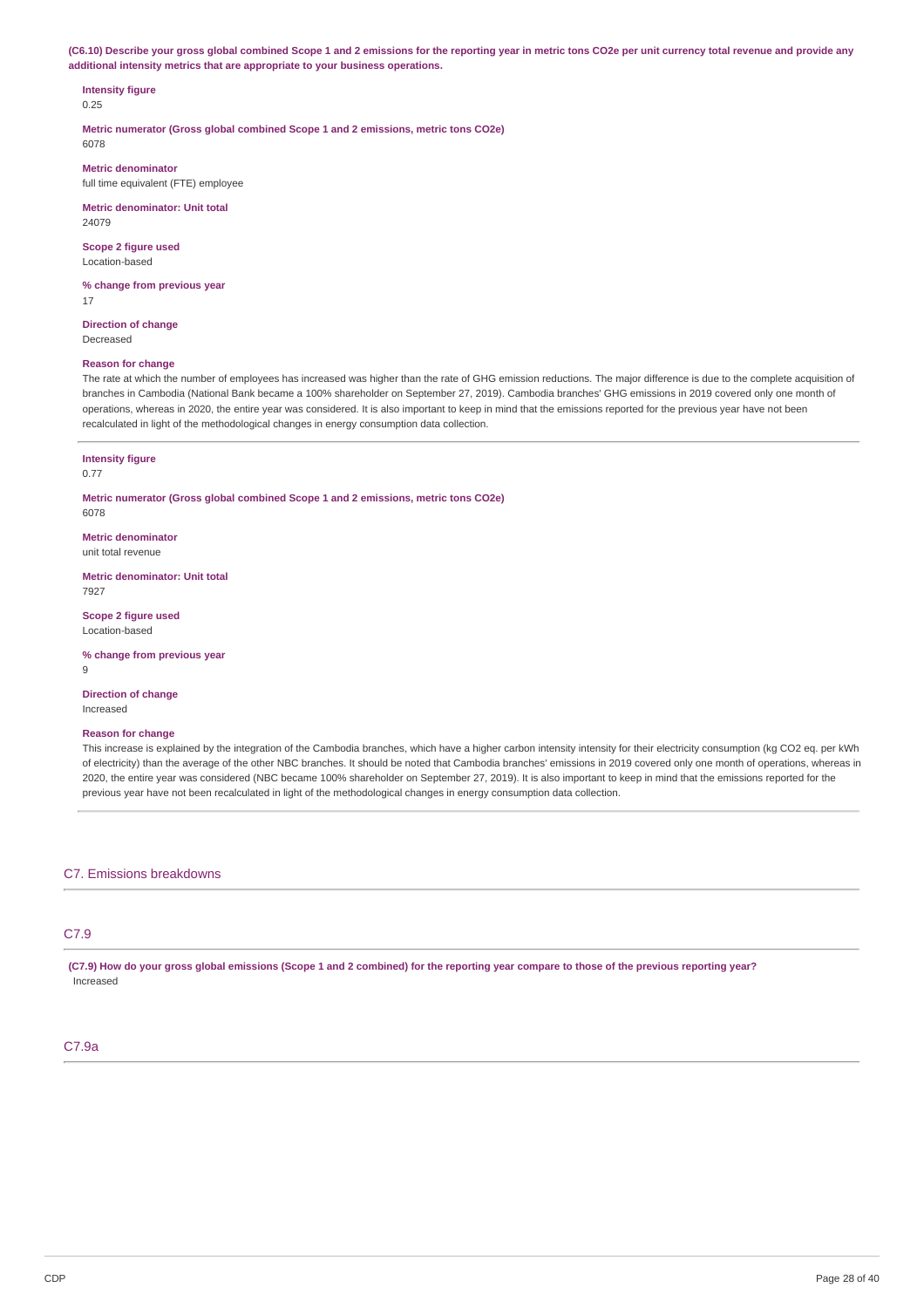(C7.9a) Identify the reasons for any change in your gross global emissions (Scope 1 and 2 combined), and for each of them specify how your emissions compare **to the previous year.**

|                                                  | Change in<br>emissions<br>(metric tons<br>CO <sub>2e</sub> | $ $ of<br>change                     | Direction Emissions<br>value<br>(percentage) | Please explain calculation                                                                                                                                                                                                                                                                                                                                                                                                                                                                               |
|--------------------------------------------------|------------------------------------------------------------|--------------------------------------|----------------------------------------------|----------------------------------------------------------------------------------------------------------------------------------------------------------------------------------------------------------------------------------------------------------------------------------------------------------------------------------------------------------------------------------------------------------------------------------------------------------------------------------------------------------|
| Change in<br>renewable<br>energy<br>consumption  |                                                            | $<$ Not<br>Applicabl<br>e            |                                              |                                                                                                                                                                                                                                                                                                                                                                                                                                                                                                          |
| Other<br>emissions<br>reduction<br>activities    |                                                            | $<$ Not<br>Applicabl<br>e            |                                              |                                                                                                                                                                                                                                                                                                                                                                                                                                                                                                          |
| Divestment                                       |                                                            | $<$ Not<br>Applicabl<br>e            |                                              |                                                                                                                                                                                                                                                                                                                                                                                                                                                                                                          |
| Acquisitions                                     |                                                            | $<$ Not<br>Applicabl<br>e            |                                              |                                                                                                                                                                                                                                                                                                                                                                                                                                                                                                          |
| Mergers                                          |                                                            | $<$ Not<br>Applicabl<br>e            |                                              |                                                                                                                                                                                                                                                                                                                                                                                                                                                                                                          |
| Change in<br>output                              | 848                                                        | Increased $15$                       |                                              | Compared to last year, an increase of scope 1 emissions is observed due to the measures put in place to ensure the well-being and safety of employees in<br>the context of Covid-19. There is also a significant increase in scope 2 emissions due to the full integration of Cambodia's branches in the 2020 GHG<br>inventory. In the last latest inventory, only one month of operations was considered since NBC became a 100% shareholder of its Cambodian entities at the<br>end of September 2019. |
| Change in<br>methodology                         |                                                            | $<$ Not<br>Applicabl<br>e            |                                              |                                                                                                                                                                                                                                                                                                                                                                                                                                                                                                          |
| Change in<br>boundary                            |                                                            | $<$ Not<br>Applicabl<br>e            |                                              |                                                                                                                                                                                                                                                                                                                                                                                                                                                                                                          |
| Change in<br>physical<br>operating<br>conditions |                                                            | $<$ Not<br>Applicabl<br>e            |                                              |                                                                                                                                                                                                                                                                                                                                                                                                                                                                                                          |
| Unidentified                                     |                                                            | $<$ Not<br>Applicabl<br>e            |                                              |                                                                                                                                                                                                                                                                                                                                                                                                                                                                                                          |
| Other                                            |                                                            | <not<br>Applicabl<br/>e&gt;</not<br> |                                              |                                                                                                                                                                                                                                                                                                                                                                                                                                                                                                          |

# C7.9b

(C7.9b) Are your emissions performance calculations in C7.9 and C7.9a based on a location-based Scope 2 emissions figure or a market-based Scope 2 **emissions figure?**

Location-based

### C8. Energy

### C8.1

**(C8.1) What percentage of your total operational spend in the reporting year was on energy?** More than 0% but less than or equal to 5%

# C8.2

### **(C8.2) Select which energy-related activities your organization has undertaken.**

|                                                    | Indicate whether your organization undertook this energy-related activity in the reporting year |
|----------------------------------------------------|-------------------------------------------------------------------------------------------------|
| Consumption of fuel (excluding feedstocks)         | Yes                                                                                             |
| Consumption of purchased or acquired electricity   | Yes                                                                                             |
| Consumption of purchased or acquired heat          | No.                                                                                             |
| Consumption of purchased or acquired steam         | Yes                                                                                             |
| Consumption of purchased or acquired cooling       | No.                                                                                             |
| Generation of electricity, heat, steam, or cooling | No.                                                                                             |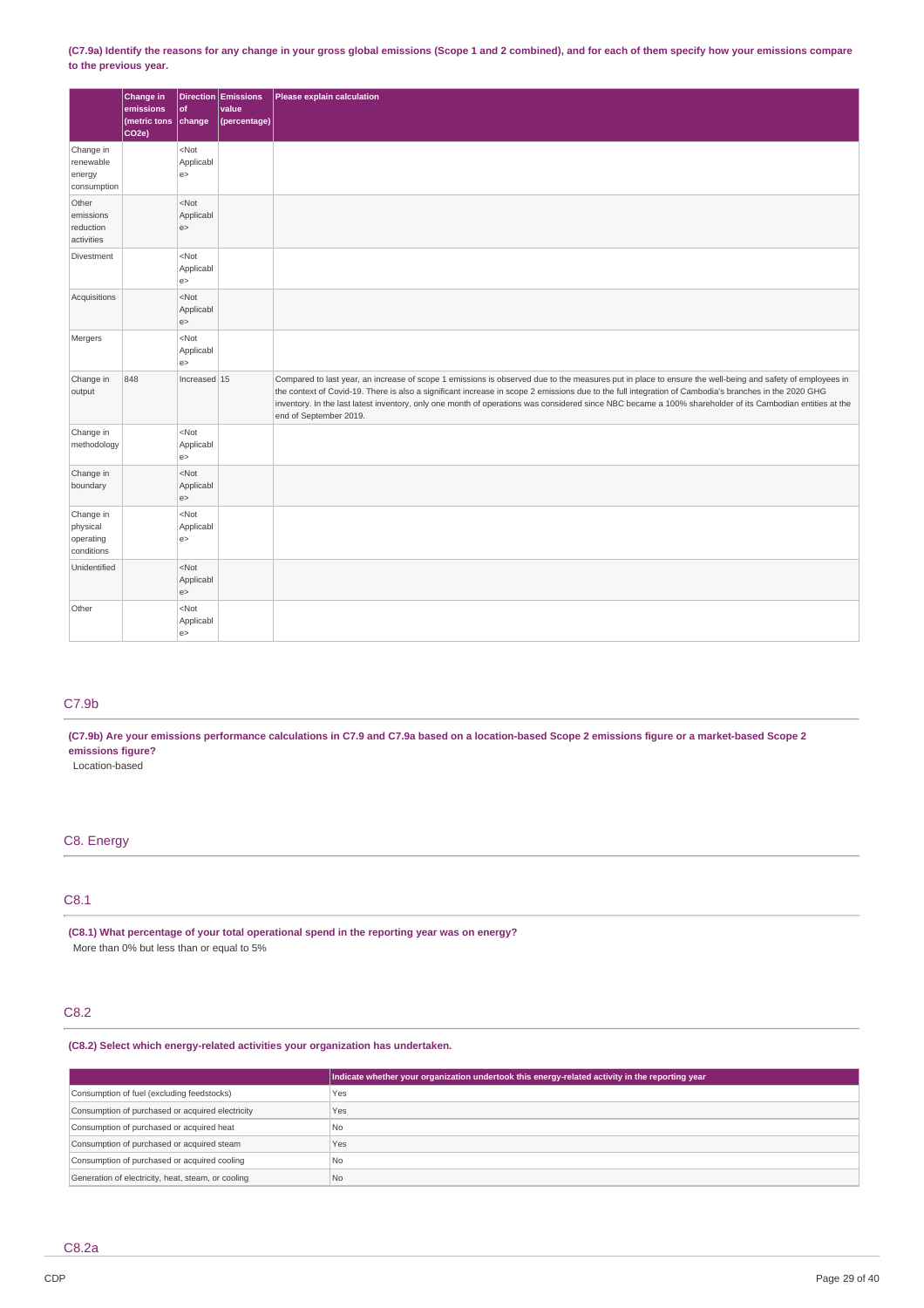### **(C8.2a) Report your organization's energy consumption totals (excluding feedstocks) in MWh.**

|                                                         | <b>Heating value</b>          |                           | MWh from renewable sources   MWh from non-renewable sources | Total (renewable and non-renewable) MWh |
|---------------------------------------------------------|-------------------------------|---------------------------|-------------------------------------------------------------|-----------------------------------------|
| Consumption of fuel (excluding feedstock)               | LHV (lower heating value)   0 |                           | 13440                                                       | 13440                                   |
| Consumption of purchased or acquired electricity        | <not applicable=""></not>     | 74144                     | 10902                                                       | 85046                                   |
| Consumption of purchased or acquired heat               | <not applicable=""></not>     | <not applicable=""></not> | <not applicable=""></not>                                   | <not applicable=""></not>               |
| Consumption of purchased or acquired steam              | <not applicable=""></not>     |                           | 2201                                                        | 2201                                    |
| Consumption of purchased or acquired cooling            | <not applicable=""></not>     | <not applicable=""></not> | <not applicable=""></not>                                   | <not applicable=""></not>               |
| Consumption of self-generated non-fuel renewable energy | <not applicable=""></not>     | <not applicable=""></not> | <not applicable=""></not>                                   | <not applicable=""></not>               |
| Total energy consumption                                | <not applicable=""></not>     | 74144                     | 26543                                                       | 100687                                  |

### C9. Additional metrics

### C9.1

**(C9.1) Provide any additional climate-related metrics relevant to your business.**

### C10. Verification

# C10.1

**(C10.1) Indicate the verification/assurance status that applies to your reported emissions.**

|                                          | Verification/assurance status            |
|------------------------------------------|------------------------------------------|
| Scope 1                                  | No third-party verification or assurance |
| Scope 2 (location-based or market-based) | No third-party verification or assurance |
| Scope 3                                  | No third-party verification or assurance |

# C10.2

(C10.2) Do you verify any climate-related information reported in your CDP disclosure other than the emissions figures reported in C6.1, C6.3, and C6.5? No, but we are actively considering verifying within the next two years

### C11. Carbon pricing

### C11.2

**(C11.2) Has your organization originated or purchased any project-based carbon credits within the reporting period?** Yes

### C11.2a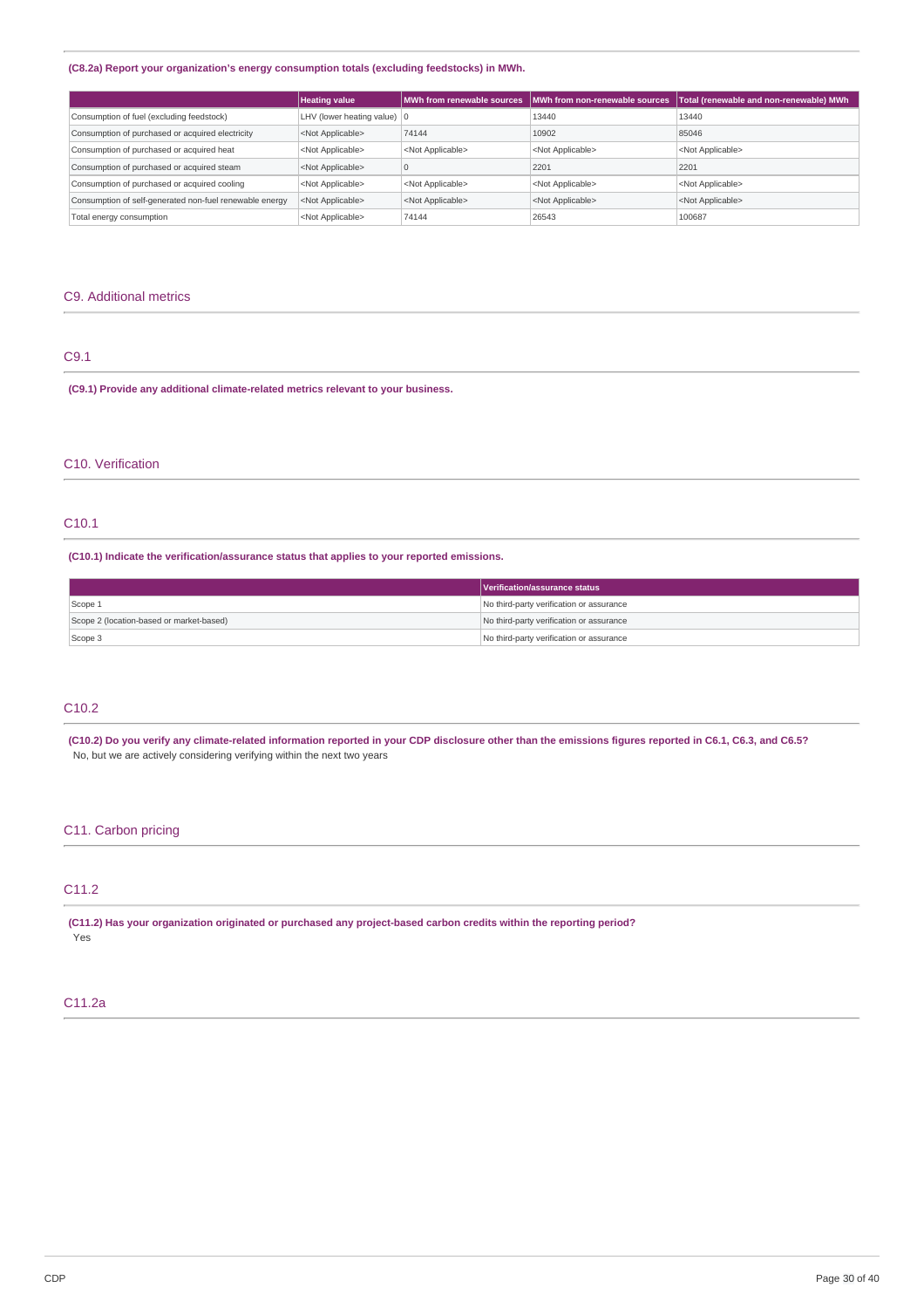#### (C11.2a) Provide details of the project-based carbon credits originated or purchased by your organization in the reporting period.

**Credit origination or credit purchase** Credit purchase

**Project type** Forests

### **Project identification**

To offset its 2020 emissions and ensure carbon neutrality, the Bank purchased Verified Carbon Units (VCUs) from the Nature Conservancy of Canada as part of the Darkwoods Forest Carbon project, one of the largest carbon projects in North America.

#### **Verified to which standard**

VCS (Verified Carbon Standard)

### **Number of credits (metric tonnes CO2e)**

4195

**Number of credits (metric tonnes CO2e): Risk adjusted volume** 4195

**Credits cancelled**

Yes

### **Purpose, e.g. compliance**

Voluntary Offsetting

### **Credit origination or credit purchase**

Credit purchase

### **Project type**

Other, please specify (Invest in climate-related actions of Quebec small and medium enterprises (energy consumption and waste management))

#### **Project identification**

To offset its 2020 emissions and ensure carbon neutrality, the Bank purchased Verified Carbon Units (VCUs) from Will Solutions, a B Corp-certified company that adheres to the principles of a sharing economy to monetize the climate-related actions of Quebec SMEs to benefit community projects.

### **Verified to which standard**

VCS (Verified Carbon Standard)

**Number of credits (metric tonnes CO2e)** 4252

**Number of credits (metric tonnes CO2e): Risk adjusted volume**

4252

# **Credits cancelled**

Yes

**Purpose, e.g. compliance** Voluntary Offsetting

# C11.3

**(C11.3) Does your organization use an internal price on carbon?** Yes

### C11.3a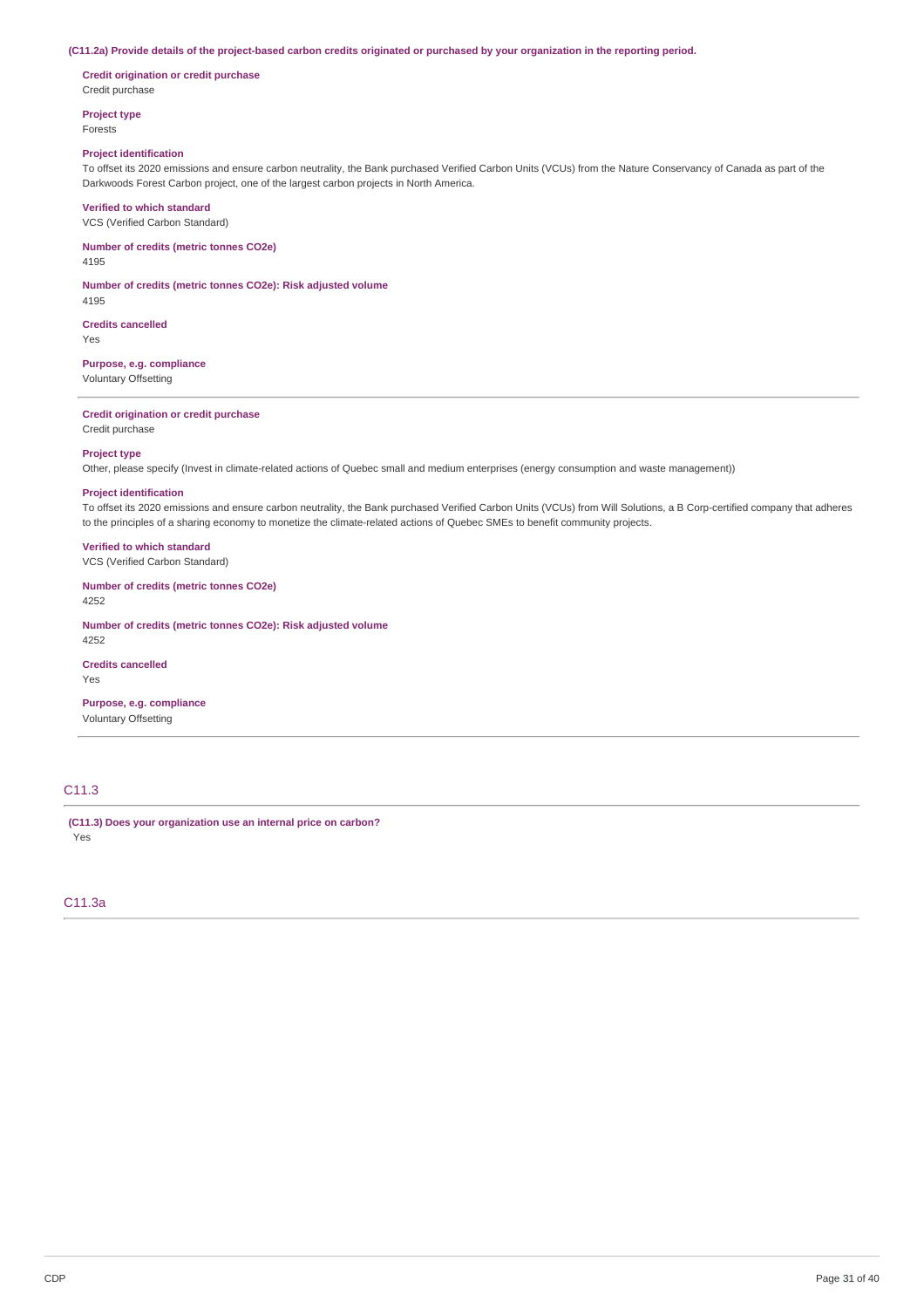#### **(C11.3a) Provide details of how your organization uses an internal price on carbon.**

#### **Objective for implementing an internal carbon price** Stakeholder expectations

#### **GHG Scope**

Scope 1 Scope 2 Scope 3

#### **Application**

To offset its 2020 emissions and achieve carbon neutrality, the Bank purchased 8,447 Verified Carbon Units (VCUs) from various providers. We calculated an average cost of 22.95 CAD per metric tonne CO2e before taxes.

#### **Actual price(s) used (Currency /metric ton)**

22.95

#### **Variance of price(s) used**

The Bank used the prices set by the carbon offset providers which varies between \$10.75 and \$35 CAD per metric tonne CO2 before taxes. The Bank selected its carbon offset providers on the basis of the type of projects they finance (e.g. community projects and small and medium enterprises located in communities where the Bank operates), not on their prices.

#### **Type of internal carbon price**

**Offsets** 

#### **Impact & implication**

Using an internal carbon price through the purchase of carbon offsets helps bring awareness to decarbonize the Bank's operations and its portfolio. By selecting carbon offsets with prices that are not among the lower range in the voluntary carbon market, it helps us assess climate-related risks and potential impacts for our operations.

#### C12. Engagement

### C12.1

#### **(C12.1) Do you engage with your value chain on climate-related issues?**

Yes, our suppliers

Yes, our customers

Yes, other partners in the value chain

### C12.1a

#### **(C12.1a) Provide details of your climate-related supplier engagement strategy.**

#### **Type of engagement**

Innovation & collaboration (changing markets)

#### **Details of engagement**

Run a campaign to encourage innovation to reduce climate impacts on products and services Other, please specify (Climate change criteria used for LEED and WELL certifications)

#### **% of suppliers by number**

### **% total procurement spend (direct and indirect)**

#### **% of supplier-related Scope 3 emissions as reported in C6.5**

9

#### **Rationale for the coverage of your engagement**

The Bank's eco-friendly practices are reflected in the features of its buildings. It has rolled out standards inspired by Leadership in Energy and Environmental Design (LEED) assessment system criteria, which are automatically applied to the Bank's projects. The Bank has obtained a number of LEED certifications for its buildings in recent years and aims for LEED v4 Gold certification for its new head office to be completed in 2023 (which construction started in 2018). Suppliers of building materials and utilities represent the majority of the Bank's suppliers and have therefore the potential to significantly contribute to the Bank's GHG emissions reduction target.

#### **Impact of engagement, including measures of success**

In regard to the construction of the new head office, the majority of suppliers are engaged with WELL and LEED certification. These certifications promote best practices in terms of environmental performance and include climate-related criteria which push the building and construction sector to provide more energy- and resource-efficient solutions. Moreover, the impact of this engagement goes beyond the Bank's suppliers. In fact, 39% (10,500/26,617) of employees will occupy the new head office. The number of customers of the branch located in the same building is estimated at 10,000 .

#### **Comment**

Considering that the improvement of building features mainly influences fuel- and energy-related activities in the Bank's buildings, it is estimated that approximately 9% of supplier-related Scope 3 emissions are covered by this engagement.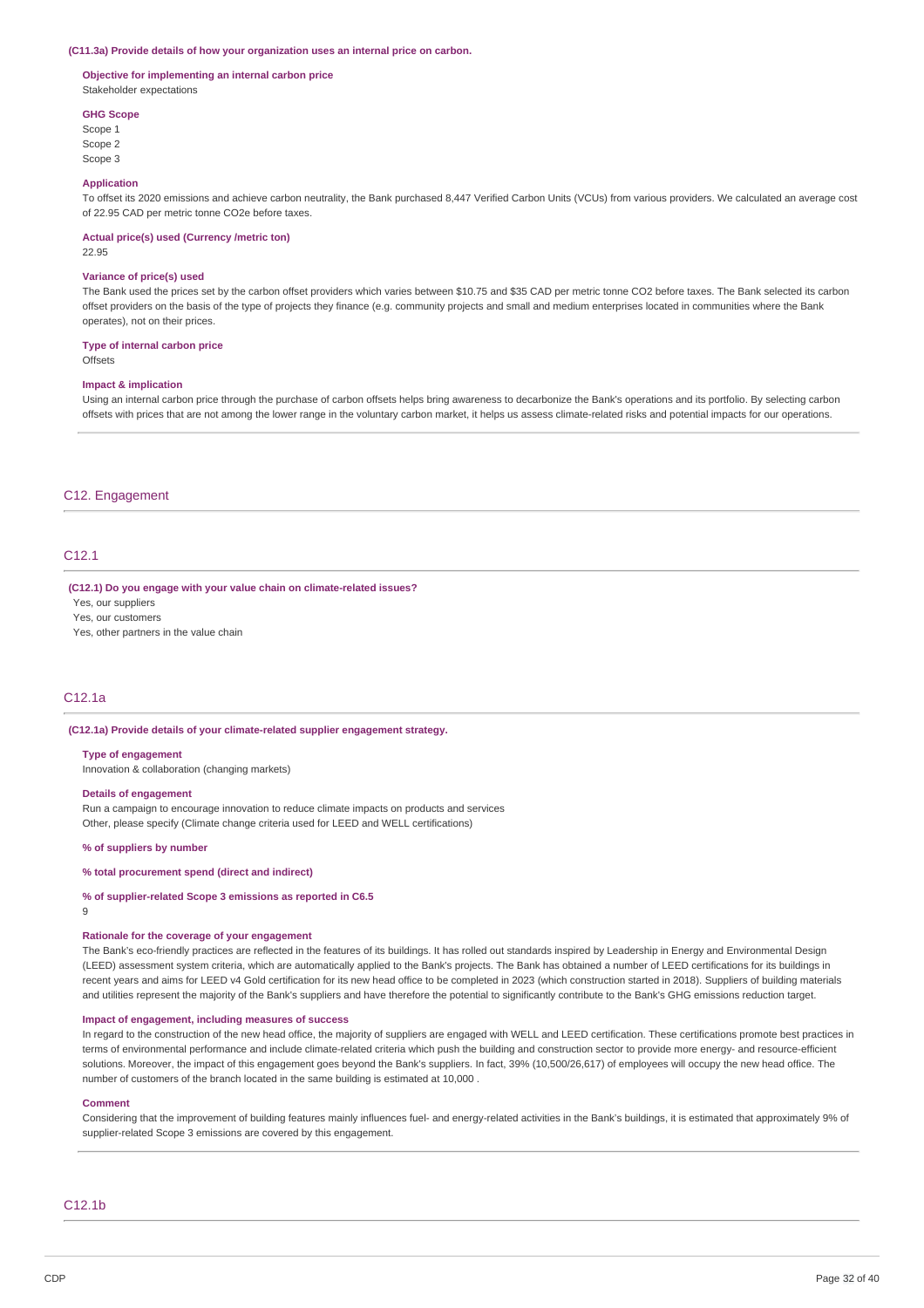#### **(C12.1b) Give details of your climate-related engagement strategy with your customers.**

#### **Type of engagement**

Engagement & incentivization (changing customer behavior)

#### **Details of engagement**

Run an engagement campaign to educate customers about climate change

#### **% of customers by number**

100

#### **% of customer - related Scope 3 emissions as reported in C6.5**

#### **Portfolio coverage (total or outstanding)**

All of the portfolio

#### **Please explain the rationale for selecting this group of customers and scope of engagement**

In achieving our goal of contributing to the green economy, we've maintained a constructive dialogue with our various stakeholders. We continued to identify opportunities across our value chain, including helping our clients in their energy transition and seek to respect our commitments to international frameworks such as TCFD, PRB and PCAF. 1) We started engaging on ESG related risks and opportunities with our Corporate Banking clients (28% of outstanding loans of our wholesale portfolio). We continued to integrate ESG factors into our processes, in line with our TCFD roadmap and the UN principle for responsible banking. This integration involves carrying out due diligence as part of our credit origination processes, starting with the Corporate Banking portfolio. For this client segment, the ESG risk analysis framework allowed to collect data on carbon footprints and assess climate risks (transition and physical) based on the industry sector and the ratings assigned by ESG rating agencies. Many other criteria were also considered (e.g. waste management practices, labour standards, corporate governance and human rights policies). 2) We aim at growing the proportion of renewable-energy-related funding assets at a faster pace than those related to non-renewable energy to better meet the evolving needs of our clients. We extended the mandate of the business development team specialized in renewable energy. By providing strategic advice and offering financing and risk management solutions, the Bank plays a key role in energy transition efforts. We are committed to reduce the carbon footprint of our loan portfolio by supporting Canadian businesses in the renewable energy sector, sound management of our energy portfolio and increased investments in green energy. 3) We have been active in the new and fast-growing Sustainability-Linked Loan (SLL) market. SLLs are increasingly linked to the transition to renewable energy and the fight against climate change. With an SLL, the interest rate paid by the borrowing company is linked to its achievement of sustainable development goals, especially those related to the environment and climate. As at October 31, 2020, our exposure to SLLs was \$274 M. 4) National Bank Investments (NBI) publicly offers documents, webinars and podcasts on responsible investments, and the integration of ESG criteria to all of its clients.

#### **Impact of engagement, including measures of success**

Since January 31, 2019, the portfolio of loans related to renewable energy grew by 16%, while the portfolio of loans related to non-renewable energy decreased by 16%. We consider that 100% of corporate customers had access to these products and services.

#### **Type of engagement**

Engagement & incentivization (changing customer behavior)

#### **Details of engagement**

Other, please specify (Encourage customers to take action to reduce GHG emissions)

**% of customers by number**

100

#### **% of customer - related Scope 3 emissions as reported in C6.5**

**Portfolio coverage (total or outstanding)** All of the portfolio

#### **Please explain the rationale for selecting this group of customers and scope of engagement**

Credit card holders now have the opportunity to redeem their reward program points to purchase two CO2 offset units through Coop Carbone. By purchasing these two units, Coop Carbone purchases and withdraws CO2 offset units from the carbon market, having 3 direct impacts: • removing two tons of CO2 from the carbon market, essentially forcing big polluters to either reduce their emissions or invest in other carbon-reducing initiatives. • funding the Coop Carbone's own carbon-reducing initiative, such as agricultural renewable natural gas and sustainable mobility programs. • helping fund the Quebec "Green Fund", which provides the resources for the implementation of Quebec's provincial climate change plan. Note: 1 CO2 offset unit = 1 ton of CO2 equivalent Coop Carbone is a non-profit cooperative, whose mission is to contribute to the fight against climate change by supporting the implementation of greenhouse gas-reducing collaborative projects.

### **Impact of engagement, including measures of success**

The product is available to all cardholders with reward program points since March 2020. There were 12 purchases between March and October 2020. These purchases resulted in the withdrawal of CO2 offset units from the carbon market, equivalent to 24 tons of CO2.

### C12.1d

**(C12.1d) Give details of your climate-related engagement strategy with other partners in the value chain.**

We support and advise our employee in their energy transition with a **public transportation reimbursement** up to \$500 offered to each regular full-time or part-time **employee** of the Bank.

Eligible fees are:

- Monthly passes for bus/coach/subway/tramway/commuter train
- Annual passes for bus/subway/train •
- BIXI/scooter (or any other similar form of transportation across Canada)
- Carpooling for which you have a monthly subscription
- Paratransit
- Bicycle parking fee •

The amount paid by the bank in 2020 is \$159,595.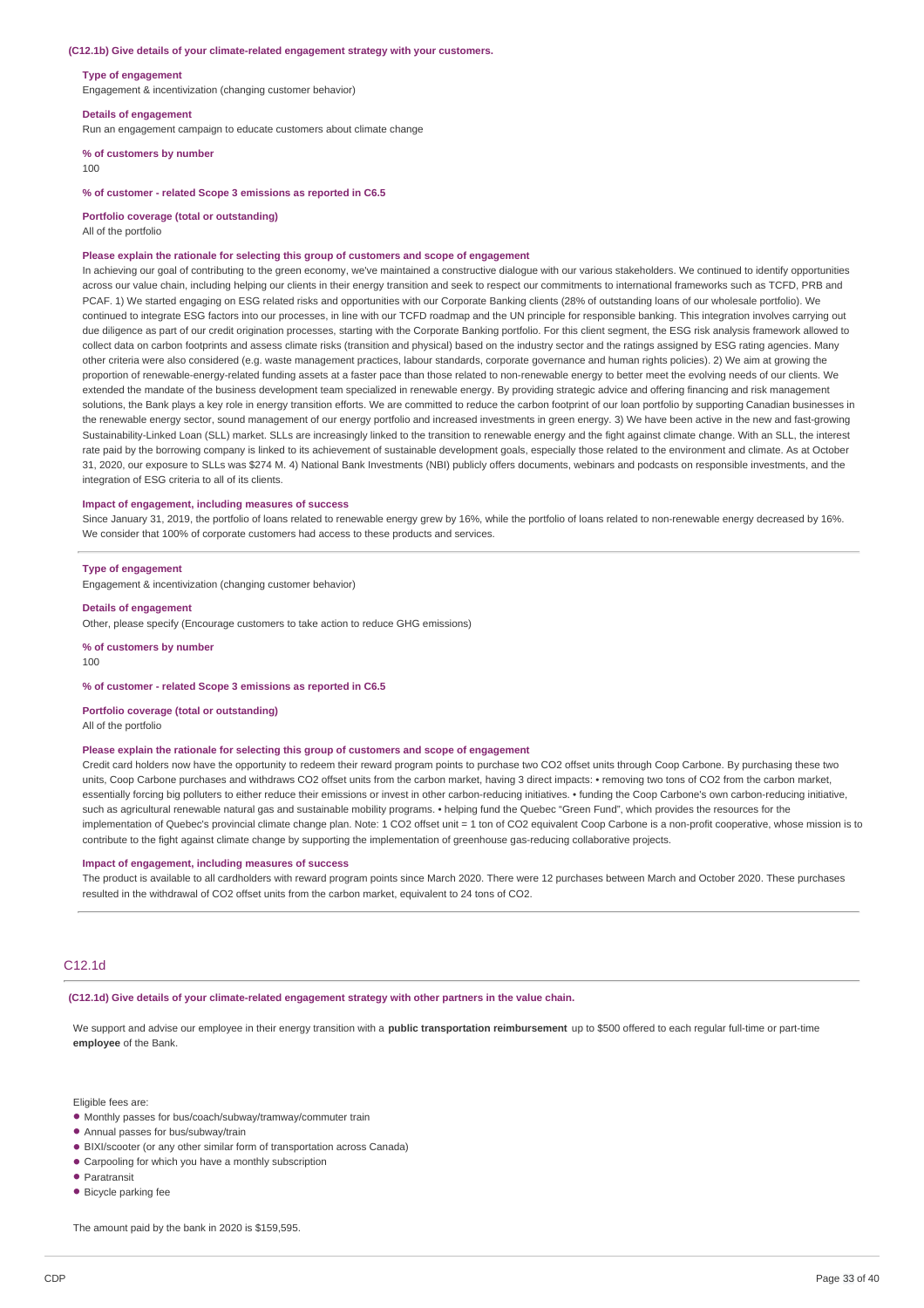### C12.3

(C12.3) Do you engage in activities that could either directly or indirectly influence public policy on climate-related issues through any of the following? Direct engagement with policy makers

**Other** 

### C12.3a

#### **(C12.3a) On what issues have you been engaging directly with policy makers?**

| Focus of<br>legislation                                           | position | <b>Corporate Details of engagement</b>                                                                                                                                                                                                                                                                                                                                                                                                                                                                                                                                                                                                                                                                                                                                                                                                                                                    | <b>Proposed legislative</b><br>solution                                                                                                             |
|-------------------------------------------------------------------|----------|-------------------------------------------------------------------------------------------------------------------------------------------------------------------------------------------------------------------------------------------------------------------------------------------------------------------------------------------------------------------------------------------------------------------------------------------------------------------------------------------------------------------------------------------------------------------------------------------------------------------------------------------------------------------------------------------------------------------------------------------------------------------------------------------------------------------------------------------------------------------------------------------|-----------------------------------------------------------------------------------------------------------------------------------------------------|
| Other,<br>please<br>specify<br>(Sustainable<br>best<br>practices) | Support  | The Bank announced a partnership with Montreal Sustainable Journey (Parcours Développement durable Montréal) in March 2020. Launched by the Ville de<br>Montréal, Ellio and the Conseil des industries durables, the Parcours aims to support 20 Montreal SMEs for a one-year personalized support process, in<br>addressing sustainable development challenges and implementing innovative solutions.                                                                                                                                                                                                                                                                                                                                                                                                                                                                                    | The Bank supports and<br>endorses the Montreal<br>Climate plan 2016-2020<br>throught one of its initiative<br>i.e. Montreal Sustainable<br>Journey. |
| Climate<br>finance                                                | Support  | National Bank is a member of a climate financing advisory committee formed by the Quebec government to develop its new Electrification and Climate<br>change Plan.                                                                                                                                                                                                                                                                                                                                                                                                                                                                                                                                                                                                                                                                                                                        | The Bank supports the<br>Electrification and Climate<br>change plan 2030 for the<br>province of Quebec.                                             |
| Other,<br>please<br>specify<br>(Sustainable<br>best<br>practices) | Support  | The Bank is currently participating in discussion with different government institutions, as well as with different banking industry regulators in order to be up-to- The Bank supports the<br>date with any future climate policies that will be established by the regulators. It helps the Bank to plan any reasonable measures to comply with the laws and development of greener<br>requlations that will be in effect in the jurisdictions where it operates, in order to avoid any exposure to litigation. We are also partners of the Canada Green<br>Building Council. The Council is on the lookout for new regulations and also works to influence them. Our participation gives us a glimpse of future regulations and provincial building<br>in relation to, among other things, carbon-neutrality objectives for buildings, carbon intensity thresholds for buildings, etc. | regulations in the national<br>codes.                                                                                                               |

### C12.3e

#### **(C12.3e) Provide details of the other engagement activities that you undertake.**

The Bank is part of the working committees of the Canadian Bankers Association, Finance Montréal, the Canadian Standards Association (CSA standards) and the Responsible Investment Association.

The Bank is also a member of the United Nation Environment Programm Finance Initiative (UNEP FI).

The goal is to maintain an open dialogue with all of stakeholders in order to accelerate the transition to a low-carbon economy.

### C12.3f

#### (C12.3f) What processes do you have in place to ensure that all of your direct and indirect activities that influence policy are consistent with your overall climate **change strategy?**

In line with our ESG strategy, the Bank puts in place different initiatives to reduce its negative impact on the environment**,** including climate-related impacts. These initiatives are consistent with the Bank's involvement in different activities that could directly or indirectly influence public policy. For example, as a member of a climate financing advisory committee formed by the Quebec government to develop its new Electrification and Climate change Plan, the Bank is proactively doing its part to install charging stations. Since 2018, we've installed 23 charging stations. We plan to continue installing charging stations over the coming years to increase their availability in the communities we serve.

Also, aligned with its partnership with the Canada Green Building Council, the Bank is working to reduce its greenhouse gas emissions with various initiatives such as energysaving measures. For example, we have implemented a web-controlled remote interface to manage energy usage (heating, cooling and ventilation) and optimize energy consumption in its buildings. This centralized remote control infrastructure has enabled us to take part in Hydro-Québec's Demand Response program for reducing power demand during winter peak times. In order to ensure sustained energy savings, a continuous commissioning process is also ongoing.

### C12.4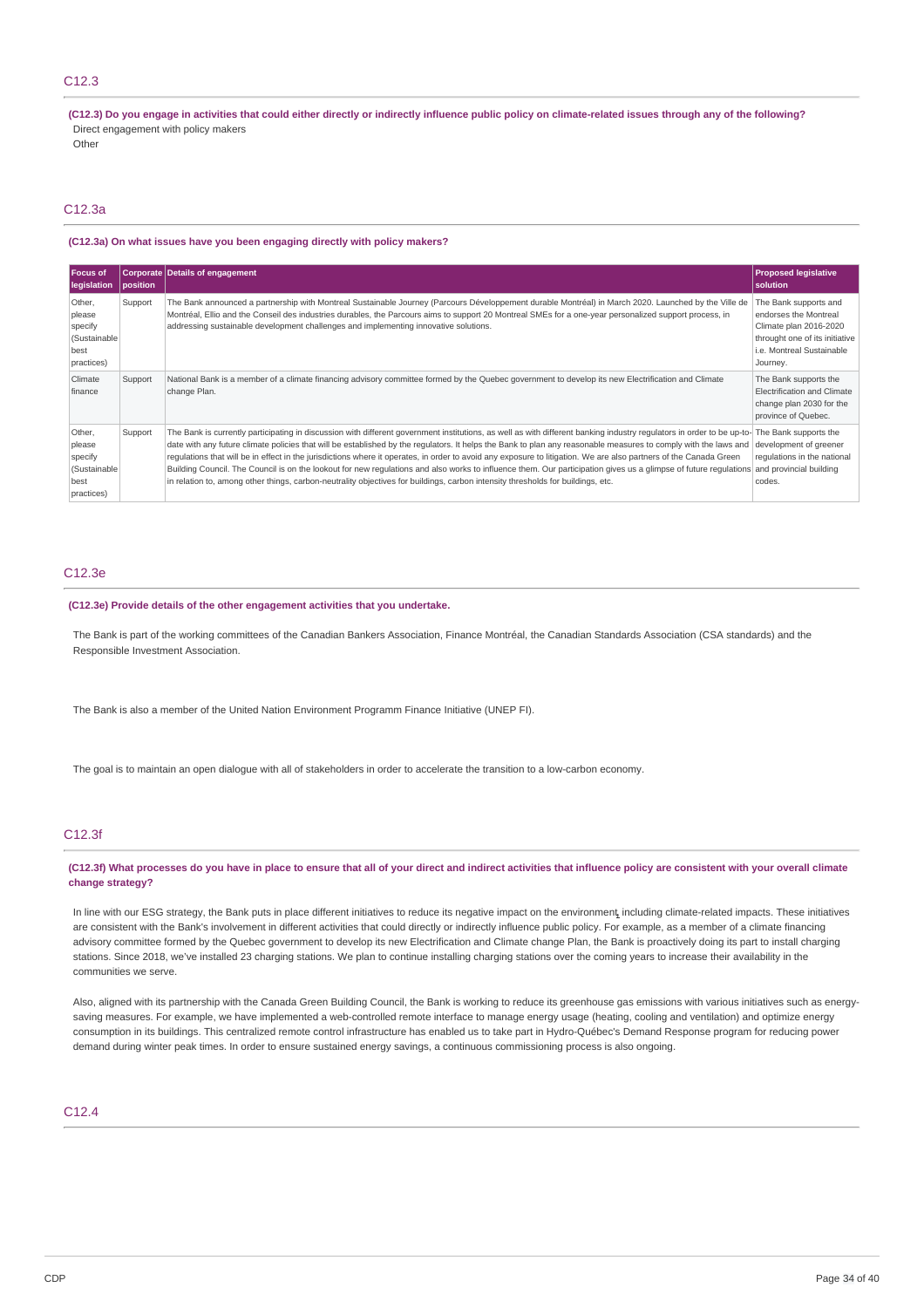(C12.4) Have you published information about your organization's response to climate change and GHG emissions performance for this reporting year in places **other than in your CDP response? If so, please attach the publication(s).**

#### **Publication**

In voluntary sustainability report

**Status** Complete

**Attach the document** 2020-tfcd-report-updated.pdf

### **Page/Section reference** Whole report

**Content elements**

### Governance

Strategy Risks & opportunities Emissions figures Emission targets Other metrics

### **Comment**

2020 TCFD report

### **Publication**

In voluntary communications

### **Status**

Complete

### **Attach the document** bnc-rapport-esg-2020.pdf

## **Page/Section reference**

P.14-18 and different other sections in the document

### **Content elements**

Governance Strategy Risks & opportunities Emissions figures Emission targets Other metrics

#### **Comment**

2020 ESG Report

### **Publication**

In mainstream reports

**Status** Please select

### **Attach the document**

nbc-annual-report-2020.pdf

# **Page/Section reference**

p. 4, 12, 70-71 and 105

### **Content elements**

Governance Strategy Risks & opportunities Other metrics

### **Comment**

2020 Annual report

### C-FS12.5

**(C-FS12.5) Are you a signatory of any climate-related collaborative industry frameworks, initiatives and/or commitments?**

|                     | Industry collaboration                                                                                                                                                           | Comment |
|---------------------|----------------------------------------------------------------------------------------------------------------------------------------------------------------------------------|---------|
| Reporting framework | Principles for Responsible Investment (PRI)<br>Task Force on Climate-related Financial Disclosures (TCFD)<br>UNEP FI Principles for Responsible Banking<br>Other, please specify |         |
| Industry initiative | Principles for Responsible Investment (PRI)<br>UNEP FI Principles for Responsible Banking                                                                                        |         |
| Commitment          | Please select                                                                                                                                                                    |         |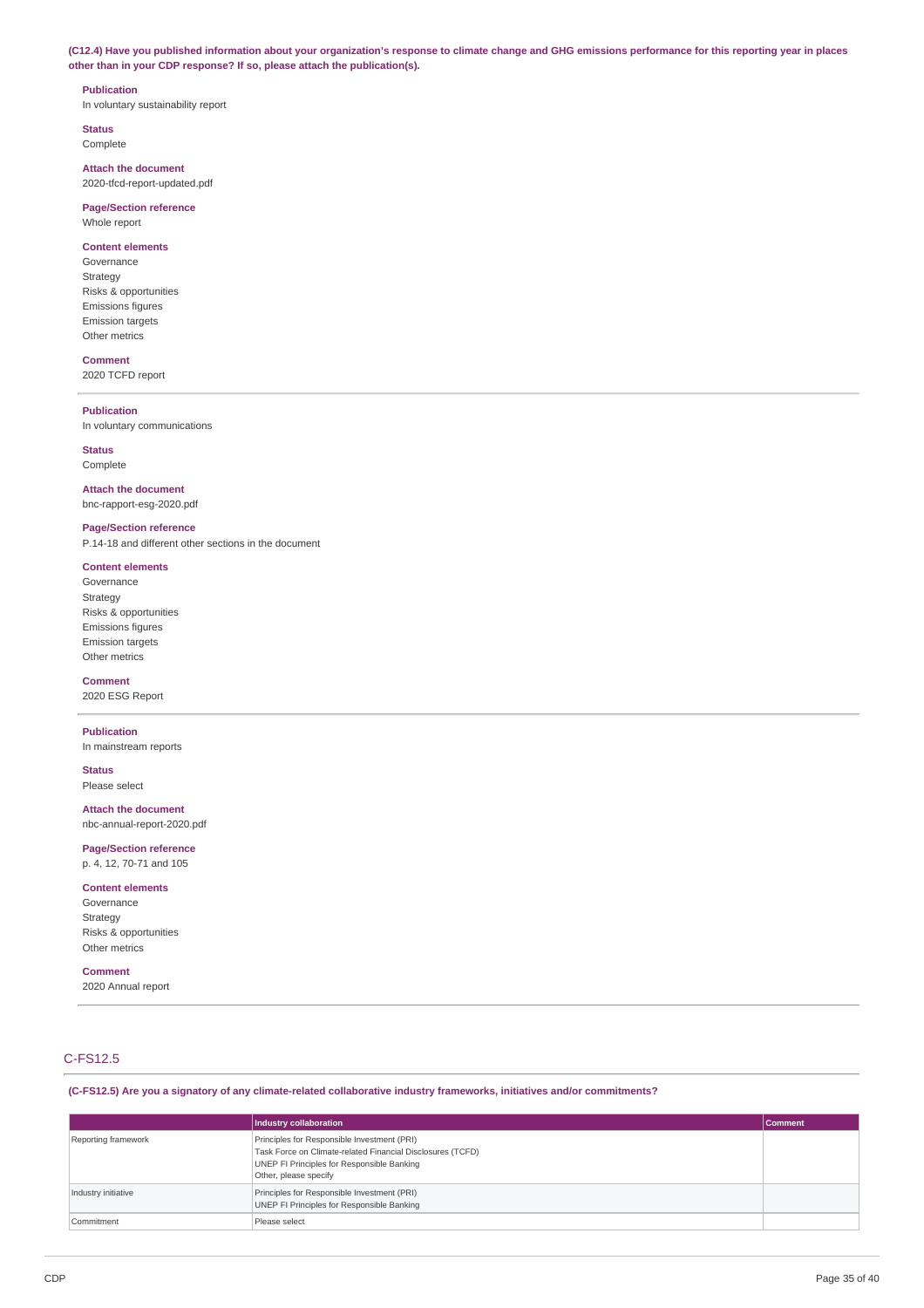# C-FS14.1

### (C-FS14.1) Do you conduct analysis to understand how your portfolio impacts the climate? (Scope 3 portfolio impact)

|                                                | We conduct analysis on our<br>portfolio's impact on the climate              | Disclosure metric                                                              | <b>Comment</b>                                                                                                                                                                                 |
|------------------------------------------------|------------------------------------------------------------------------------|--------------------------------------------------------------------------------|------------------------------------------------------------------------------------------------------------------------------------------------------------------------------------------------|
| Bank lending (Bank)                            | Yes                                                                          | Alternative carbon footprinting and/or<br>exposure metrics (as defined by TCFD |                                                                                                                                                                                                |
| Investing (Asset<br>manager)                   | No, but we plan to do so in the next <not applicable=""><br/>two years</not> |                                                                                |                                                                                                                                                                                                |
|                                                | Investing (Asset owner)   No, but we plan to do so in the next<br>two years  | <not applicable=""></not>                                                      | We are currently planning to build a framework to evaluate our investment asset as an asset owner in<br>order to incorporate ESG criteria and our performance related to our carbon footprint. |
| Insurance underwriting<br>(Insurance company)  | <not applicable=""></not>                                                    | <not applicable=""></not>                                                      | <not applicable=""></not>                                                                                                                                                                      |
| Other products and<br>services, please specify | Not applicable                                                               | <not applicable=""></not>                                                      |                                                                                                                                                                                                |

### C-FS14.1a

**(C-FS14.1a) What are your organization's Scope 3 portfolio emissions? (Category 15 "Investments" total emissions)**

#### **Category 15 (Investments)**

**Evaluation status**

Relevant, not yet calculated

**Scope 3 portfolio emissions (metric tons CO2e)**

<Not Applicable>

### **Portfolio coverage** <Not Applicable>

**Percentage calculated using data obtained from client/investees** <Not Applicable>

#### **Emissions calculation methodology**

<Not Applicable>

#### **Please explain**

We just signed the Partnership for Carbon Accounting Financials (PCAF) in April 2021 and we are currently gathering the data and learning the methodology to assess our portfolio.

### C-FS14.1b

(C-FS14.1b) What is your organization's Scope 3 portfolio impact? (Category 15 "Investments" alternative carbon footprinting and/or exposure metrics)

**Metric type** Exposure to carbon-related assets

**Metric unit** Percentage portfolio value

**Scope 3 portfolio metric** 4.7

**Portfolio coverage** More than 90% but less than or equal to 100%

**Percentage calculated using data obtained from clients/investees**

#### $\Omega$

### **Calculation methodology**

Exposure is calculated as the total exposure to credit risk and includes amounts drawn, undrawn commitments and other off-balance-sheet items as presented on page 85 of the Bank's 2020 Annual Report. The distribution by industry is identical to that presented on page 21 of our Supplementary Regulatory Capital and Pillar 3 Disclosure.

#### **Please explain**

In accordance with TCFD recommendations, loans associated with non-renewable energy have been defined as carbon-related assets. These include assets tied to the energy and utilities sectors (Global Industry Classification Standard) and exclude water utilities as well as independent and renewable power generators. Based on the segmentation of the Bank's industry sectors, loans associated with non-renewable energy include borrowers in the utilities, oil and gas (including pipelines) and metals and mining (coal only) sectors.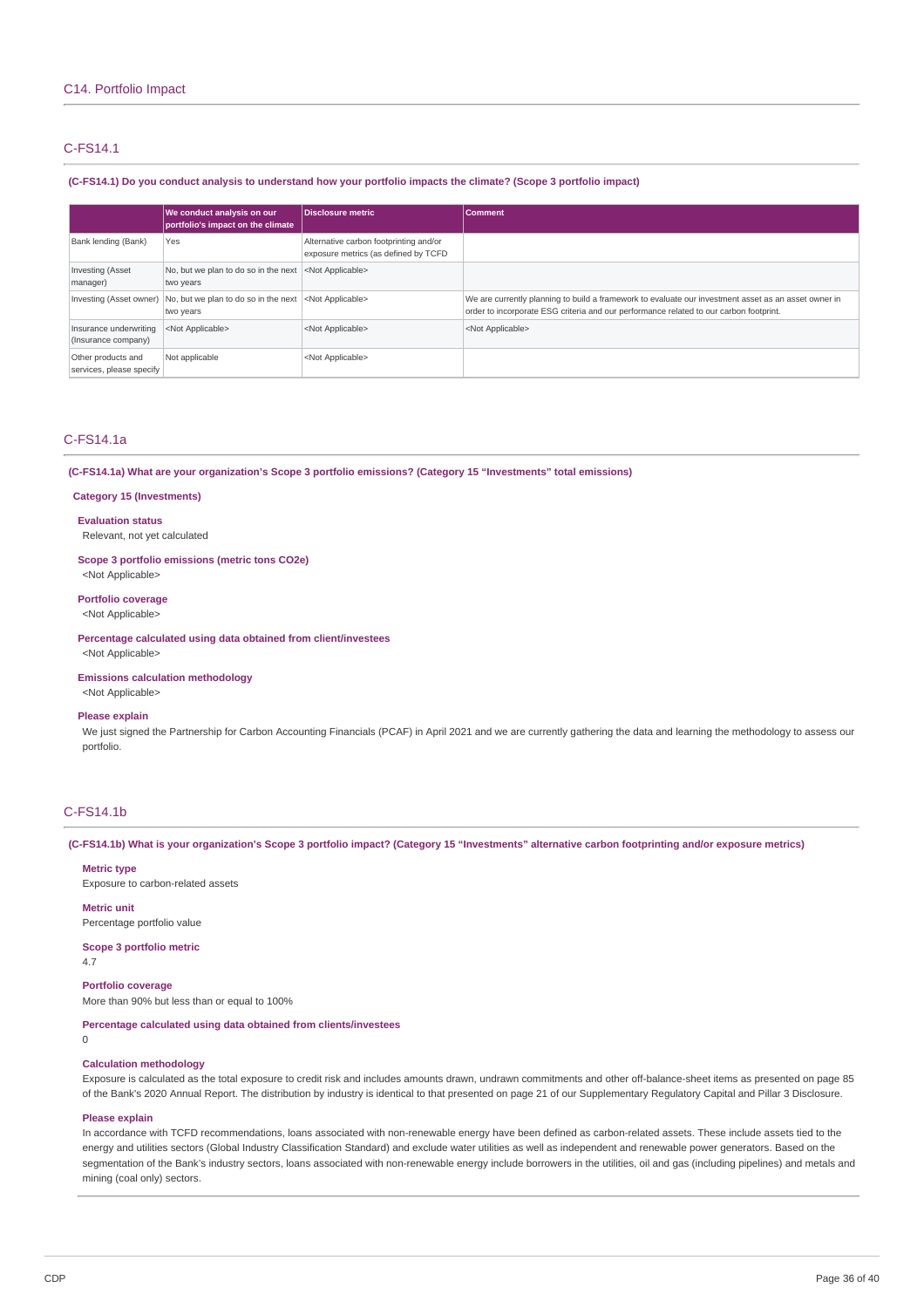# C-FS14.1c

(C-FS14.1c) Why do you not conduct analysis to understand how your portfolio impacts the climate? (Scope 3 Category 15 "Investments" emissions or alternative **carbon footprinting and/or exposure metrics)**

We are currently assessing and plan to disclose in 2022 our loan portfolio carbon footprint and carbon intensity using the Partnership for Carbon Accounting Financials (PCAF) methodology in order to establish our intermediate targets to our net zero commitment.

### C-FS14.2

**(C-FS14.2) Are you able to provide a breakdown of your organization's Scope 3 portfolio impact?**

|  | Scope 3 breakdown                                           | <b>Comment</b>                                                                                                                                 |
|--|-------------------------------------------------------------|------------------------------------------------------------------------------------------------------------------------------------------------|
|  | Row None of the above, but we plan to do this in the next 2 | We added climate risk questions to our credit risk framework in in order to gather data from our clients and thus enable us to assess our loan |
|  | vears                                                       | portfolio.                                                                                                                                     |

# C-FS14.3

#### **(C-FS14.3) Are you taking actions to align your portfolio to a well below 2-degree world?**

|                                                            | We are taking<br>actions to align our<br>portfolio to a well<br>below 2-degree<br>world | Please explain                                                                                                                                                                                                                                                                                                                                                                                                                                                                                                                                                                                                                                                                                  |
|------------------------------------------------------------|-----------------------------------------------------------------------------------------|-------------------------------------------------------------------------------------------------------------------------------------------------------------------------------------------------------------------------------------------------------------------------------------------------------------------------------------------------------------------------------------------------------------------------------------------------------------------------------------------------------------------------------------------------------------------------------------------------------------------------------------------------------------------------------------------------|
| Bank<br>lending<br>(Bank)                                  | Yes                                                                                     | The Bank established an action plan, aligned with TCFD and PRB, in order to meet its net zero GHG emission target for its operating and financing activities by 2050, with interim<br>reduction targets. The first series of initiatives identified by the Bank are intended to: > Continue to develop the market for renewable energy and eco-friendly products. > Identify<br>industry sectors that could have a negative impact on the environment. > Roll out training activities to enhance employee knowledge and raise awareness about environmental<br>issues. $\rightarrow$ Maintain constructive communication with clients and suppliers to support them in their energy transition. |
| Investing<br>(Asset<br>manager)                            | No.                                                                                     | We are currently working to meet our engagement regarding PRI. Some of our portfolio managers have a carbon emission reduction target.                                                                                                                                                                                                                                                                                                                                                                                                                                                                                                                                                          |
| Investing<br>(Asset<br>owner)                              | No, but we plan to<br>do so in the next two<br>years                                    | We are currently working to meet our engagement regarding TCFD, PRB and our net zero target by 2050.                                                                                                                                                                                                                                                                                                                                                                                                                                                                                                                                                                                            |
| Insurance<br>underwriting<br>(Insurance<br>company)        | <not applicable=""></not>                                                               | <not applicable=""></not>                                                                                                                                                                                                                                                                                                                                                                                                                                                                                                                                                                                                                                                                       |
| Other<br>products<br>and<br>services,<br>please<br>specify | Not applicable                                                                          |                                                                                                                                                                                                                                                                                                                                                                                                                                                                                                                                                                                                                                                                                                 |

### C-FS14.3a

### (C-FS14.3a) Do you assess if your clients/investees' business strategies are aligned to a well below 2-degree world?

|                                                      | l Wel<br>lassess<br> alignment | Please explain                                                                                                                                                                                                                                                                                                                                                                                                  |
|------------------------------------------------------|--------------------------------|-----------------------------------------------------------------------------------------------------------------------------------------------------------------------------------------------------------------------------------------------------------------------------------------------------------------------------------------------------------------------------------------------------------------|
| Bank lending<br>(Bank)                               | Yes, for<br>some               | We're continuing to integrate ESG factors (including climate factors) into our risk management framework, in accordance with our TCFD roadmap and the UN Principles for<br>Responsible Banking. This involves carrying out due diligence, starting with the Corporate Banking portfolio. For this client segment, the risk analysis framework provides for<br>collecting information on their carbon footprint. |
| Investing (Asset<br>manager)                         | $<$ Not<br>Applicable          | <not applicable=""></not>                                                                                                                                                                                                                                                                                                                                                                                       |
| Investing (Asset<br>owner)                           | $<$ Not<br>Applicable          | <not applicable=""></not>                                                                                                                                                                                                                                                                                                                                                                                       |
| Insurance<br>underwriting<br>(Insurance)<br>company) | $<$ Not<br>Applicable          | <not applicable=""></not>                                                                                                                                                                                                                                                                                                                                                                                       |
| Other products and<br>services, please<br>specify    | $<$ Not<br>Applicable          | <not applicable=""></not>                                                                                                                                                                                                                                                                                                                                                                                       |

### C-FS14.3b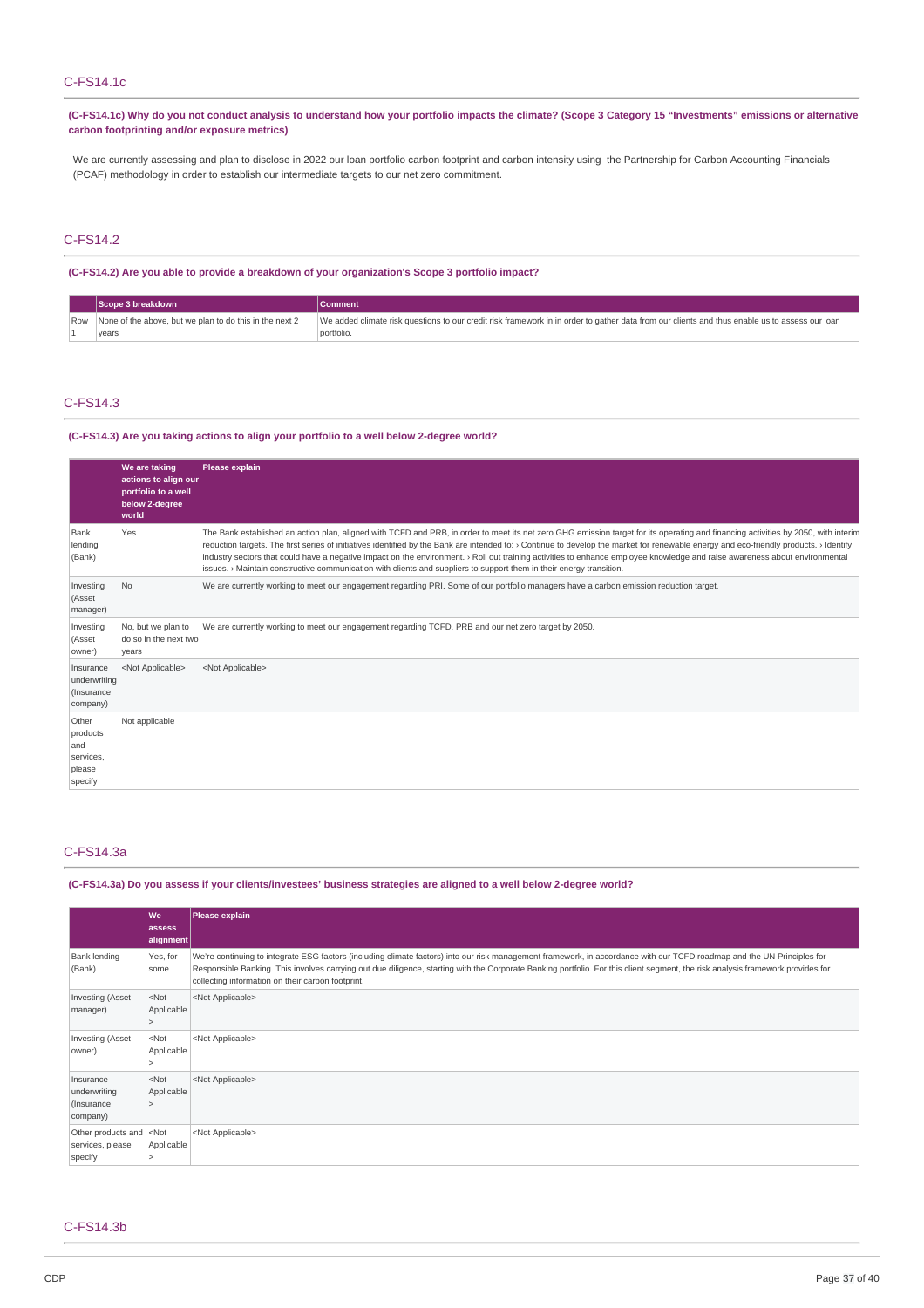#### **(C-FS14.3b) Do you encourage your clients/investees to set a science-based target?**

|                                                | We encourage clients/investees to set a<br>science-based target | Please explain                                                                                                                                                                     |
|------------------------------------------------|-----------------------------------------------------------------|------------------------------------------------------------------------------------------------------------------------------------------------------------------------------------|
| Bank lending (Bank)                            | l No                                                            | Aligned with our ESG principle to develop a green economy, we aim to maintain constructive communication with clients and<br>suppliers to support them in their energy transition. |
| Investing (Asset manager)                      | <not applicable=""></not>                                       | <not applicable=""></not>                                                                                                                                                          |
| Investing (Asset owner)                        | <not applicable=""></not>                                       | <not applicable=""></not>                                                                                                                                                          |
| Insurance underwriting<br>(Insurance company)  | <not applicable=""></not>                                       | <not applicable=""></not>                                                                                                                                                          |
| Other products and services,<br>please specify | <not applicable=""></not>                                       | <not applicable=""></not>                                                                                                                                                          |

### C15. Signoff

## C-FI

(C-FI) Use this field to provide any additional information or context that you feel is relevant to your organization's response. Please note that this field is optional **and is not scored.**

non

### C15.1

**(C15.1) Provide details for the person that has signed off (approved) your CDP climate change response.**

|                 | Job title              | Corresponding job category         |
|-----------------|------------------------|------------------------------------|
| $  Row \rangle$ | Head of ESG Operations | Chief Sustainability Officer (CSO) |

### SC. Supply chain module

### SC0.0

**(SC0.0) If you would like to do so, please provide a separate introduction to this module.**

In line with its commitment to reduce its environmental and social impact and seize opportunities related to sustainable development, the Bank aims to analyze its entire value chain. In light of our ESG principles, our responsible sourcing strategy aims to: › Maintain an ongoing dialogue with our suppliers and › Work with them to transition towards a more sustainable approach. The Bank prioritizes suppliers of goods and services that have adopted sustainability into their policies, practices and processes.

### SC0.1

**(SC0.1) What is your company's annual revenue for the stated reporting period?**

|                | <b>Annual Revenue</b>           |
|----------------|---------------------------------|
| $\sqrt{$ Row 1 | 02700000C<br><b>OOOOOO</b><br>. |

# SC0.2

**(SC0.2) Do you have an ISIN for your company that you would be willing to share with CDP?** Yes

### SC0.2a

**(SC0.2a) Please use the table below to share your ISIN.**

|      | <b>ISIN country code (2 letters)</b> | <b>ISIN numeric identifier and single check digit (10 numbers overall)</b> |  |
|------|--------------------------------------|----------------------------------------------------------------------------|--|
| Row: |                                      | 6330671034                                                                 |  |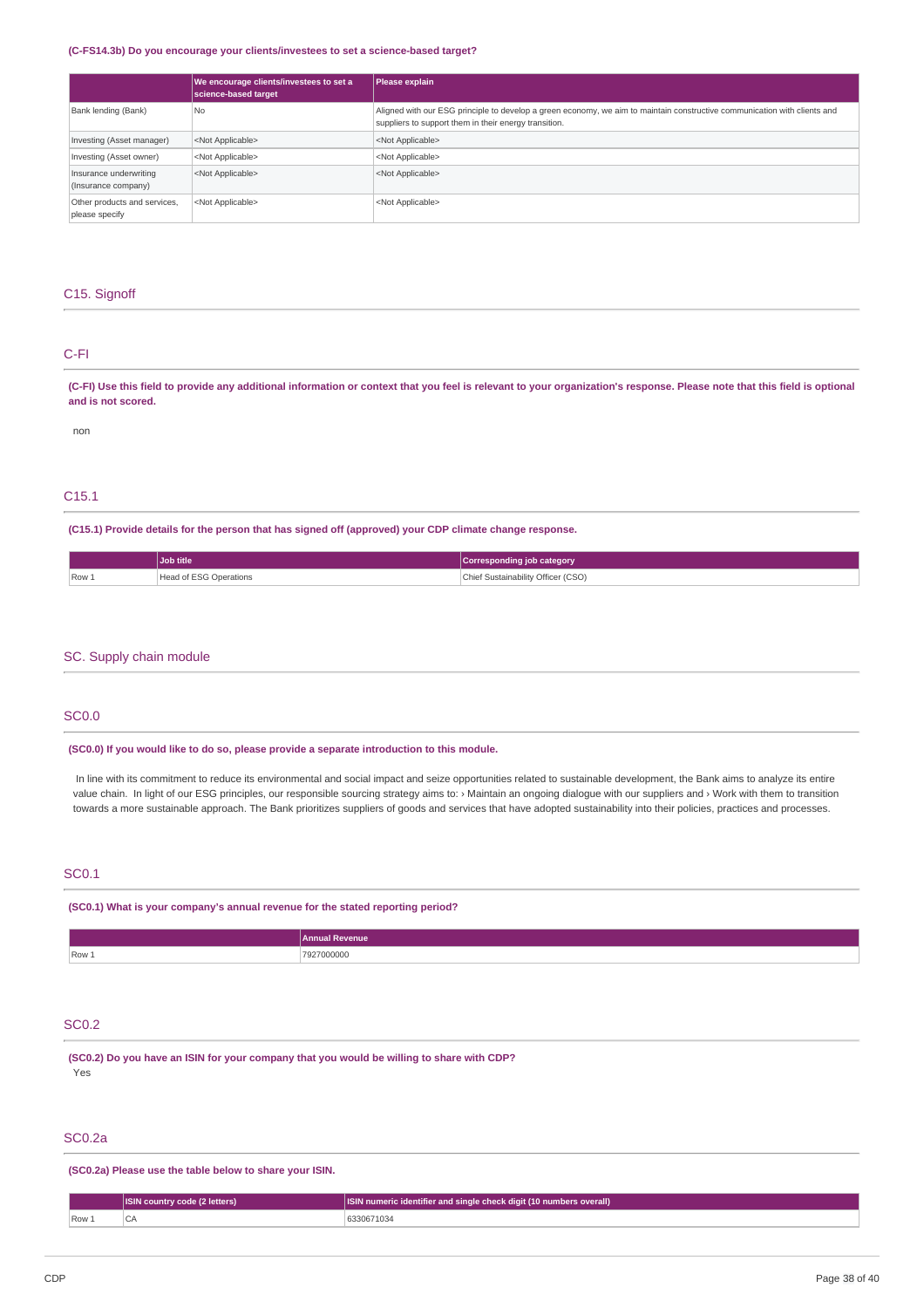### SC1.1

(SC1.1) Allocate your emissions to your customers listed below according to the goods or services you have sold them in this reporting period.

**Requesting member** HSBC Holdings plc

**Scope of emissions** Scope 1

**Allocation level** Company wide

# **Allocation level detail**

<Not Applicable>

**Emissions in metric tonnes of CO2e**

2.6

**Uncertainty (±%)** 10

#### **Major sources of emissions**

The main source of emissions is associated with natural gas consumption in buildings.

**Verified** No

#### **Allocation method**

Other, please specify (Allocation based on the equity share)

Please explain how you have identified the GHG source, including major limitations to this process and assumptions made

The boundaries of scope 1 emissions include all sources over which the Bank has operational control (buildings, fleet). Since HSBC owns approximately 0.1% of the Bank's shares, the equity share approach was used to allocate the Bank's scope 1 emissions.

**Requesting member** HSBC Holdings plc

**Scope of emissions** Scope 2

**Allocation level** Company wide

**Allocation level detail** <Not Applicable>

**Emissions in metric tonnes of CO2e**

3.4

**Uncertainty (±%)**

10

#### **Major sources of emissions**

The main source of emissions is associated with electricity use in buildings.

**Verified** No

#### **Allocation method**

Other, please specify (Allocation based on the equity share)

Please explain how you have identified the GHG source, including major limitations to this process and assumptions made

The boundaries of scope 2 emissions include all sources over which the Bank has operational control (buildings). Since HSBC owns approximately 0.1% of the Bank's shares, the equity share approach was used to allocate the Bank's scope 2 emissions.

### SC1.2

**(SC1.2) Where published information has been used in completing SC1.1, please provide a reference(s).**

The scope 1 and scope 2 emissions inventory used in the allocation calculation is quantified annually by the Bank and disclosed to the CDP as well as in the Bank's ESG report and TCFD report (which are public). The inventory conforms to the GHG Protocol.

### SC1.3